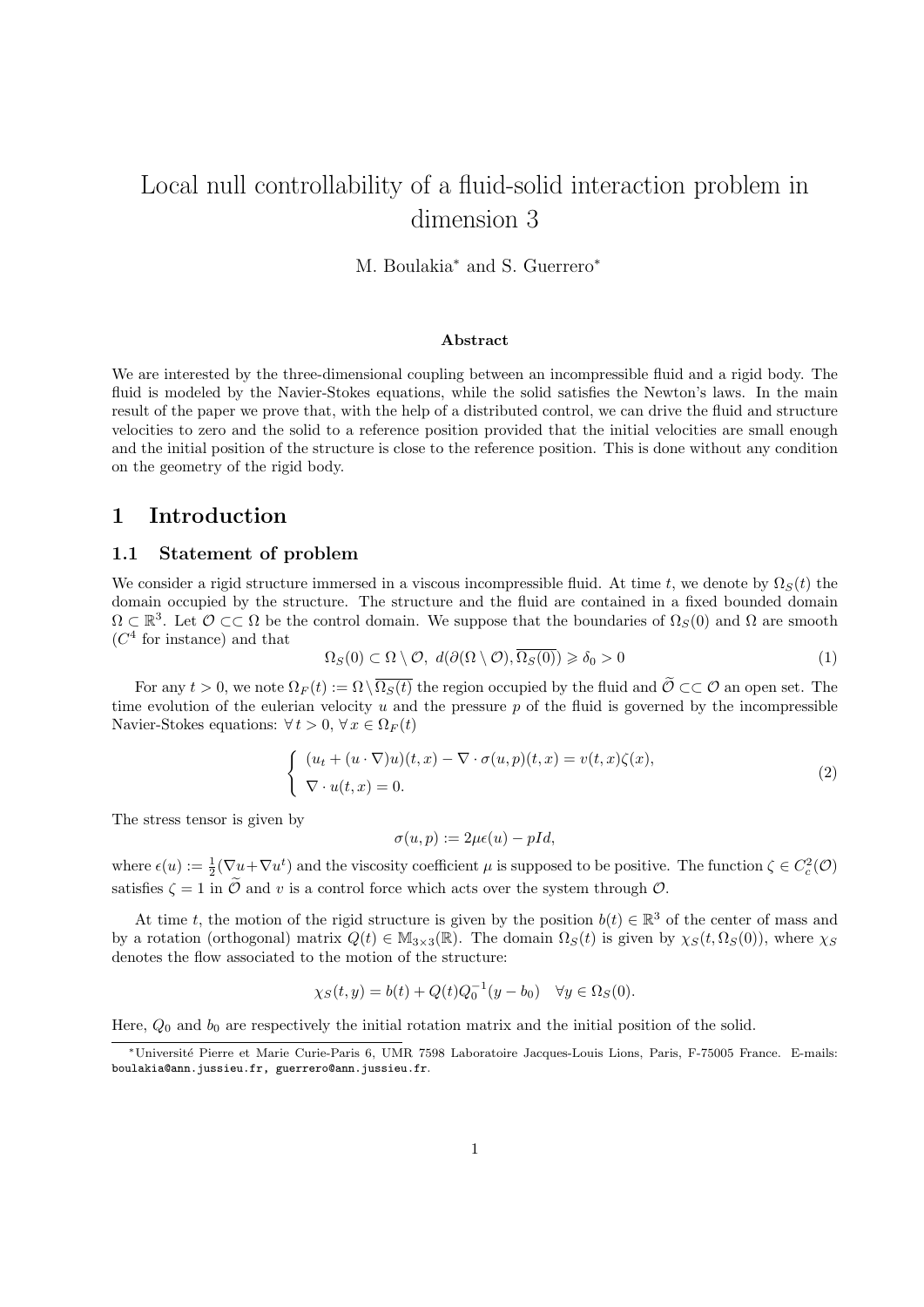Let  $r:(0,T) \to \mathbb{R}^3$  be the angular velocity. Then, the rotation matrix is the solution of the following system:

$$
\begin{cases}\n\frac{dQ}{dt}(t) = (r \times Q)(t) & t \in (0, T), \\
Q(0) = Q_0.\n\end{cases}
$$
\n(3)

For the equations of the structure, we denote by  $m > 0$  the mass of the rigid structure and  $J(t) \in M_{3 \times 3}(\mathbb{R})$ its tensor of inertia at time  $t$ . This tensor is given by

$$
J(t)d \cdot \tilde{d} = \int_{\Omega_S(0)} \left( d \times Q(t)(y - b_0) \right) \cdot \left( \tilde{d} \times Q(t)(y - b_0) \right) dy \quad \forall d, \, \tilde{d} \in \mathbb{R}^3.
$$
 (4)

One can prove that

$$
J(t)d \cdot d \geqslant C_J|d|^2 \text{ for all } d \in \mathbb{R}^3,
$$

where  $C_J$  is a positive constant independent of  $t > 0$ . The equations of the structure motion are given by the balance of linear and angular momentum. We have, for all  $t \in (0, T)$ 

$$
\begin{cases}\n m\ddot{b} = \int_{\partial\Omega_S(t)} \sigma(u, p) n \, d\gamma, \\
J\dot{r} = (Jr) \times r + \int_{\partial\Omega_S(t)} (x - b) \times (\sigma(u, p) n) \, d\gamma.\n\end{cases} \tag{5}
$$

In these equations, n is the outward unit normal to  $\partial\Omega_s(t)$ . On the boundary of the fluid, the eulerian velocity has to satisfy a no-slip boundary condition. Therefore, we have, for all  $t > 0$ 

$$
\begin{cases}\n u(t,x) = 0, \forall x \in \partial\Omega, \\
 u(t,x) = \dot{b}(t) + r(t) \times (x - b(t)), \forall x \in \partial\Omega_{S}(t).\n\end{cases}
$$
\n(6)

The system is completed by the following initial conditions:

$$
u(0, \cdot) = u_0 \text{ in } \Omega_F(0), \, b(0) = b_0, \, \dot{b}(0) = b_1, \, r(0) = r_0,\tag{7}
$$

which satisfy

$$
u_0 \in H^1(\Omega_F(0)), \nabla \cdot u_0 = 0
$$
 in  $\Omega_F(0), u_0 = 0$  on  $\partial \Omega$ ,  $u_0(x) = b_1 + r_0 \times (x - b_0), x \in \partial \Omega_S(0)$ . (8)

Let us now recall some of the most relevant results in interaction problems between a rigid structure and an incompressible fluid.

A local result was proved in [12], while the existence of global weak solutions is proved in [5] and [6] (with variable density) and [18] (2D, with variable density); in this last paper, the existence of a solution is proved even beyond collisions. Later, the existence and uniqueness of strong global solutions in  $2D$  was proved in [19] as well as the local in time existence and uniqueness of strong solutions in 3D.

In this paper, we prove the local null controllability of system  $(2)-(7)$ . The same result was proved in [4] and in [16] in dimension 2 provided that  $\Omega_S(0)$  satisfies some geometric properties. For the Burgers equation with a moving particle in dimension 1, the local null controllability was proved in [7]. In the absence of a solid, the local exact controllability to the trajectories of the Navier-Stokes equations was proved in [15]. This result was later improved in [9].

We state now the main result of this paper:

**Theorem 1** There exists  $\delta > 0$  such that for any  $(u_0, b_0, b_1, r_0, Q_0)$  satisfying  $(8)$ ,  $u_0 \in H^2(\Omega_F(0))$  and

$$
||u_0||_{H^2(\Omega_F(0))} + |b_0| + |b_1| + |r_0| + |Q_0 - Id| < \delta,\tag{9}
$$

there exists a control  $v \in L^2(0,T;H^1(\Omega))$  such that the solution of (2)-(7) satisfies

$$
u(T, \cdot) = 0
$$
 in  $\Omega_F(T)$ ,  $b(T) = 0$ ,  $\dot{b}(T) = 0$ ,  $r(T) = 0$ ,  $Q(T) = Id$ .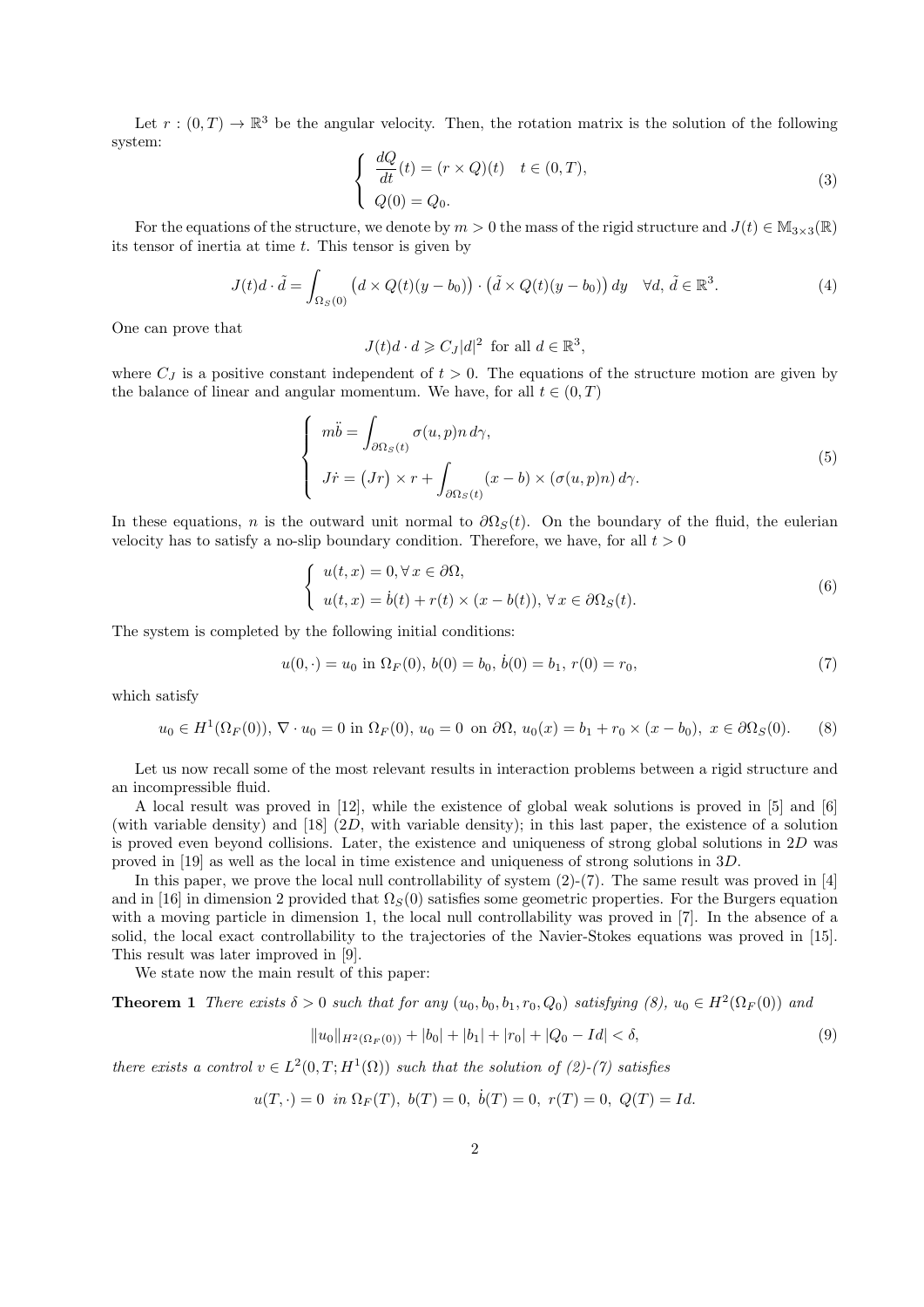The proof of this result is based on a fixed-point argument. For this matter, we first consider a linearized system for which we prove the existence of controls in  $L^2(0,T;H^1(\Omega))$  which drive the velocities to zero and the position of the structure to the desired reference position  $(b(T), Q(T)) = (0, Id)$ .

This null controllability result is established with the help of a Carleman inequality for the associated adjoint system. To prove this Carleman inequality, we use a different and more concise method than the one presented in [15] and [9] and used in [4] and [16]: we first consider the parabolic equation satisfied by the curl of the solution (where the pressure does not appear) and establish a Carleman inequality for this parabolic problem in terms of two boundary integrals concerning some traces of the velocity. These boundary terms are then estimated thanks to regularity results which are stated and proved in the Appendix at the end of the paper.

### 1.2 A problem linearized with respect to the fluid velocity

Let us introduce

$$
\begin{cases} (\hat{b}, \hat{r}) \in H^2(0, T) \times H^1(0, T) \\ (\hat{b}, \dot{\hat{b}}, \hat{r})_{|t=0} = (b_0, b_1, r_0). \end{cases}
$$
\n(10)

This allows us to define the following domains:

$$
\widehat{\Omega}_S(t) := \widehat{b}(t) + \widehat{Q}(t)Q_0^{-1}(\Omega_S(0) - b_0)
$$

and  $\widehat{\Omega}_F(t) := \Omega \setminus \overline{\widehat{\Omega}_S(t)}$ , where  $\widehat{Q}$  is the solution of (3) with r replaced by  $\hat{r}$ . We suppose that the solid domain stays far away from  $\partial(\Omega \setminus \mathcal{O})$ :

$$
\exists \delta_1 > 0 : d(\overline{\hat{\Omega}_S(t)}, \partial(\Omega \setminus \mathcal{O})) \geq \delta_1 \ \forall t \in [0, T]. \tag{11}
$$

Let us now define several notations which we will use all along the paper. We introduce the following spaces of functions defined on moving domains: for  $r, p \in \mathbb{N}$ ,

$$
L^{2}(L^{2}) := \left\{ u \text{ measurable } : \int_{0}^{T} \int_{\hat{\Omega}_{F}(s)} |u|^{2} dx ds < +\infty \right\},
$$
  

$$
L^{2}(H^{p}) := \left\{ u \in L^{2}(L^{2}) : \int_{0}^{T} ||u||_{H^{p}(\hat{\Omega}_{F}(s))}^{2} ds < +\infty \right\},
$$
  

$$
H^{r}(H^{p}) := \left\{ u \in L^{2}(L^{2}) : \int_{0}^{T} \sum_{\beta=0}^{r} ||\partial_{t}^{\beta} u||_{H^{p}(\hat{\Omega}_{F}(s))}^{2} ds < +\infty \right\},
$$

with the natural associated norms coming from the definition. On the other hand, we define

$$
C^0(L^2) := \{ u \text{ such that } \tilde{u}(s,x) := u(s,x) 1_{\Omega_F(s)} \in C^0([0,T]; L^2(\Omega)) \}
$$

and

$$
C^{r}(H^{p}) := \{ u : \partial_{t}^{\beta} \partial_{x}^{\alpha} u \in C^{0}(L^{2}), \ \forall 0 \leq \beta \leq r, \ \forall 0 \leq |\alpha| \leq p \}
$$

with the associated norms given by

$$
||u||_{C^0(L^2)} := \max_{t \in (0,T)} ||u(t)||_{L^2(\widehat{\Omega}_F(t))} = \max_{t \in (0,T)} ||\widetilde{u}(t)||_{L^2(\Omega)}
$$

and

$$
||u||_{C^r(H^p)} := \sum_{\beta=0}^r \max_{t \in (0,T)} ||\partial_t^{\beta} u(t)||_{H^p(\widehat{\Omega}_F(t))}.
$$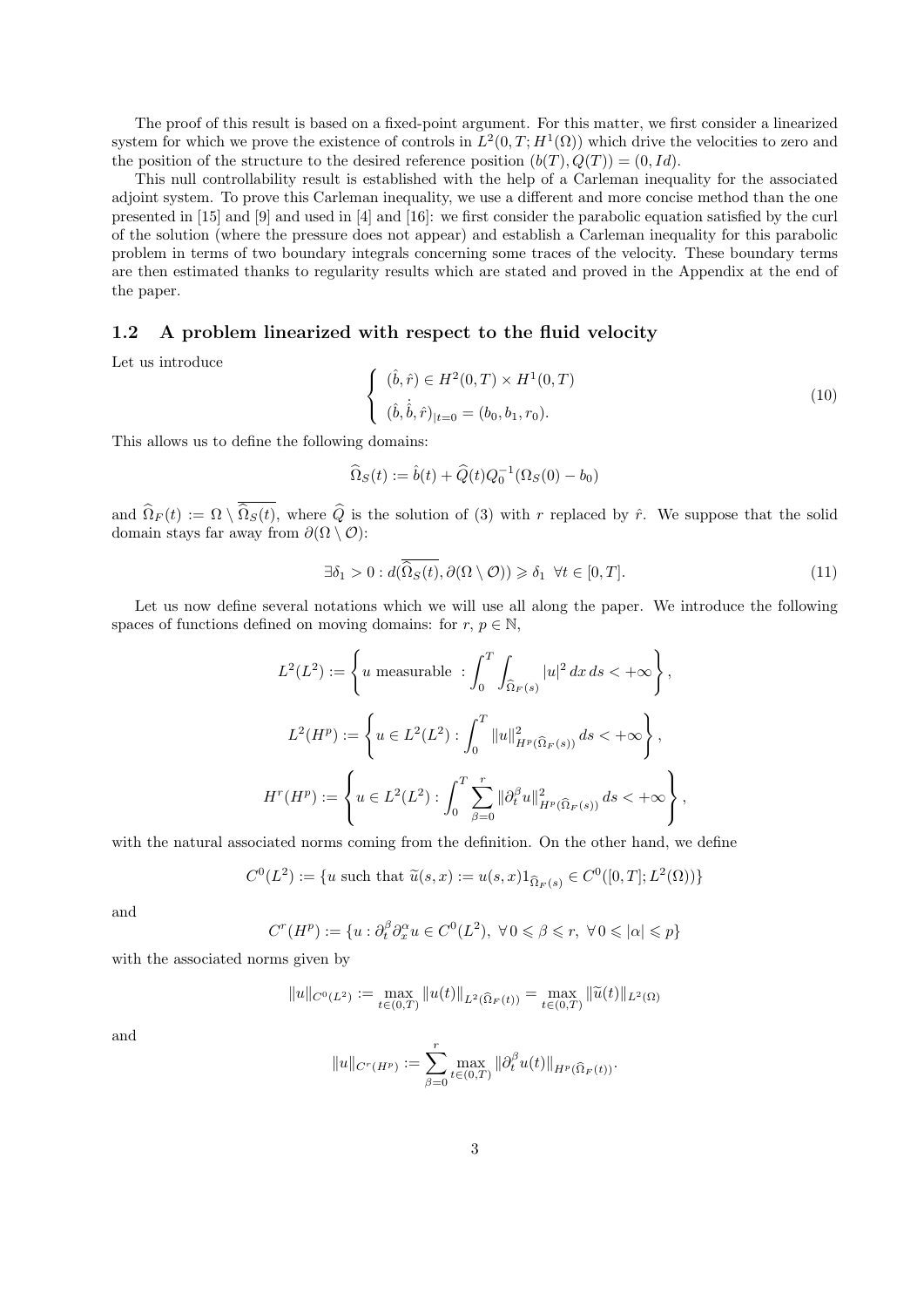Let us now consider a velocity  $\hat{u}$  satisfying

$$
\begin{cases}\n\hat{u} \in \hat{Z} := H^1(L^6) \cap L^2(W^{2,6}), \ \nabla \cdot \hat{u} = 0 \quad x \in \hat{\Omega}_F(t), \\
\hat{u}(t,x) = (\dot{\hat{b}}(t) + \hat{r}(t) \times (x - \hat{b}(t)))1_{\partial \hat{\Omega}_S(t)}(x) \quad x \in \partial \hat{\Omega}_F(t).\n\end{cases}
$$
\n(12)

Let us also introduce the spaces

 $\sqrt{ }$ 

 $\overline{\phantom{a}}$ 

 $\begin{array}{c} \hline \end{array}$ 

$$
\hat{Y}_k := L^2(H^{2+k}) \cap H^{1+k/2}(L^2)
$$

for  $k \in [-2, 2]$ . Observe that  $\hat{Y}_k$  is continuously imbedded in  $H^1(H^k)$ . Now, we consider the following linear system around  $(\hat{u}, \hat{b}, \hat{r})$ : for all  $t \in (0, T)$ 

$$
u_t(t, x) + (\hat{u} \cdot \nabla)u(t, x) - \nabla \cdot \sigma(u, p)(t, x) = v(t, x)\zeta(x) \qquad x \in \hat{\Omega}_F(t),
$$
  
\n
$$
\nabla \cdot u(t, x) = 0 \qquad x \in \hat{\Omega}_F(t),
$$
  
\n
$$
u(t, x) = 0 \qquad x \in \partial\Omega,
$$
  
\n
$$
u(t, x) = \dot{b}(t) + r(t) \times (x - \hat{b}(t)) \qquad x \in \partial\hat{\Omega}_S(t),
$$
  
\n
$$
m\ddot{b}(t) = \int_{\partial\hat{\Omega}_S(t)} (\sigma(u, p)n)(t, x) d\gamma,
$$
  
\n
$$
(\hat{J}\dot{r})(t) = ((\hat{J}\hat{r}) \times r)(t) + \int_{\partial\hat{\Omega}_S(t)} (x - \hat{b}(t)) \times (\sigma(u, p)n)(t, x) d\gamma,
$$
  
\n
$$
u_{|t=0} = u_0 \text{ in } \Omega_F(0), b(0) = b_0, \dot{b}(0) = b_1, r(0) = r_0.
$$
\n
$$
(13)
$$

where  $\hat{J}$  is defined by (4) with Q replaced by  $\hat{Q}$ . The rotation matrix Q is then defined by (3).<br>As we will see in Section 3, we will be interested in driving the solution of (13) to zero by means of  $L^2(0,T;H^1(\Omega))$  controls. In order to do this, we will first obtain  $L^2((0,T)\times\Omega)$  controls supported in a smaller open set  $\mathcal{O}_2 \subset\subset \mathcal{O}$  for the following linear system:

$$
\begin{cases}\nu_t^*(t, x) + (\hat{u} \cdot \nabla)u^*(t, x) - \nabla \cdot \sigma(u^*, p^*)(t, x) = v^*(t, x)\mathbf{1}_{\mathcal{O}_2}(x) & x \in \widehat{\Omega}_F(t), \\
\nabla \cdot u^*(t, x) = 0 & x \in \widehat{\Omega}_F(t), \\
u^*(t, x) = 0 & x \in \partial\Omega, \\
u^*(t, x) = \dot{b}^*(t) + r^*(t) \times (x - \hat{b}(t)) & x \in \partial\widehat{\Omega}_S(t), \\
m\ddot{b}^*(t) = \int_{\partial\widehat{\Omega}_S(t)} (\sigma(u^*, p^*)) (t, x) d\gamma, \\
(\hat{J}r^*)(t) = ((\hat{J}\hat{r}) \times r^*)(t) + \int_{\partial\widehat{\Omega}_S(t)} (x - \hat{b}(t)) \times (\sigma(u^*, p^*)) (t, x) d\gamma, \\
u_{|t=0}^* = u_0 \text{ in } \Omega_F(0), b^*(0) = b_0, \dot{b}^*(0) = b_1, r^*(0) = r_0.\n\end{cases} (14)
$$

Notice that the control force is slightly different from the one in (13).

In order to prove the null controllability of this system, we will prove a Carleman inequality for its adjoint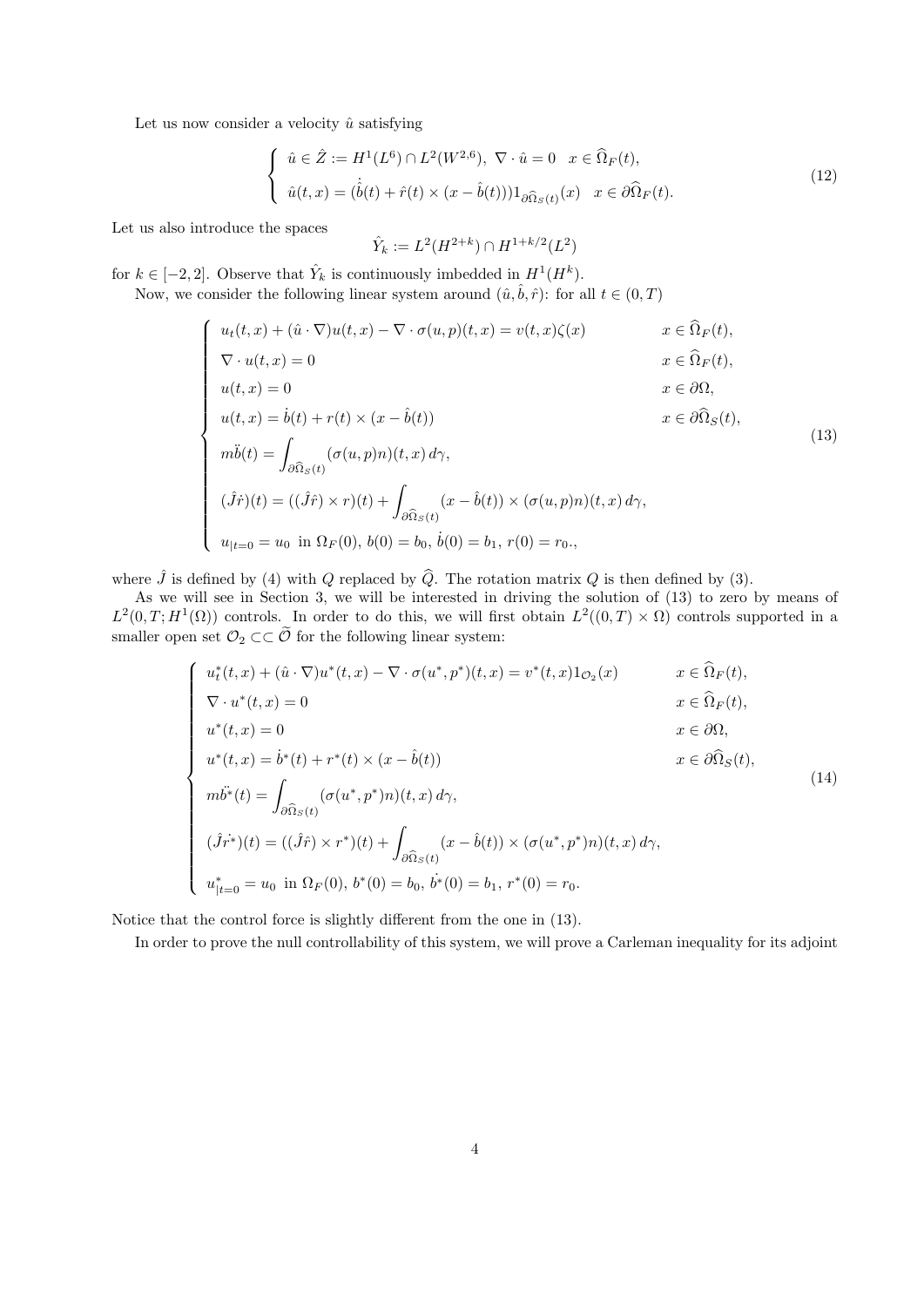system. Let us introduce this system:

$$
\begin{cases}\n-\varphi_t(t,x) - (\hat{u} \cdot \nabla)\varphi(t,x) - \nabla \cdot \sigma(\varphi, \pi)(t,x) = 0 & x \in \hat{\Omega}_F(t), \\
\nabla \cdot \varphi(t,x) = 0 & x \in \hat{\Omega}_F(t), \\
\varphi(t,x) = 0 & x \in \partial\Omega, \\
\varphi(t,x) = \dot{a}(t) + \omega(t) \times (x - \hat{b}(t)) & x \in \partial\hat{\Omega}_S(t), \\
m\ddot{a}(t) = -\int_{\partial\hat{\Omega}_S(t)} (\sigma(\varphi, \pi)n)(t,x) d\gamma, & \\
\frac{d}{dt}(\hat{J}\omega)(t) = ((\hat{J}\hat{r}) \times \omega)(t) - \int_{\partial\hat{\Omega}_S(t)} (x - \hat{b}(t)) \times (\sigma(\varphi, \pi)n)(t,x) d\gamma, \\
\varphi_{|t=T} = \varphi_T \text{ in } \hat{\Omega}_F(T), a(T) = a_0^T, \dot{a}(T) = a_1^T, \omega(T) = \omega_T.\n\end{cases} (15)
$$

In the sequel, we will suppose that  $\varphi_T \in L^2(\widehat{\Omega}_F(T))$  and  $a_0^T, a_1^T, \omega_T \in \mathbb{R}^3$ .

The paper is organized as follows: in Section 2, we state and prove the Carleman inequality satisfied by the adjoint system. In Section 3, we deduce from this inequality an observability inequality and a controllability result for the linearized system. At last, in Section 4, we prove the null controllability of the non-linear system using a fixed point theorem.

# 2 Carleman inequality for the adjoint system

Let us first introduce the weight functions which we will use in the proof. Let  $\beta \in C^0(W^{2,\infty}) \cap C^1(W^{1,\infty})$ satisfy

$$
\beta = 0 \text{ on } \partial \hat{\Omega}_F(t), \ \beta > 0 \text{ in } \hat{\Omega}_F(t), \ |\nabla \beta| \geq c_0 > 0 \text{ in } \hat{\Omega}_F(t) \setminus \overline{\mathcal{O}}_0,
$$

$$
\frac{\partial \beta}{\partial n} \leqslant -c_1 < 0 \text{ on } \partial \Omega, \ \frac{\partial \beta}{\partial n} \geqslant c_2 > 0 \text{ on } \partial \hat{\Omega}_S(t),
$$

where  $\mathcal{O}_0 \subset\subset \mathcal{O}_2$  is an open set. The existence of a function  $\beta$  satisfying the previous properties is proved in [4]. Let now  $\lambda$  be a positive parameter,  $M := ||\beta||_{C^0(L^{\infty})}$  and

$$
\alpha(t,x) := \frac{e^{(2k+2)\lambda M} - e^{\lambda(2kM+\beta(t,x))}}{t^k(T-t)^k}, \ \xi(t,x) = \frac{e^{\lambda(2kM+\beta(t,x))}}{t^k(T-t)^k},
$$
  

$$
\alpha^*(t) := \frac{e^{(2k+2)\lambda M} - e^{2k\lambda M}}{t^k(T-t)^k}, \ \xi^*(t) = \frac{e^{2k\lambda M}}{t^k(T-t)^k}.
$$
 (16)

Here,  $k \geqslant 24$  is a constant.

Then, we can prove the following Carleman inequality:

**Proposition 2** Let  $(\hat{u}, \hat{b}, \hat{r})$  be such that (10), (11) and (12) are satisfied. Then, there exist two constants  $C_1$  (depending on  $\Omega$ ,  $\mathcal{O}$ ,  $\delta_0$  and  $\|\hat{u}\|_{\hat{Z}}$ ,  $\|\hat{b}\|_{W^{1,\infty}(0,T)}$ ,  $\|\hat{r}\|_{L^{\infty}(0,T)}$ ) and  $C_2 > 0$  (just depending on  $\Omega$ ,  $\mathcal O$  and  $\delta_0$ ) such that for all  $\varphi_T \in L^2(\widehat{\Omega}_F(T))$  and all  $a_0^T, a_1^T, \omega_T \in \mathbb{R}^3$  we have

$$
s^{4}\lambda^{6}\int_{0}^{T}\!\!\int_{\widehat{\Omega}_{F}(t)}e^{-2s\alpha}\xi^{5}|\varphi|^{2}dx dt + s^{4}\lambda^{5}\int_{0}^{T}e^{-2s\alpha^{*}}(\xi^{*})^{4}(|\dot{a}|^{2}+|\omega|^{2}) dt
$$
  

$$
\leq C_{2}s^{5}\lambda^{6}\int_{0}^{T}\!\!\int_{\mathcal{O}_{2}}e^{-2s\alpha}\xi^{5}|\varphi|^{2}dx dt,
$$
\n(17)

for all  $\lambda \geqslant C_1$  and all  $s \geqslant C_1(T^k+T^{2k})$ , where  $(\varphi, \pi, a, \omega)$  is the solution to (15).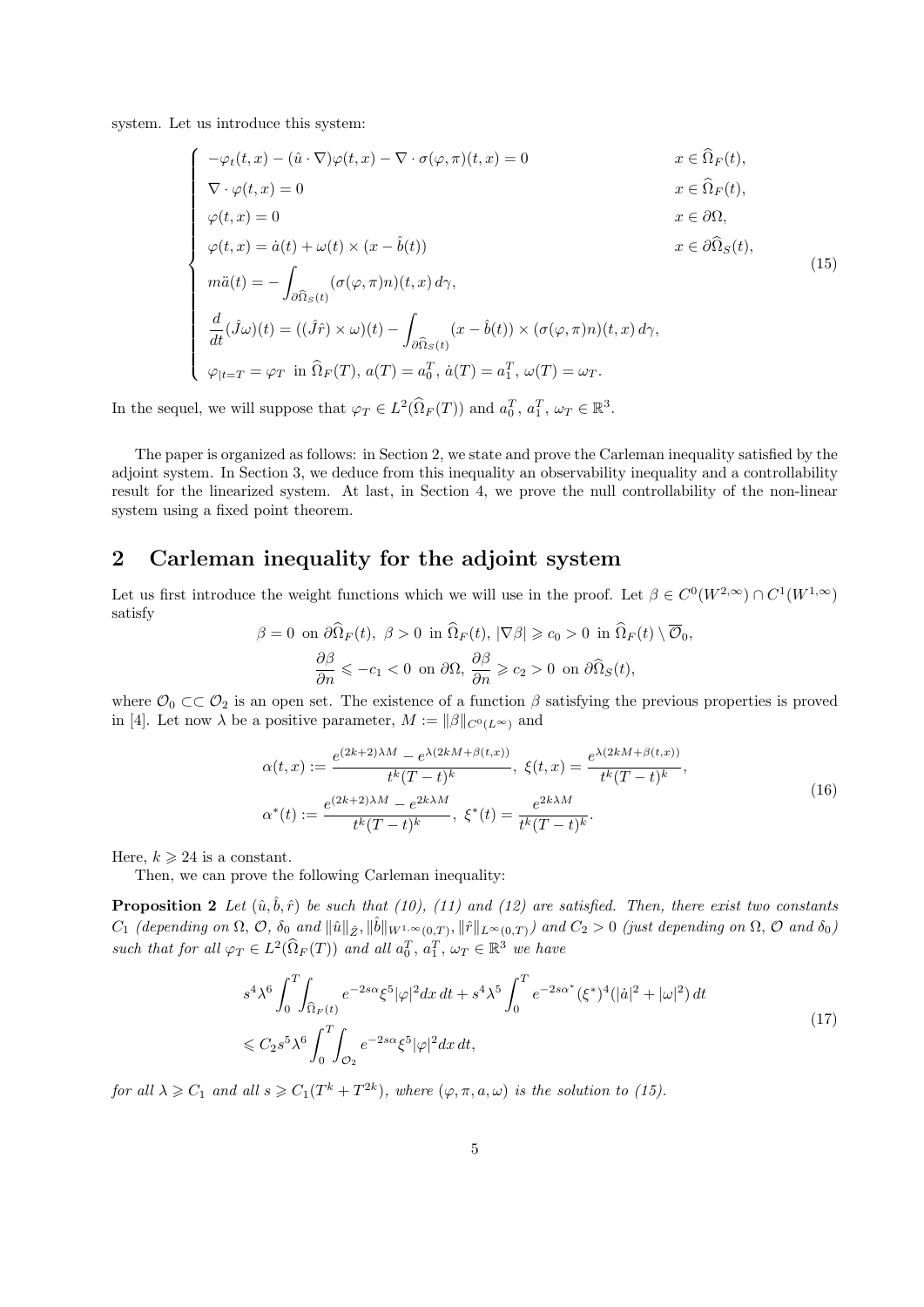**Proof:** All along the proof, C (resp.  $\hat{C}$ ) will stand for a positive constant just depending on  $\Omega$ ,  $\mathcal{O}$  and  $\delta_0$ (resp. on  $\Omega$ ,  $\mathcal{O}$ ,  $\delta_0$  and  $\|\hat{u}\|_{\hat{Z}}$ ,  $\|\hat{b}\|_{W^{1,\infty}(0,T)}$ ,  $\|\hat{r}\|_{L^{\infty}(0,T)}$ ).

### A) Carleman estimate for the heat equation

Let us apply the curl operator to the equation satisfied by  $(\varphi, \pi)$ :

$$
-(\nabla \times \varphi)_t - (\hat{u} \cdot \nabla)(\nabla \times \varphi) - \mu \Delta(\nabla \times \varphi) = L(\hat{u}, \varphi) \text{ in } \Omega_F(t), \tag{18}
$$

where the right-hand side satisfies

$$
|L(\hat{u}, \varphi)| \leqslant C|\nabla \hat{u}||\nabla \varphi| \text{ in } \widehat{\Omega}_F(t).
$$

Therefore,  $\nabla \times \varphi$  fulfills a system of three heat equations. For this kind of systems, Carleman inequalities are well-understood since [10]. Here, we are going to use an inequality which has been proved in [4] (see section 2.1 in that reference). More precisely, we use the first inequality in page 21 of [4] by observing that, for the second term of the third line of that inequality, we have  $e^{-2sV^*\gamma^2} = |\nabla w\tau|^2$  ( $\tau$  is the tangential vector field) with the notations of [4]. Using this for  $\psi := e^{-2s\alpha} \nabla \times \varphi$ , we can deduce

$$
s^{3}\lambda^{4}\int_{0}^{T}\int_{\hat{\Omega}_{F}(t)}\xi^{3}|\psi|^{2}dx dt + s\lambda^{2}\int_{0}^{T}\int_{\hat{\Omega}_{F}(t)}\xi|\nabla\psi|^{2}dx dt + s^{3}\lambda^{3}\int_{0}^{T}\int_{\partial\hat{\Omega}_{S}(t)}(\xi^{*})^{3}|\psi|^{2}d\gamma dt +s\lambda\int_{0}^{T}\int_{\partial\hat{\Omega}_{S}(t)}\xi^{*}|\nabla\psi n|^{2}d\gamma dt \leq C\left(s^{3}\lambda^{4}\int_{0}^{T}\int_{\mathcal{O}_{0}}\xi^{3}|\psi|^{2}dx dt + s\lambda^{2}\int_{0}^{T}\int_{\mathcal{O}_{0}}\xi|\nabla\psi|^{2}dx dt +s\lambda\int_{0}^{T}\int_{\partial\hat{\Omega}_{S}(t)}\xi^{*}|\nabla\psi\tau|^{2}d\gamma dt + s\lambda^{2}\int_{0}^{T}\int_{\partial\hat{\Omega}_{S}(t)}\xi^{*}|\nabla\psi n||\psi|d\gamma dt + \int_{0}^{T}\int_{\partial\hat{\Omega}_{S}(t)}|\nabla\psi n||\psi_{t} + (\hat{u}\cdot\nabla)\psi|d\gamma dt + \int_{0}^{T}\int_{\hat{\Omega}_{F}(t)}e^{-2s\alpha}|\nabla\hat{u}|^{2}|\nabla\varphi|^{2}dx dt \right),
$$
\n(19)

for all  $\lambda \geqslant \widehat{C}$  and all  $s \geqslant C(T^k + T^{2k})$ . Let us use Young's inequality for the fourth and fifth terms in the right-hand side of this inequality. This yields:

$$
s^{3}\lambda^{4}\int_{0}^{T}\int_{\hat{\Omega}_{F}(t)}\xi^{3}|\psi|^{2}dx dt + s\lambda^{2}\int_{0}^{T}\int_{\hat{\Omega}_{F}(t)}\xi|\nabla\psi|^{2}dx dt + s^{3}\lambda^{3}\int_{0}^{T}\int_{\partial\hat{\Omega}_{S}(t)}(\xi^{*})^{3}|\psi|^{2}d\gamma dt +s\lambda\int_{0}^{T}\int_{\partial\hat{\Omega}_{S}(t)}\xi^{*}|\nabla\psi n|^{2}d\gamma dt \leq C\left(s^{3}\lambda^{4}\int_{0}^{T}\int_{\mathcal{O}_{0}}\xi^{3}|\psi|^{2}dx dt + s\lambda^{2}\int_{0}^{T}\int_{\mathcal{O}_{0}}\xi|\nabla\psi|^{2}dx dt +s\lambda\int_{0}^{T}\int_{\partial\hat{\Omega}_{S}(t)}\xi^{*}|\nabla\psi\tau|^{2}d\gamma dt + s^{-1}\lambda^{-1}\int_{0}^{T}\int_{\partial\hat{\Omega}_{S}(t)}(\xi^{*})^{-1}|\psi_{t} + (\hat{u}\cdot\nabla)\psi|^{2}d\gamma dt
$$
\n
$$
+\int_{0}^{T}\int_{\hat{\Omega}_{F}(t)}e^{-2s\alpha}|\nabla\hat{u}|^{2}|\nabla\varphi|^{2}dx dt\bigg), \qquad (20)
$$

for all  $\lambda \geqslant \widehat{C}$  and all  $s \geqslant C(T^k + T^{2k})$ . We can estimate the term  $(\hat{u} \cdot \nabla)\psi$  in the fourth integral of the right-hand side of the previous inequality thanks to (12) (since  $\hat{Z} \subset C^0(L^\infty)$ ):

$$
s^{-1}\lambda^{-1}\int_0^T\!\!\int_{\partial\widehat{\Omega}_S(t)} (\xi^*)^{-1}|(\hat{u}\cdot\nabla)\psi|^2 d\gamma\,dt \leqslant \varepsilon s \lambda \int_0^T\!\!\int_{\partial\widehat{\Omega}_S(t)} \xi^* |\nabla\psi|^2 d\gamma\,dt
$$

for  $\varepsilon > 0$  small enough provided that  $\lambda \geqslant \widehat{C}_{\varepsilon}$  and  $s \geqslant C_{\varepsilon} T^{2k}$ .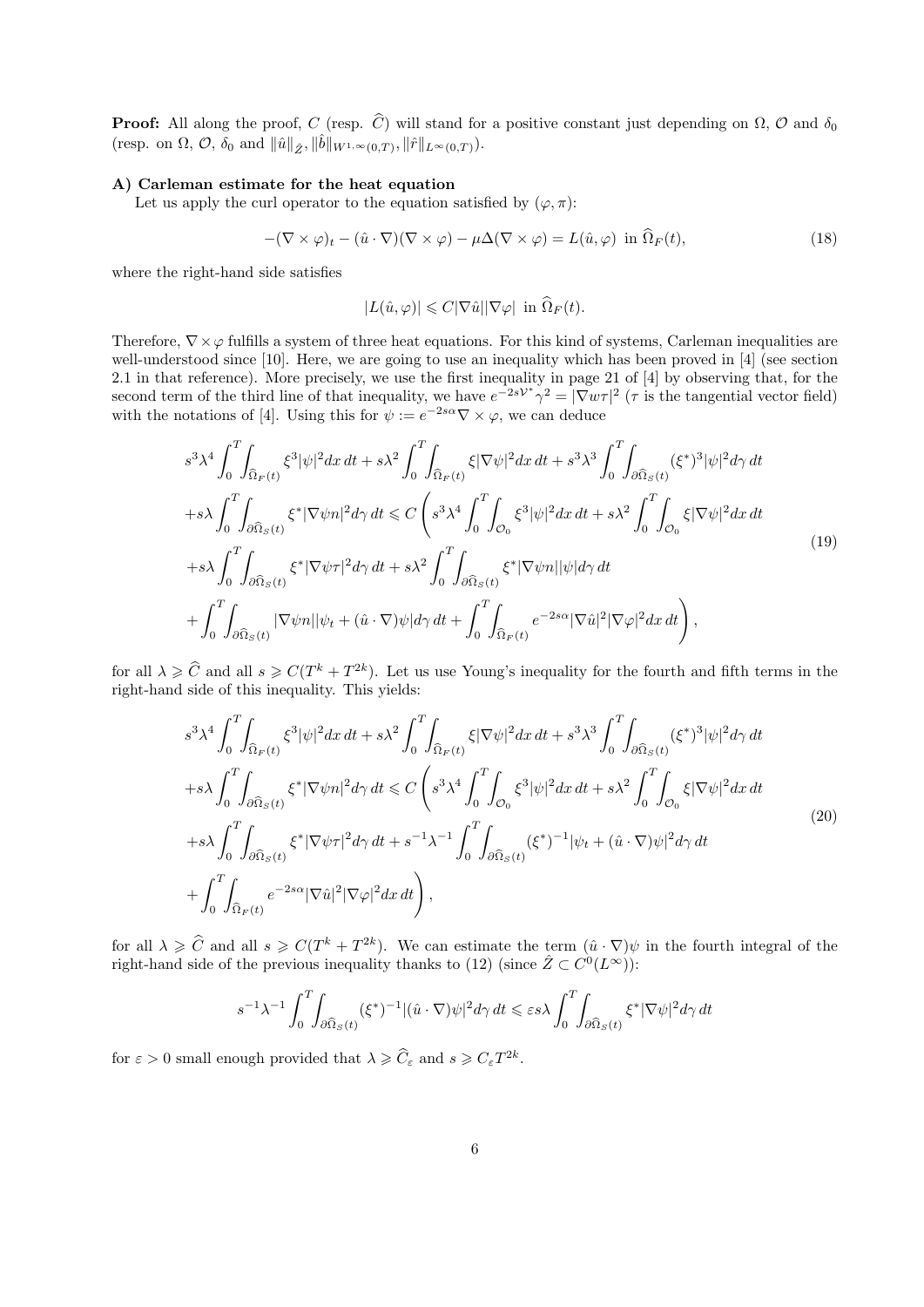We come back to  $\varphi$  now. Observe that the boundary term concerning  $\psi_t$  in (20) can be bounded as follows:

$$
s^{-1}\lambda^{-1}\int_0^T \int_{\partial \widehat{\Omega}_S(t)} (\xi^*)^{-1} |\psi_t|^2 d\gamma dt \leq 2 \left( s^{-1}\lambda^{-1} \int_0^T \int_{\partial \widehat{\Omega}_S(t)} e^{-2s\alpha^*} (\xi^*)^{-1} |\nabla \times \varphi_t|^2 d\gamma dt \right. \left. + s^{-1}\lambda^{-1} \int_0^T \int_{\partial \widehat{\Omega}_S(t)} |\partial_t (e^{-s\alpha^*})|^2 (\xi^*)^{-1} |\nabla \times \varphi|^2 d\gamma dt \right).
$$

Since  $|\alpha_t^*| \leq \widehat{C}(T+T^2)(\xi^*)^{1+1/k}$ , the last term can be absorbed by the third integral in the left-hand side of (20) by taking  $\lambda \geqslant \widehat{C}$  and  $s \geqslant C(T^{2k-1} + T^{2k})$ . Thus, using also that  $\nabla \beta \cdot \tau = 0$  on  $\partial \widehat{\Omega}_S(t)$  for the third term in the right-hand side of (20), we can rewrite estimate (20) in the following way:

$$
s^{3}\lambda^{4}\int_{0}^{T}\int_{\widehat{\Omega}_{F}(t)}e^{-2s\alpha}\xi^{3}|\nabla\times\varphi|^{2}dx dt+s\lambda^{2}\int_{0}^{T}\int_{\widehat{\Omega}_{F}(t)}e^{-2s\alpha}\xi|\nabla(\nabla\times\varphi)|^{2}dx dt\n\leq C\left(s^{3}\lambda^{4}\int_{0}^{T}\int_{\mathcal{O}_{0}}e^{-2s\alpha}\xi^{3}|\nabla\times\varphi|^{2}dx dt+s\lambda^{2}\int_{0}^{T}\int_{\mathcal{O}_{0}}e^{-2s\alpha}\xi|\nabla(\nabla\times\varphi)|^{2}dx dt+s\lambda\int_{0}^{T}\int_{\partial\widehat{\Omega}_{S}(t)}e^{-2s\alpha^{*}}\xi^{*}|\nabla(\nabla\times\varphi)\tau|^{2}d\gamma dt+s^{-1}\lambda^{-1}\int_{0}^{T}\int_{\partial\widehat{\Omega}_{S}(t)}e^{-2s\alpha^{*}}(\xi^{*})^{-1}|\nabla\times\varphi_{t}|^{2}d\gamma dt
$$
\n
$$
+\int_{0}^{T}\int_{\widehat{\Omega}_{F}(t)}e^{-2s\alpha}|\nabla\hat{u}|^{2}|\nabla\varphi|^{2}dx dt\right),
$$
\n(21)

for  $\lambda \geqslant \widehat{C}$  and  $s \geqslant C(T^k + T^{2k}).$ 

Let us obtain estimates on the second term in the right-hand side of  $(21)$ . Let  $\mathcal{O}_1$  be an open set with  $\mathcal{O}_0 \subset\subset \mathcal{O}_1 \subset\subset \mathcal{O}_2$  and  $\theta_0 \in C_c^2(\mathcal{O}_1)$  be a positive function satisfying  $\theta_0(x) = 1$  for all  $x \in \mathcal{O}_0$ . We apply the curl operator to the first equation in (15):

$$
-(\nabla \times \varphi)_t - \nabla \times [(\hat{u} \cdot \nabla)\varphi] - \mu \Delta(\nabla \times \varphi) = 0 \text{ in } \widehat{\Omega}_F(t).
$$

Then, if we set  $\rho(t, x) := s\lambda^2 \theta_0(x) e^{-2s\alpha(t, x)} \xi(t, x)$ , we multiply this equation by  $\rho \nabla \times \varphi$  and we integrate by parts in  $\mathcal{O}_0$ , we obtain:

$$
-\frac{1}{2}\frac{d}{dt}\int_{\mathcal{O}_{0}}\rho|\nabla\times\varphi|^{2}dx + \frac{1}{2}\int_{\mathcal{O}_{0}}\rho_{t}|\nabla\times\varphi|^{2}dx + \int_{\mathcal{O}_{0}}\rho[(\hat{u}\cdot\nabla)(\nabla\times\varphi)]\cdot(\nabla\times\varphi)dx + \int_{\mathcal{O}_{0}}[(\nabla\rho)\times(\nabla\times\varphi)]\cdot[(\hat{u}\cdot\nabla)\varphi]dx + \int_{\mathcal{O}_{0}}\rho\Delta\varphi\cdot[(\hat{u}\cdot\nabla)\varphi]dx + \mu\int_{\mathcal{O}_{0}}\rho|\nabla(\nabla\times\varphi)|^{2}dx \qquad (22)
$$
  
-  $\frac{\mu}{2}\int_{\mathcal{O}_{0}}\Delta\rho|\nabla\times\varphi|^{2}dx = 0,$ 

for  $t \in (0,T)$ . Next, we integrate between  $t = 0$  and  $t = T$ , we use  $\hat{u} \in \hat{Z} \subset C^0(L^\infty)$  and

$$
|\rho_t| + |\Delta \rho| \leq C s^3 \lambda^4 \xi^3 e^{-2s\alpha}
$$
 for  $s \geq C(T^k + T^{2k})$  and  $\lambda \geq C$ .

This leads to:

$$
s\lambda^{2} \int_{0}^{T} \int_{\mathcal{O}_{0}} e^{-2s\alpha} \xi |\nabla(\nabla \times \varphi)|^{2} dx dt
$$
  

$$
\leq \widehat{C} \left( s^{3} \lambda^{4} \int_{0}^{T} \int_{\mathcal{O}_{1}} e^{-2s\alpha} \xi^{3} |\nabla \times \varphi|^{2} dx dt + s\lambda^{2} \int_{0}^{T} \int_{\mathcal{O}_{1}} e^{-2s\alpha} \xi^{-1} |\nabla \varphi|^{2} dx dt \right), \tag{23}
$$

for  $\lambda \geqslant \widehat{C}$  and  $s \geqslant C(T^k + T^{2k})$ . Observe that the second term in the right-hand side of this estimate can be bounded by the last one in (21) by taking  $s \geqslant C T^{2k}$ . Next, we estimate the local term on  $\nabla \times \varphi$ . In order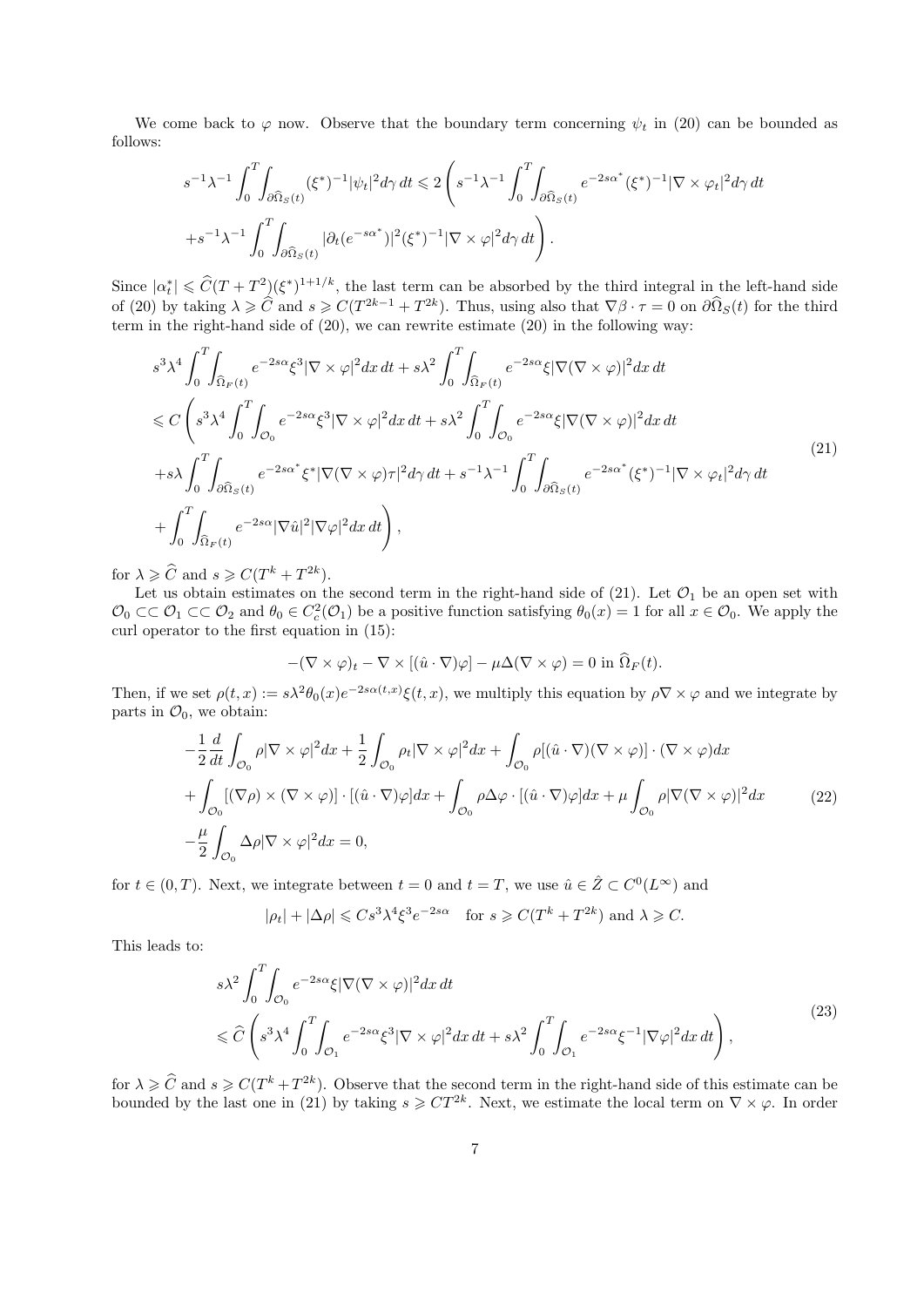to do this, let  $\theta_1 \in C_c^2(\mathcal{O}_2)$  be a positive function satisfying  $\theta_1(x) = 1$  for all  $x \in \mathcal{O}_1$ . Then, integrating by parts in

$$
s^3 \lambda^4 \int_0^T \int_{\mathcal{O}_2} \theta_1 e^{-2s\alpha} \xi^3 (\nabla \times \varphi) \cdot (\nabla \times \varphi) \, dx \, dt + s \lambda^2 \int_0^T \int_{\mathcal{O}_2} \theta_1 e^{-2s\alpha} \xi (\nabla \varphi) \cdot (\nabla \varphi) \, dx \, dt
$$

we can prove that

$$
s^3 \lambda^4 \int_0^T \int_{\mathcal{O}_1} e^{-2s\alpha} \xi^3 |\nabla \times \varphi|^2 dx dt + s\lambda^2 \int_0^T \int_{\mathcal{O}_1} e^{-2s\alpha} \xi |\nabla \varphi|^2 dx dt \leq C_{\varepsilon} s^5 \lambda^6 \int_0^T \int_{\mathcal{O}_2} e^{-2s\alpha} \xi^5 |\varphi|^2 dx dt
$$
  
+
$$
\varepsilon \left( s\lambda^2 \int_0^T \int_{\mathcal{O}_2} e^{-2s\alpha} \xi |\nabla (\nabla \times \varphi)|^2 dx dt + s^3 \lambda^4 \int_0^T \int_{\mathcal{O}_2} e^{-2s\alpha} \xi^3 |\nabla \times \varphi|^2 dx dt \right)
$$

for  $\lambda \geqslant C$  and  $s \geqslant C T^{2k}$ .

Thus, combining this with (21) and (23), we obtain

$$
s^{3} \lambda^{4} \int_{0}^{T} \int_{\widehat{\Omega}_{F}(t)} e^{-2s\alpha} \xi^{3} |\nabla \times \varphi|^{2} dx dt + s \lambda^{2} \int_{0}^{T} \int_{\widehat{\Omega}_{F}(t)} e^{-2s\alpha} \xi |\nabla (\nabla \times \varphi)|^{2} dx dt
$$
  
\n
$$
\leq C \left( s^{5} \lambda^{6} \int_{0}^{T} \int_{\mathcal{O}_{2}} e^{-2s\alpha} \xi^{5} |\varphi|^{2} dx dt + s \lambda \int_{0}^{T} \int_{\partial \widehat{\Omega}_{S}(t)} e^{-2s\alpha^{*}} \xi^{*} |\nabla (\nabla \times \varphi) \tau|^{2} d\gamma dt \qquad (24)
$$
  
\n
$$
+ s^{-1} \lambda^{-1} \int_{0}^{T} \int_{\partial \widehat{\Omega}_{S}(t)} e^{-2s\alpha^{*}} (\xi^{*})^{-1} |\nabla \times \varphi_{t}|^{2} d\gamma dt + \int_{0}^{T} \int_{\widehat{\Omega}_{F}(t)} e^{-2s\alpha} |\nabla \widehat{u}|^{2} |\nabla \varphi|^{2} dx dt \right),
$$

for  $\lambda \geqslant \widehat{C}$  and  $s \geqslant C(T^k + T^{2k}).$ 

#### B) Elliptic estimates

Since  $\nabla \cdot \varphi = 0$ , observe that  $\varphi$  satisfies the following boundary-value problem:

$$
\begin{cases}\n\Delta \varphi = -\nabla \times (\nabla \times \varphi) := f_0 & \text{in } \hat{\Omega}_F(t), \\
\varphi = (\dot{a} + \omega \times (x - \hat{b})) 1_{\partial \hat{\Omega}_S(t)} := g_0 & \text{on } \partial \hat{\Omega}_F(t).\n\end{cases}
$$

• Applying classical elliptic estimates, we have

$$
\|\varphi\|_{H^1(\widehat{\Omega}_F(t))} \leq \widehat{C}(\|f_0\|_{H^{-1}(\widehat{\Omega}_F(t))} + \|g_0\|_{H^{1/2}(\partial \widehat{\Omega}_F(t))}) \leq \widehat{C}(\|\nabla \times \varphi\|_{L^2(\widehat{\Omega}_F(t))} + |\dot{a}| + |\omega|).
$$

which directly leads to

$$
s^3 \lambda^4 \int_0^T \int_{\widehat{\Omega}_F(t)} e^{-2s\alpha^*} (\xi^*)^3 |\nabla \varphi|^2 dx dt
$$
  
\$\leq \widehat{C} \left( s^3 \lambda^4 \int\_0^T \int\_{\widehat{\Omega}\_F(t)} e^{-2s\alpha} \xi^3 |\nabla \times \varphi|^2 dx dt + s^3 \lambda^4 \int\_0^T e^{-2s\alpha^\*} (\xi^\*)^3 (|\dot{a}|^2 + |\omega|^2) dt \right)\$ (25)

• We apply now the classical elliptic Carleman estimate which can be proved as in [10]:

$$
\begin{split} &\kappa^4\lambda^6\int_{\widehat{\Omega}_F(t)}\exp\{2\kappa e^{\lambda\beta}\}e^{4\lambda\beta}|\varphi|^2dx+\kappa^2\lambda^4\int_{\widehat{\Omega}_F(t)}\exp\{2\kappa e^{\lambda\beta}\}e^{2\lambda\beta}|\nabla\varphi|^2dx+\kappa^4\lambda^5\int_{\partial\widehat{\Omega}_F(t)}e^{2\kappa}|\varphi|^2d\gamma\\ &\leqslant C\left(\kappa^4\lambda^6\int_{\mathcal{O}_2}\exp\{2\kappa e^{\lambda\beta}\}e^{4\lambda\beta}|\varphi|^2dx+\kappa\lambda^2\int_{\widehat{\Omega}_F(t)}\exp\{2\kappa e^{\lambda\beta}\}e^{\lambda\beta}|f_0|^2dx+\kappa^2\lambda^3e^{2\kappa}\int_{\partial\widehat{\Omega}_F(t)}|\partial_\kappa g_0|^2d\gamma\right), \end{split}
$$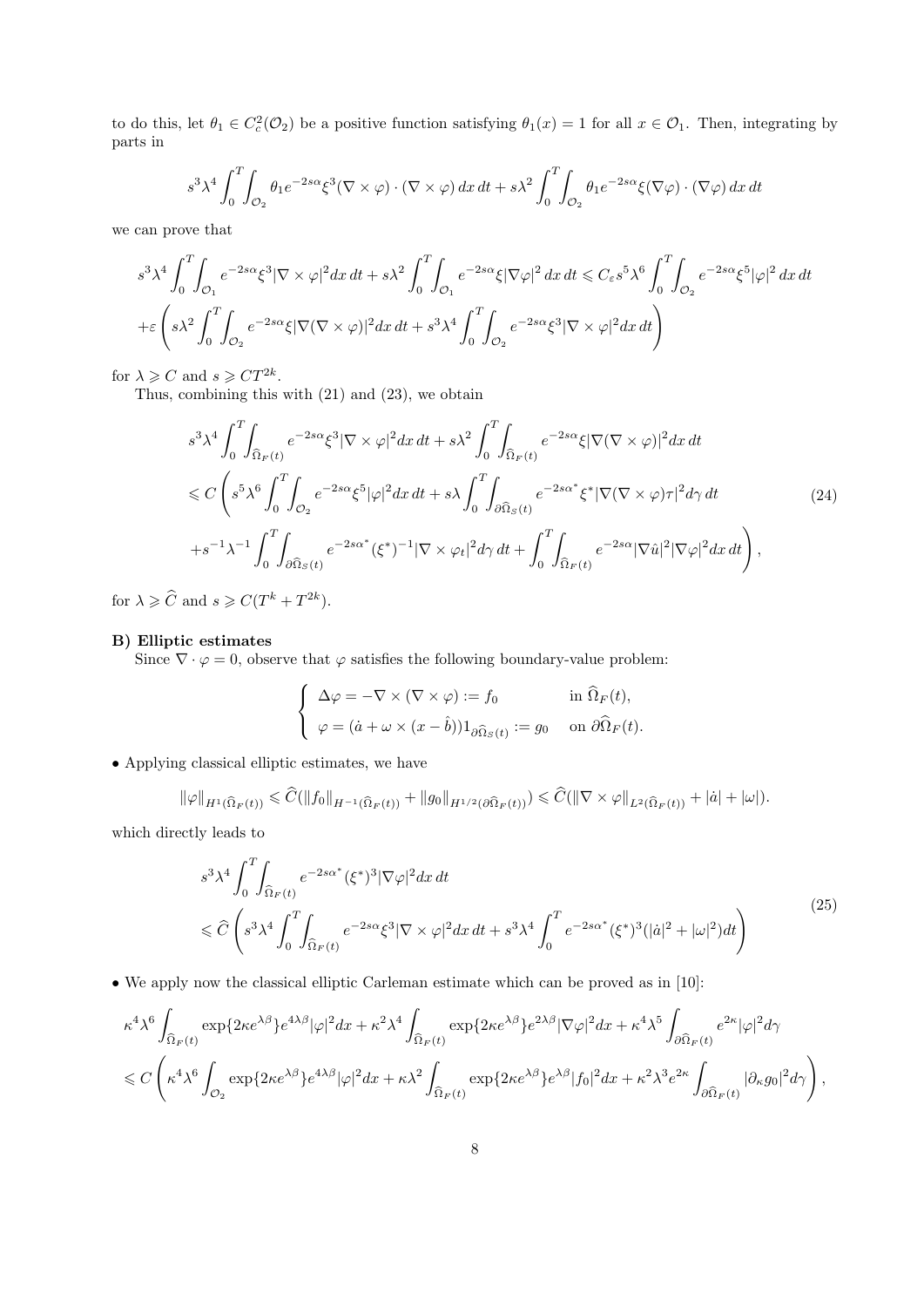for any  $\kappa \geqslant \widehat{C}$  and any  $\lambda \geqslant \widehat{C}$ . Combining this with  $H^2$  elliptic estimates, we deduce that

$$
\kappa^4 \lambda^6 \int_{\widehat{\Omega}_F(t)} \exp\{2\kappa e^{\lambda \beta}\} e^{4\lambda \beta} |\varphi|^2 dx + \kappa^2 \lambda^4 \int_{\widehat{\Omega}_F(t)} \exp\{2\kappa e^{\lambda \beta}\} e^{2\lambda \beta} |\nabla \varphi|^2 dx + \kappa^4 \lambda^5 \int_{\partial \widehat{\Omega}_F(t)} e^{2\kappa} |\varphi|^2 d\gamma
$$
  
+ 
$$
\lambda^2 \int_{\widehat{\Omega}_F(t)} \exp\{2\kappa e^{\lambda \beta}\} |D^2 \varphi|^2 dx \leq C \left(\kappa^4 \lambda^6 \int_{\mathcal{O}_2} \exp\{2\kappa e^{\lambda \beta}\} e^{4\lambda \beta} |\varphi|^2 dx
$$
  
+ 
$$
\kappa \lambda^2 \int_{\widehat{\Omega}_F(t)} \exp\{2\kappa e^{\lambda \beta}\} e^{\lambda \beta} |\Delta \varphi|^2 dx + \kappa^2 \lambda^3 e^{2\kappa} (|\dot{a}|^2 + |\omega|^2) \right),
$$

for any  $\kappa \geqslant \widehat{C}$  and any  $\lambda \geqslant \widehat{C}$ , where we have used that

$$
\|\varphi\|_{H^{3/2}(\partial\widehat{\Omega}_F(t))} \leqslant \widehat{C}(|\dot{a}|+|\omega|).
$$

We set  $\kappa := \frac{se^{2k\lambda M}}{s^k(T-1)}$  $\frac{\partial c}{\partial t^k(T-t)^k}$  and we multiply the previous inequality by

$$
\exp\left\{-2s\frac{e^{(2k+2)\lambda M}}{t^k(T-t)^k}\right\}.
$$

This yields

$$
\lambda^{2} \int_{0}^{T} \int_{\widehat{\Omega}_{F}(t)} e^{-2s\alpha} (s^{4} \lambda^{4} \xi^{4} |\varphi|^{2} + s^{2} \lambda^{2} \xi^{2} |\nabla \varphi|^{2} + |D^{2} \varphi|^{2}) dx dt + s^{4} \lambda^{5} \int_{0}^{T} \int_{\partial \widehat{\Omega}_{F}(t)} e^{-2s\alpha^{*}} (\xi^{*})^{4} |\varphi|^{2} d\gamma dt
$$
  
\n
$$
\leq C \left( s^{4} \lambda^{6} \int_{0}^{T} \int_{\mathcal{O}_{2}} e^{-2s\alpha} \xi^{4} |\varphi|^{2} dx dt + s \lambda^{2} \int_{0}^{T} \int_{\widehat{\Omega}_{F}(t)} e^{-2s\alpha} \xi |\Delta \varphi|^{2} dx dt + s^{4} \lambda^{5} \int_{0}^{T} \int_{\partial \widehat{\Omega}_{F}(t)} e^{-2s\alpha^{*}} (\xi^{*})^{2} (|\dot{a}|^{2} + |\omega|^{2}) d\gamma dt \right), \tag{26}
$$

for  $\lambda \geq \widehat{C}$  and  $s \geq \widehat{C}(T^k + T^{2k})$ . Observe that the terms  $|\nabla \varphi|^2$  and  $|D^2\varphi|^2$  in the left-hand side of (26) allow to absorb the last term in (24) taking  $\lambda \geqslant \widehat{C}$  and  $s \geqslant CT^{2k}$  and using  $\hat{u} \in C^{0}(W^{1,3})$ . Combining this with  $(25)$  and  $(24)$ , we obtain

$$
s^{4}\lambda^{6}\int_{0}^{T}\int_{\widehat{\Omega}_{F}(t)}e^{-2s\alpha}\xi^{4}|\varphi|^{2}dx dt+s^{3}\lambda^{4}\int_{0}^{T}\int_{\widehat{\Omega}_{F}(t)}e^{-2s\alpha^{*}}(\xi^{*})^{3}|\nabla\varphi|^{2}dx dt+s^{4}\lambda^{5}\int_{0}^{T}\int_{\partial\widehat{\Omega}_{F}(t)}e^{-2s\alpha^{*}}(\xi^{*})^{4}|\varphi|^{2}d\gamma dt\leq C\left(s^{5}\lambda^{6}\int_{0}^{T}\int_{\mathcal{O}_{2}}e^{-2s\alpha}\xi^{5}|\varphi|^{2}dx dt+s\lambda\int_{0}^{T}\int_{\partial\widehat{\Omega}_{S}(t)}e^{-2s\alpha^{*}}\xi^{*}|\nabla(\nabla\times\varphi)\tau|^{2}d\gamma dt+s^{-1}\lambda^{-1}\int_{0}^{T}\int_{\partial\widehat{\Omega}_{S}(t)}e^{-2s\alpha^{*}}(\xi^{*})^{-1}|\nabla\times\varphi_{t}|^{2}d\gamma dt
$$
\n
$$
+s^{3}\lambda^{4}\int_{0}^{T}e^{-2s\alpha^{*}}(\xi^{*})^{3}(|\dot{a}|^{2}+|\omega|^{2})dx dt\right), \qquad (27)
$$

for  $\lambda \geqslant \widehat{C}$  and  $s \geqslant \widehat{C}(T^k + T^{2k}).$ 

We notice that

$$
\int_{\partial \widehat{\Omega}_S(t)} |\varphi|^2 d\gamma \geqslant \widehat{C}(|\dot{a}|^2 + |\omega|^2).
$$

The proof of this inequality is given in [3] (lemma 1, section 4.1). This allows to absorb the last term in the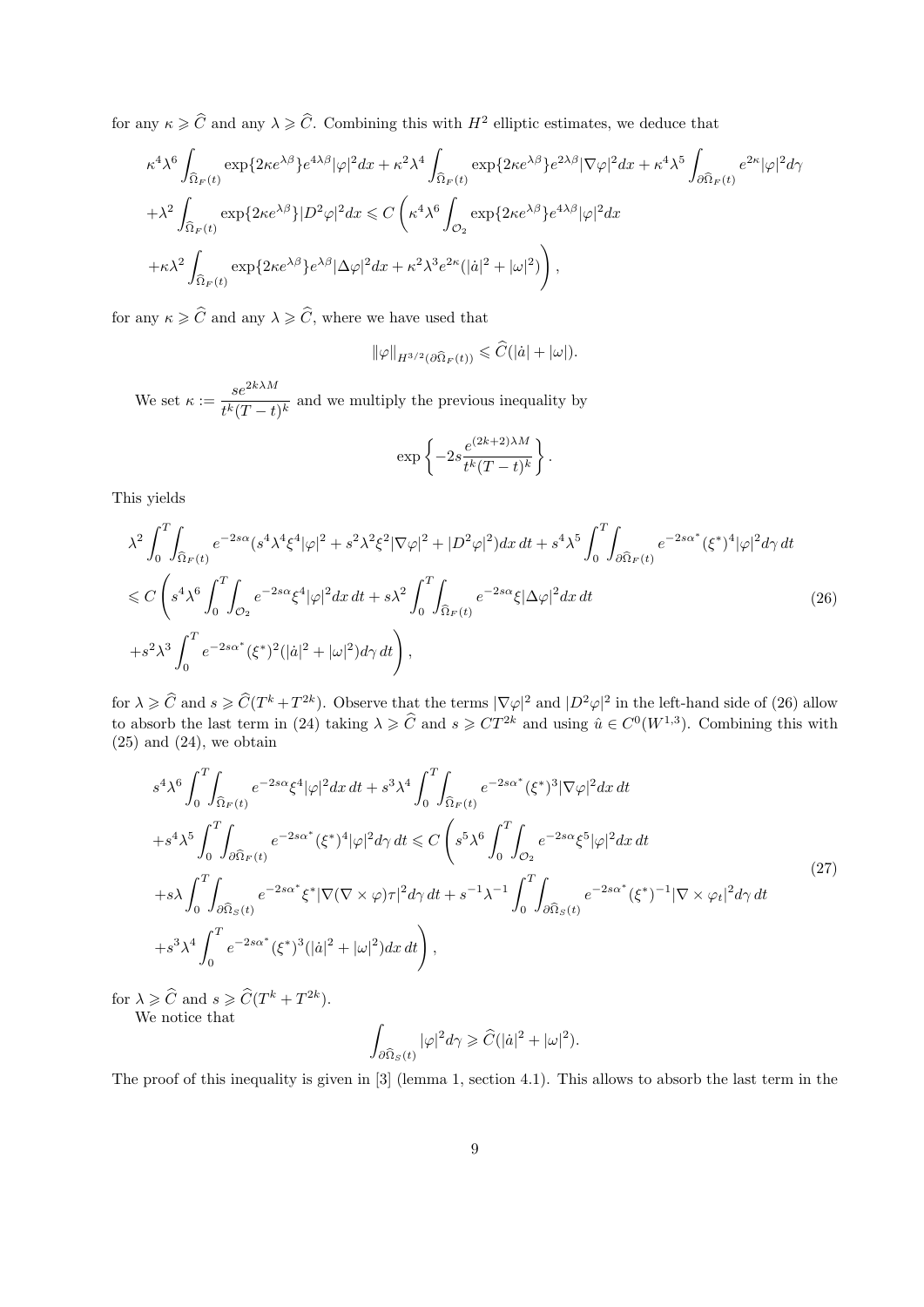right-hand side of (27) thanks to  $s \geq \widehat{C}T^{2k}$ . For the moment, we have:

$$
s^{4}\lambda^{6}\int_{0}^{T}\int_{\widehat{\Omega}_{F}(t)}e^{-2s\alpha}\xi^{4}|\varphi|^{2}dx dt + s^{3}\lambda^{4}\int_{0}^{T}\int_{\widehat{\Omega}_{F}(t)}e^{-2s\alpha^{*}}(\xi^{*})^{3}|\nabla\varphi|^{2}dx dt +s^{4}\lambda^{5}\int_{0}^{T}e^{-2s\alpha^{*}}(\xi^{*})^{4}(|\dot{a}|^{2}+|\omega|^{2})d\gamma dt \leq C\left(s^{5}\lambda^{6}\int_{0}^{T}\int_{\mathcal{O}_{2}}e^{-2s\alpha}\xi^{5}|\varphi|^{2}dx dt +s\lambda\int_{0}^{T}\int_{\partial\widehat{\Omega}_{S}(t)}e^{-2s\alpha^{*}}\xi^{*}|\nabla(\nabla\times\varphi)\tau|^{2}d\gamma dt + s^{-1}\lambda^{-1}\int_{0}^{T}\int_{\partial\widehat{\Omega}_{S}(t)}e^{-2s\alpha^{*}}(\xi^{*})^{-1}|\nabla\times\varphi_{t}|^{2}d\gamma dt\right),
$$
\n(28)

for  $\lambda \geqslant \widehat{C}$  and  $s \geqslant \widehat{C}(T^k + T^{2k}).$ 

The rest of the proof is dedicated to the estimate of the two boundary terms

$$
B_1 := s\lambda \int_0^T \int_{\partial \widehat{\Omega}_S(t)} e^{-2s\alpha^*} \xi^* |\nabla (\nabla \times \varphi)\tau|^2 d\gamma dt
$$

and

$$
B_2 := s^{-1} \lambda^{-1} \int_0^T \int_{\partial \widehat{\Omega}_S(t)} e^{-2s\alpha^*} (\xi^*)^{-1} |\nabla \times \varphi_t|^2 d\gamma dt.
$$

### C) Estimate of  $B_1$

Let us define on  $(0,T)$ 

$$
\theta_1:=s^{1/2}\lambda^{1/2}e^{-s\alpha^*}(\xi^*)^{1/2}
$$

and set  $(\varphi^*, \pi^*, a^*, \omega^*) := \theta_1(\varphi, \pi, a, \omega)$  together with  $a^*(T) = 0$ . These functions satisfy

$$
\begin{cases}\n-\varphi_t^*(t,x) - (\hat{u} \cdot \nabla)\varphi^*)(t,x) - \nabla \cdot \sigma(\varphi^*, \pi^*)(t,x) = -\dot{\theta}_1 \varphi & x \in \hat{\Omega}_F(t), \\
\nabla \cdot \varphi^*(t,x) = 0 & x \in \hat{\Omega}_F(t), \\
\varphi^*(t,x) = 0 & x \in \partial\Omega, \\
\varphi^*(t,x) = a^*(t) + \omega^*(t) \times (x - \hat{b}(t)) & x \in \partial\hat{\Omega}_S(t), \\
\end{cases}
$$
\n(20)

$$
\varphi^*(t, x) = \dot{a}^*(t) + \omega^*(t) \times (x - \hat{b}(t))
$$
  
\n
$$
m\ddot{a}^*(t) = -\int (\sigma(\varphi^*, \pi^*)n)(t, x) d\gamma + m\dot{\theta}_1 \dot{a},
$$
  
\n(29)

$$
\begin{cases}\nma^*(t) = -\int_{\partial \widehat{\Omega}_S(t)} (\sigma(\varphi^*, \pi^*)n)(t, x) d\gamma + m\theta_1 a, \\
\frac{d}{dt}(\hat{J}\omega^*)(t) = ((\hat{J}\hat{r}) \times \omega^*)(t) - \int_{\partial \widehat{\Omega}_S(t)} (x - \hat{b}(t)) \times (\sigma(\varphi^*, \pi^*)n)(t, x) d\gamma + \hat{J}\dot{\theta}_1 \omega, \\
\varphi^*_{|t=T} = 0 \text{ in } \widehat{\Omega}_F(T), a^*(T) = a^*(T) = 0, \omega^*(T) = 0.\n\end{cases}
$$

Here, we apply Corollary 9 (stated in the Appendix) with  $k_0 = 13/9$  and we deduce the existence of a constant  $\widehat{C}$  such that

$$
\|\theta_1\varphi\|_{L^2(H^{23/9})} + \|\theta_1\varphi\|_{H^1(H^{5/9})} + \|\theta_1\dot{a}\|_{H^{23/18}(0,T)} + \|\theta_1\omega\|_{H^{23/18}(0,T)}
$$
  
\$\leq \widehat{C}(\|\dot{\theta}\_1\varphi\|\_{L^2(H^{5/9})} + \|\dot{\theta}\_1\varphi\|\_{H^{5/18}(L^2)} + \|\dot{\theta}\_1\dot{a}\|\_{H^{5/18}} + \|\dot{\theta}\_1\omega\|\_{H^{5/18}}). \tag{30}

Since  $23/9 > 5/2$ ,  $B_1 \leq \hat{C} \|\theta_1 \varphi\|_{L^2(H^{23/9})}^2$ , it suffices to estimate all four terms in the right-hand side of (30).

**C.1)** Estimate of  $\|\dot{\theta}_1\varphi\|_{L^2(H^{5/9})}$ 

After an interpolation argument, we have

$$
\|\varphi\|_{H^{5/9}(\widehat{\Omega}_F(t))} \leq \widehat{C} \|\varphi\|_{L^2(\widehat{\Omega}_F(t))}^{4/9} \|\varphi\|_{H^1(\widehat{\Omega}_F(t))}^{5/9}.
$$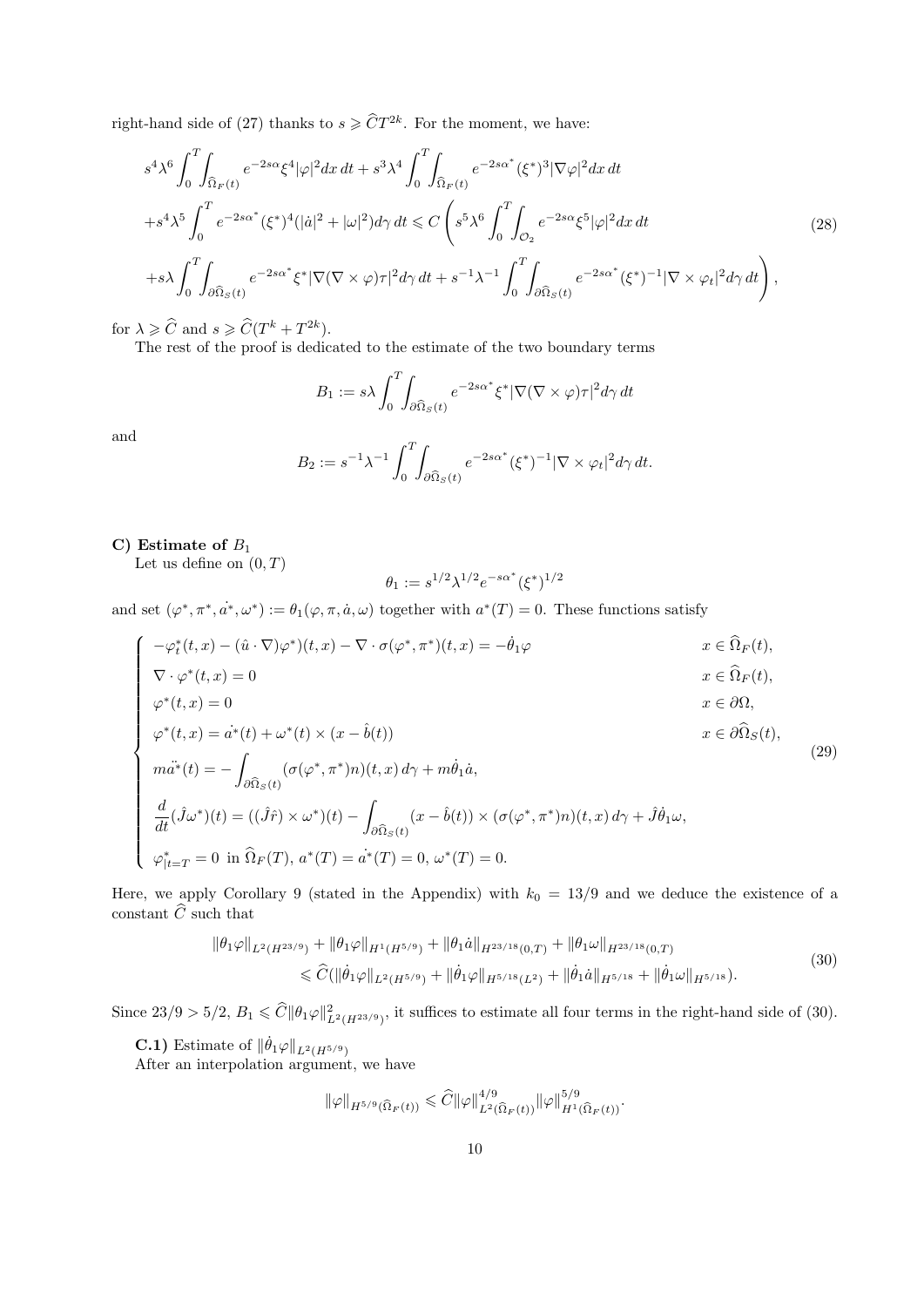Multiplying this inequality by  $\dot{\theta}_1$ , we obtain

$$
\dot{\theta}_1\|\varphi\|_{H^{5/9}(\widehat{\Omega}_F(t))}\leqslant \widehat{C}s^{2/9}(\xi^*)^{2/9-4/(9k)}(\dot{\theta}_1)^{4/9}\|\varphi\|_{L^2(\widehat{\Omega}_F(t))}^{4/9}s^{-2/9}(\xi^*)^{-2/9+4/(9k)}(\dot{\theta}_1)^{5/9}\|\varphi\|_{H^1(\widehat{\Omega}_F(t))}^{5/9}.
$$

Applying now Young's inequality, we get

$$
\dot{\theta}_1 \|\varphi\|_{H^{5/9}(\hat{\Omega}_F(t))} \le (\varepsilon s^{1/2} (\xi^*)^{1/2 - 1/k} \dot{\theta}_1 \|\varphi\|_{L^2(\hat{\Omega}_F(t))} + \hat{C}_\varepsilon s^{-2/5} (\xi^*)^{-2/5 + 4/(5k)} \dot{\theta}_1 \|\varphi\|_{H^1(\hat{\Omega}_F(t))}).\tag{31}
$$

Observe that

$$
|\dot{\theta}_1| \leqslant s^{3/2} \lambda^{1/2} e^{-s \alpha^*} (\xi^*)^{3/2 + 1/k},
$$

with  $s \geqslant \widehat{C}(T^k + T^{2k}).$ 

Integrating in time inequality (31), we obtain

$$
\|\dot{\theta}_1\varphi\|_{L^2(H^{5/9})}^2 \leqslant \varepsilon s^4\lambda \int_0^T \int_{\widehat{\Omega}_F(t)} e^{-2s\alpha^*} (\xi^*)^4 |\varphi|^2 dx\,dt + C_\varepsilon s^{11/5}\lambda \int_0^T \int_{\widehat{\Omega}_F(t)} e^{-2s\alpha^*} (\xi^*)^{11/5+18/(5k)} |\nabla \varphi|^2 dx\,dt.
$$

These two terms can be absorbed by the left hand-side of the Carleman inequality (28) provided that  $k \geq 9$ ,  $s \geqslant C(T^k + T^{2k})$  and  $\lambda \geqslant 1$ .

**C.2)** Estimate of  $\|\dot{\theta}_1\varphi\|_{H^{5/8}(L^2)}$ Observe that

$$
\|\dot{\theta}_1\varphi\|_{L^2(L^2)}^2 \leqslant \widehat{C}s^3\lambda \int_0^T \int_{\widehat{\Omega}_F(t)} e^{-2s\alpha^*} (\xi^*)^{3+2/k} |\varphi|^2 dx dt
$$

and

$$
\|\dot{\theta}_1\varphi\|_{H^1(L^2)}^2 \leqslant \widehat{C} \left( s^3 \lambda \int_0^T \!\!\!\int_{\widehat{\Omega}_F(t)} e^{-2s\alpha^*} (\xi^*)^{3+2/k} |\varphi_t|^2 dx\,dt + s^5 \lambda \int_0^T \!\!\!\int_{\widehat{\Omega}_F(t)} e^{-2s\alpha^*} (\xi^*)^{5+4/k} |\varphi|^2 dx\,dt \right).
$$

By an interpolation argument due to [20], we get

$$
\begin{split} \|\dot{\theta}_{1}\varphi\|_{H^{5/18}(L^{2})}^{2} &\leq \hat{C}\lambda\left(\int_{0}^{T}\!\!\!\int_{\widehat{\Omega}_{F}(t)}e^{-2s\alpha^{*}}(s^{3}(\xi^{*})^{3+2/k}|\varphi|^{2})^{13/18}(s^{3}(\xi^{*})^{3+2/k}|\varphi_{t}|^{2})^{5/18}dx\,dt\right.\\ &\left.+\int_{0}^{T}\!\!\!\int_{\widehat{\Omega}_{F}(t)}e^{-2s\alpha^{*}}(s^{3}(\xi^{*})^{3+2/k}|\varphi|^{2})^{13/18}(s^{5}(\xi^{*})^{5+4/k}|\varphi|^{2})^{5/18}dx\,dt\right)\\ &=\hat{C}\lambda\left(\int_{0}^{T}\!\!\!\int_{\widehat{\Omega}_{F}(t)}e^{-2s\alpha^{*}}(s^{4}(\xi^{*})^{4}|\varphi|^{2})^{13/18}(s^{2/5}(\xi^{*})^{2/5+36/(5k)}|\varphi_{t}|^{2})^{5/18}dx\,dt\right.\\ &\left.+\int_{0}^{T}\!\!\!\int_{\widehat{\Omega}_{F}(t)}e^{-2s\alpha^{*}}(s^{4}(\xi^{*})^{4}|\varphi|^{2})^{13/18}(s^{12/5}(\xi^{*})^{12/5+46/(5k)}|\varphi|^{2})^{5/18}dx\,dt\right). \end{split}
$$

In these two integrals, we apply Young inequality with parameters 18/13 and 18/5 and we find

$$
\|\dot{\theta}_{1}\varphi\|_{H^{5/18}(L^{2})}^{2} \leq \widehat{C}\lambda s^{4} \int_{0}^{T} \int_{\widehat{\Omega}_{F}(t)} e^{-2s\alpha^{*}} (\xi^{*})^{4} |\varphi|^{2} dx dt + \widehat{C}\lambda s^{2/5} \int_{0}^{T} \int_{\widehat{\Omega}_{F}(t)} e^{-2s\alpha^{*}} (\xi^{*})^{2/5+36/(5k)} |\varphi_{t}|^{2} dx dt
$$
  
+ $\widehat{C}\lambda s^{12/5} \int_{0}^{T} \int_{\widehat{\Omega}_{F}(t)} e^{-2s\alpha^{*}} (\xi^{*})^{12/5+46/(5k)} |\varphi|^{2} dx dt.$ 

The first and third integrals can be absorbed by the left hand side of (28) taking  $\lambda \geqslant C$ ,  $s \geqslant C(T^k + T^{2k})$ and  $k \geq 23/2$  while the second integral is absorbed by the second term in the left-hand side of (30) (squared) taking  $\lambda \geqslant \widehat{C}$ ,  $s \geqslant C(T^k + T^{2k})$  and  $k \geqslant 24$ .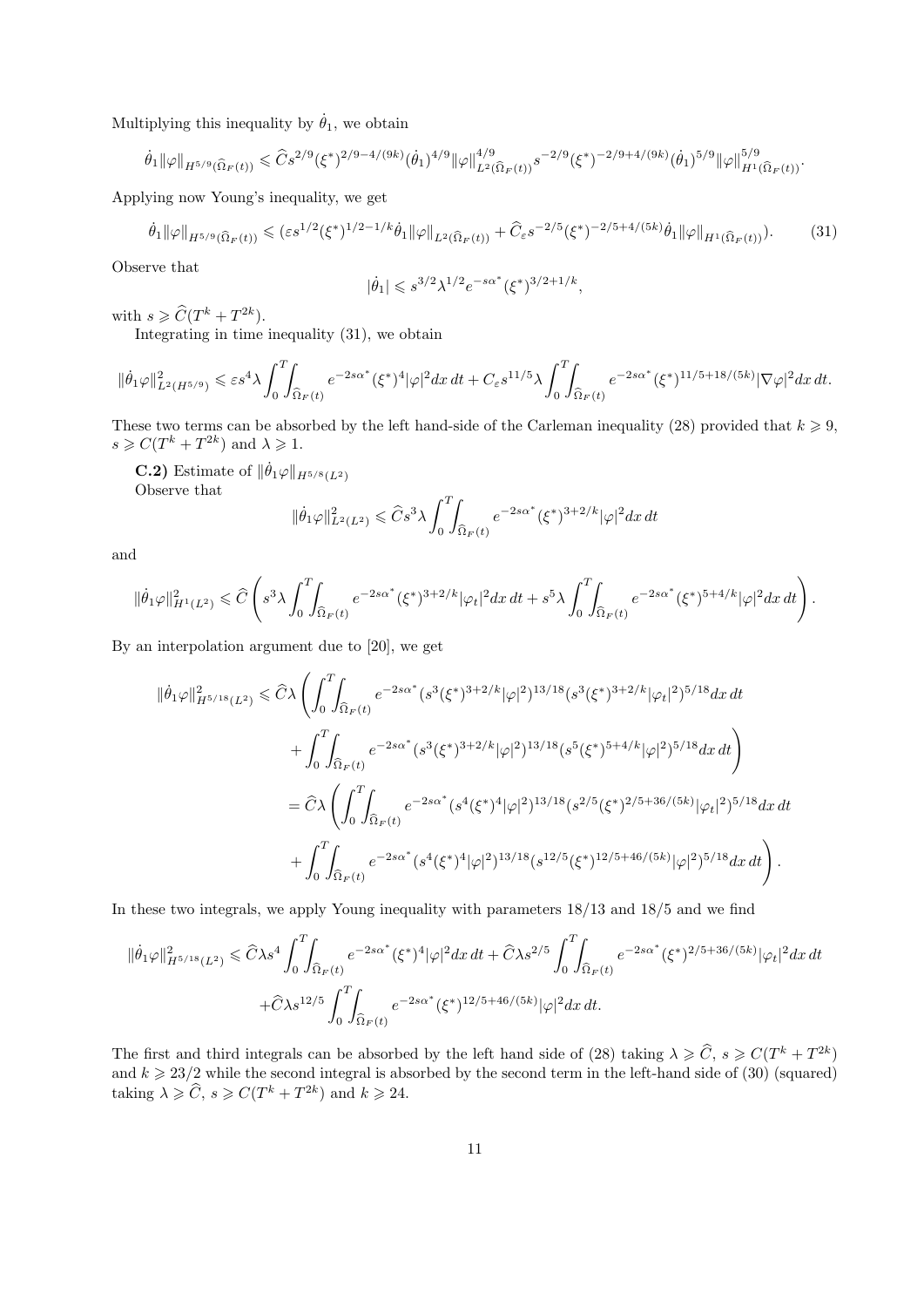**C.3**) Estimate of  $\|\dot{\theta}_1\dot{a}\|_{H^{5/18}}$ We have

$$
\|\dot{\theta}_1\dot{a}\|^2_{L^2(0,T)} \leqslant \hat{C} s^3 \lambda \int_0^T e^{-2s\alpha^*} (\xi^*)^{3+2/k} |\dot{a}|^2 dt
$$

and

$$
\|\dot{\theta}_1\dot{a}\|^2_{H^1(0,T)}\leqslant \widehat{C}\left(s^3\lambda\int_0^Te^{-2s\alpha^*}(\xi^*)^{3+2/k}|\ddot{a}|^2dt+s^5\lambda\int_0^Te^{-2s\alpha^*}(\xi^*)^{5+4/k}|\dot{a}|^2dt\right).
$$

Using again an interpolation argument due to [20], we get

$$
\begin{split} \|\dot{\theta}_{1}\dot{a}\|_{H^{5/18}(0,T)}^{2} &\leq \widehat{C}\lambda \left( \int_{0}^{T} e^{-2s\alpha^{*}} (s^{3}(\xi^{*})^{3+2/k}|\dot{a}|^{2})^{13/18} (s^{3}(\xi^{*})^{3+2/k}|\ddot{a}|^{2})^{5/18} dt \\ &+ \int_{0}^{T} e^{-2s\alpha^{*}} (s^{3}(\xi^{*})^{3+2/k}|\dot{a}|^{2})^{13/18} (s^{5}(\xi^{*})^{5+4/k}|\dot{a}|^{2})^{5/18} dt \right). \end{split}
$$

We apply Young inequality with parameters 18/13 and 18/5 and we find

$$
\|\dot{\theta}_{1}\dot{a}\|_{H^{5/18}(0,T)}^{2} \leq \hat{C}\lambda s^{32/9} \int_{0}^{T} e^{-2s\alpha^{*}} (\xi^{*})^{32/9+23/(9k)} |\dot{a}|^{2} dt + \hat{C}\lambda s^{2/5} \int_{0}^{T} e^{-2s\alpha^{*}} (\xi^{*})^{2/5+36/(5k)} |\ddot{a}|^{2} dt
$$
  
+ $\hat{C}\lambda s^{4} \int_{0}^{T} e^{-2s\alpha^{*}} (\xi^{*})^{4} |\dot{a}|^{2} dt.$  (32)

The first and third integrals can be absorbed by the left-hand side of (28) taking  $\lambda \geqslant \widehat{C}$ ,  $s \geqslant C(T^k + T^{2k})$ and  $k \geq 23/4$  while the second integral can be absorbed with the third term in the left-hand side of (30) provided that  $\lambda \geqslant \widehat{C}$ ,  $s \geqslant C(T^k + T^{2k})$  and  $k \geqslant 12$ .

**C.4)** Estimate of  $\|\dot{\theta}_1 \omega\|_{H^{5/18}}$ 

In order to estimate this term, we proceed exactly as in step  $C.3$ ).

To conclude paragraph C), we put together steps  $C.1$ )-C.4) and this gives the following estimate on  $B_1$ :

$$
B_1 \leqslant \varepsilon \left( s^4 \lambda^6 \int_0^T \int_{\Omega_F(t)} e^{-2s\alpha} \xi^4 |\varphi|^2 dx \, dt + s^3 \lambda^4 \int_0^T \int_{\Omega_F(t)} e^{-2s\alpha^*} (\xi^*)^3 |\nabla \varphi|^2 dx \, dt + s^4 \lambda^5 \int_0^T e^{-2s\alpha^*} (\xi^*)^4 (|\dot{a}|^2 + |\omega|^2) d\gamma \, dt \right)
$$
\n
$$
(33)
$$

for  $\lambda \geqslant \widehat{C}_{\varepsilon}$  and  $s \geqslant \widehat{C}_{\varepsilon}(T^k + T^{2k})$  for  $k \geqslant 24$ .

#### D) Estimate of  $B_2$

Let us define on  $[0, T]$ 

$$
\theta_2 := s^{-1/2} \lambda^{-1/2} e^{-s \alpha^*} (\xi^*)^{-1/2}.
$$

Then,  $\theta_2(\varphi, \pi, \dot{a}, \omega)$  satisfy system (29) with  $\theta_1$  replaced by  $\theta_2$ . We notice that

$$
|B_2| \leqslant C \|\theta_2 \varphi_t\|_{L^2(H^{14/9})}^2,
$$

since  $14/9 > 3/2$ .

Let us apply Corollary 9 for  $k_0 = 4/9$ . For our system, the compatibility condition (71) is satisfied since, thanks to the weight function  $\theta_2$ , all the initial conditions are equal to zero. This yields, in particular:

$$
\|\theta_2\varphi_t\|_{L^2(H^{14/9})} \leq \widehat{C}(\|\dot{\theta}_2\varphi\|_{L^2(H^{14/9})\cap H^{7/9}(L^2)} + \|\dot{\theta}_2\dot{a}\|_{H^{7/9}(0,T)} + \|\dot{\theta}_2\omega\|_{H^{7/9}(0,T)}).
$$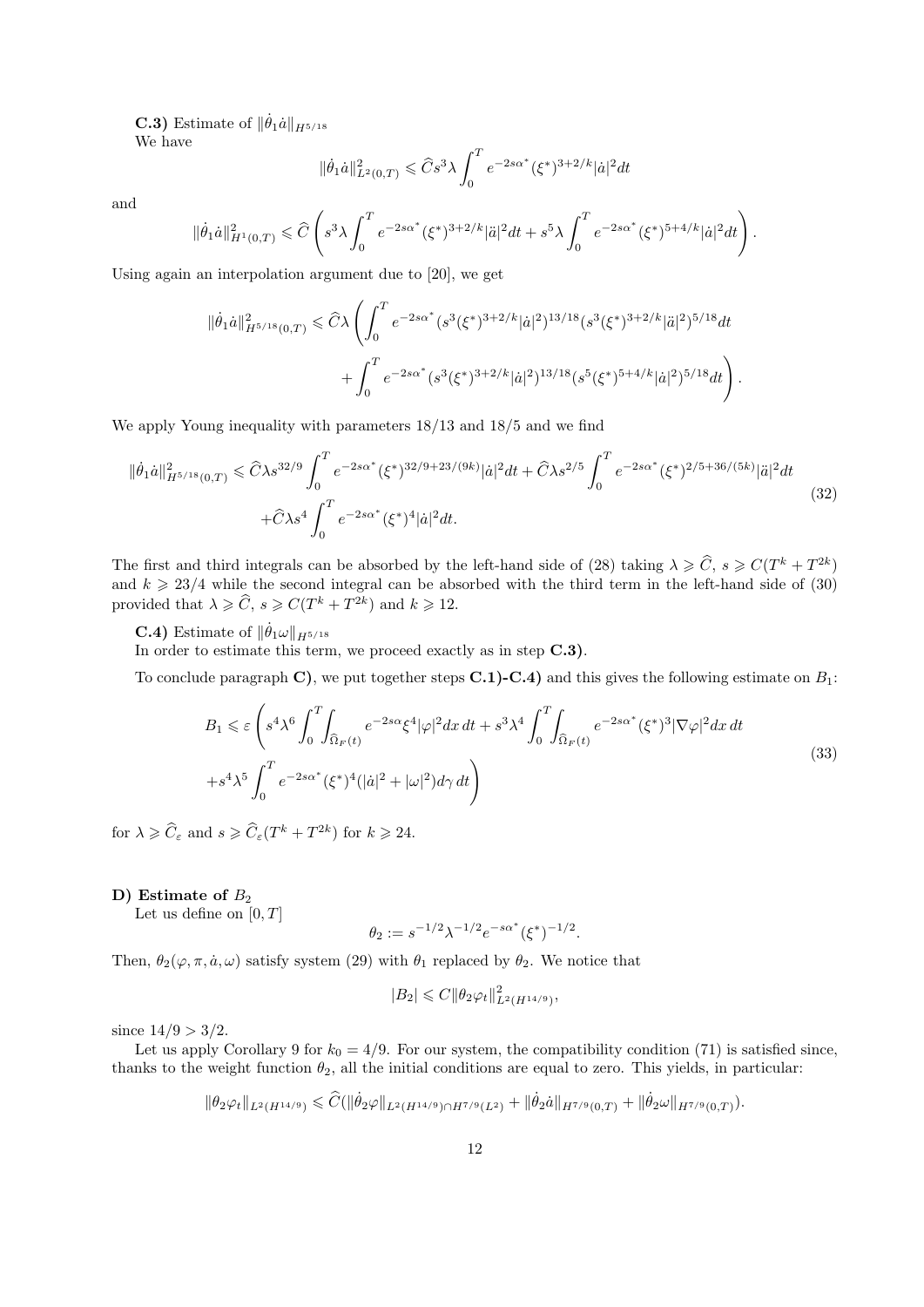Observe that

$$
\|\dot{\theta}_2\varphi\|_{L^2(H^{14/9})\cap H^{7/9}(L^2)} + \|\dot{\theta}_2\dot{a}\|_{H^{7/9}(0,T)} + \|\dot{\theta}_2\omega\|_{H^{7/9}(0,T)} \leq C(\|\dot{\theta}_2\varphi\|_{\hat{Y}_0} + \|\dot{\theta}_2\dot{a}\|_{H^1(0,T)} + \|\dot{\theta}_2\omega\|_{H^1(0,T)}).
$$

Applying now Proposition 7 to  $\dot{\theta}_2(\varphi, \pi, \dot{a}, \omega)$ , we deduce

$$
\|\theta_2\varphi_t\|_{L^2(H^{14/9})} \leq \widehat{C}(\|\ddot{\theta}_2\varphi\|_{L^2(L^2)} + \|\ddot{\theta}_2\dot{a}\|_{L^2(0,T)} + \|\ddot{\theta}_2\omega\|_{L^2(0,T)}). \tag{34}
$$

Using the definition of the weight functions (see (16)), we obtain

$$
|\ddot{\theta}_2|\leqslant \widehat{C}(s\xi^*)^{3/2+2/k}\lambda^{-1/2}e^{-s\alpha^*}\quad\text{for }s\geqslant \widehat{C}(T^k+T^{2k}).
$$

This readily implies that the first (resp. second and third) norm in the right-hand side of (34) is absorbed by the first (resp. third) integral in the left-hand side of (28) provided that  $\lambda \geqslant \widehat{C}$ ,  $s \geqslant \widehat{C}(T^k + T^{2k})$  and  $k \geqslant 4$ .

Consequently, we have proved for  $B_2$  that

$$
B_2 \leqslant \varepsilon \left( s^4 \lambda^6 \int_0^T \int_{\Omega_F(t)} e^{-2s\alpha} \xi^4 |\varphi|^2 dx \, dt + s^4 \lambda^5 \int_0^T e^{-2s\alpha^*} (\xi^*)^4 (|\dot{a}|^2 + |\omega|^2) d\gamma \, dt \right) \tag{35}
$$

for  $\lambda \geqslant \widehat{C}_{\varepsilon}$  and  $s \geqslant \widehat{C}_{\varepsilon}(T^k + T^{2k})$  for  $k \geqslant 4$ .

Thus combining (33) and (35) with (28), we obtain the desired inequality (17). This concludes the proof of Proposition 2.

# 3 Controllability problems

### 3.1 Observability inequalities for the adjoint system

**Proposition 3** There exists a constant  $C_1 > 0$  depending on  $\|\hat{u}\|_{\hat{Z}}$ ,  $\|\hat{b}\|_{W^{1,\infty}(0,T)}$ ,  $\|\hat{r}\|_{L^{\infty}(0,T)}$  such that for any  $(\varphi_T, a_0^T, a_1^T, \omega_T)$  with  $\varphi_T \in L^2(\widehat{\Omega}_F(T))$  and any  $(\hat{u}, \hat{b}, \hat{r})$  satisfying  $(10)-(12)$ , the solution  $(\varphi, \pi, a, \omega)$  of (15) satisfies

$$
\|\varphi(0,\cdot)\|_{L^2(\Omega_F(0))}^2 + |\dot{a}(0)|^2 + |\omega(0)|^2 \leq C_1 \iint_{(0,T)\times\mathcal{O}_2} |\varphi|^2 dx dt.
$$
 (36)

**Proof:** The proof relies on an energy inequality for system (15). Indeed, let us multiply the equation of  $\varphi$ by  $\varphi$  and integrate in space. Using the equations of a and  $\omega$ , this yields

$$
-\frac{1}{2}\frac{d}{dt}\int_{\widehat{\Omega}_F(t)}|\varphi|^2dx+\int_{\widehat{\Omega}_F(t)}|\nabla\varphi|^2dx-\frac{m}{2}\frac{d}{dt}|\dot{a}|^2-\frac{1}{2}\frac{d}{dt}(\hat{J}\omega\cdot\omega)=\frac{1}{2}\dot{\hat{J}}\omega\cdot\omega.
$$

Thus, for any  $0 \leq t_1 < t_2 \leq T$ , we have

$$
\int_{\widehat{\Omega}_F(t_1)} |\varphi(t_1)|^2 dx + |\dot{a}(t_1)|^2 + |\omega(t_1)|^2 \leq \widehat{C} \left( \int_{\widehat{\Omega}_F(t_2)} |\varphi(t_2)|^2 dx + |\dot{a}(t_2)|^2 + |\omega(t_2)|^2 \right).
$$

Combining this with the Carleman inequality (17) and using the properties of the weight function  $\alpha$  (see  $(16)$ , we obtain  $(36)$  in a classical way.

The observability inequality (36) will not allow to lead the center of mass a to zero at time  $t = T$  and the rotation matrix Q to the identity at time  $t = T$ . For this matter, we will improve this observability inequality (see (39) below), following the ideas of [17]. We first introduce some auxiliary problems. Let us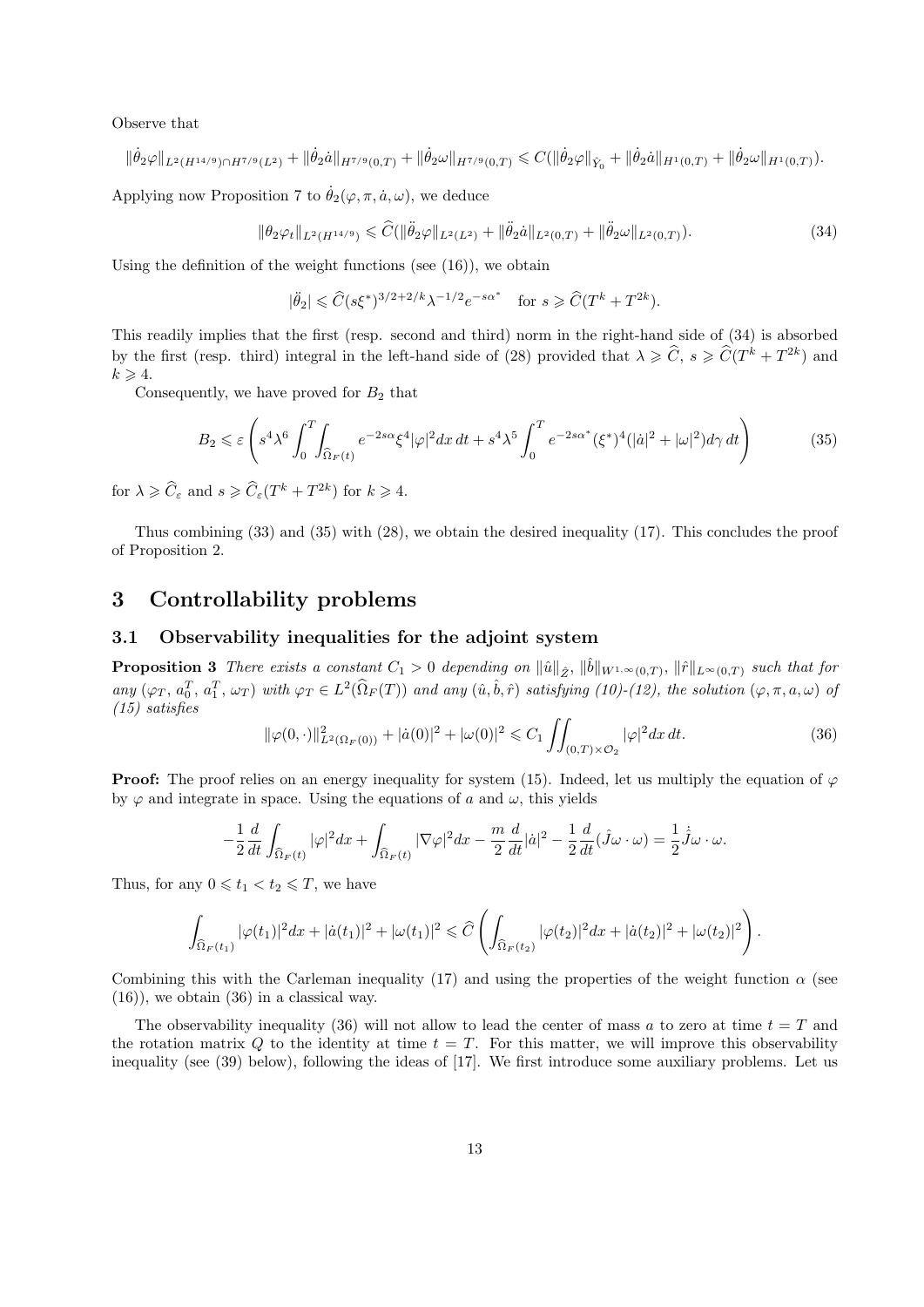denote by  $e_k$  the k-th element of the canonic basis in  $\mathbb{R}^3$  for  $k = 1, 2, 3$ . Let us consider  $(\varphi^{(j)}, \pi^{(j)}, a^{(j)}, \omega^{(j)})$ the solution of

$$
\begin{cases}\n-\varphi_t^{(j)}(t,x) - (\hat{u} \cdot \nabla)\varphi^{(j)}(t,x) - \nabla \cdot \sigma(\varphi^{(j)}, \pi^{(j)})(t,x) = 0 & x \in \widehat{\Omega}_F(t), \\
\nabla \cdot \varphi^{(j)}(t,x) = 0 & x \in \widehat{\Omega}_F(t), \\
\varphi^{(j)}(t,x) = 0 & x \in \partial\Omega, \\
\varphi^{(j)}(t,x) = \dot{a}^{(j)}(t) + \omega^{(j)}(t) \times (x - \hat{b}(t)) & x \in \partial\widehat{\Omega}_S(t),\n\end{cases}
$$
\n(37)

$$
\begin{cases}\n m(\ddot{a}^{(j)}(t) + e_j) = -\int_{\partial \widehat{\Omega}_S(t)} (\sigma(\varphi^{(j)}, \pi^{(j)})n)(t, x) d\gamma, \\
\frac{d}{dt}(\hat{J}\omega^{(j)})(t) = ((\hat{J}\hat{r}) \times \omega^{(j)})(t) - \int_{\partial \widehat{\Omega}_S(t)} (x - \hat{b}(t)) \times (\sigma(\varphi^{(j)}, \pi^{(j)})n)(t, x) d\gamma, \\
\varphi_{|t=T}^{(j)} = 0 \text{ in } \widehat{\Omega}_F(T), a^{(j)}(T) = \dot{a}^{(j)}(T) = \omega^{(j)}(T) = 0,\n\end{cases}
$$
\n(37)

for  $j = 1, 2, 3$  and the solution of

$$
-\varphi_t^{(j)}(t,x) - (\hat{u} \cdot \nabla)\varphi^{(j)}(t,x) - \nabla \cdot \sigma(\varphi^{(j)}, \pi^{(j)})(t,x) = 0
$$
  

$$
\nabla \cdot \varphi^{(j)}(t,x) = 0
$$
  

$$
x \in \widehat{\Omega}_F(t),
$$
  

$$
x \in \widehat{\Omega}_F(t),
$$

$$
\varphi^{(j)}(t,x) = 0 \qquad \qquad x \in \partial \Omega,
$$

$$
\nabla \cdot \varphi^{(j)}(t, x) = 0
$$
\n
$$
\varphi^{(j)}(t, x) = 0
$$
\n
$$
x \in \Omega_F(t),
$$
\n
$$
\varphi^{(j)}(t, x) = \dot{a}^{(j)}(t) + \omega^{(j)}(t) \times (x - \hat{b}(t))
$$
\n
$$
x \in \partial \Omega
$$
\n
$$
x \in \partial \Omega(t),
$$
\n
$$
x \in \partial \Omega(t),
$$

$$
\begin{cases}\n m\ddot{a}^{(j)}(t) = -\int_{\partial \widehat{\Omega}_S(t)} (\sigma(\varphi^{(j)}, \pi^{(j)})n)(t, x) d\gamma, \\
 \frac{d}{dt} (\hat{J}\omega^{(j)})(t) + e_{j-3} = ((\hat{J}\hat{r}) \times \omega^{(j)})(t) - \int_{\partial \widehat{\Omega}_S(t)} (x - \hat{b}(t)) \times (\sigma(\varphi^{(j)}, \pi^{(j)})n)(t, x) d\gamma, \\
 \varphi_{|t=T}^{(j)} = 0 \text{ in } \widehat{\Omega}_F(T), a^{(j)}(T) = \dot{a}^{(j)}(T) = \omega^{(j)}(T) = 0,\n\end{cases}
$$
\n(38)

for  $j = 4, 5, 6$ .

 $\sqrt{ }$ 

Using the duality between systems (37)-(38) and (14), we obtain

$$
\int_0^T \int_{\mathcal{O}_2} v^* \cdot \varphi^{(j)} dx dt = - \int_{\Omega_F(0)} u_0 \cdot \varphi^{(j)}_{|t=0} dx - m\dot{a}^{(j)}(0) \cdot b_1 - \hat{J}(0)r_0 \cdot \omega^{(j)}(0) + m(b_j^*(T) - b_{0,j})
$$

for  $j = 1, 2, 3$  and

$$
\int_0^T \int_{\mathcal{O}_2} v^* \cdot \varphi^{(j)} dx dt = -\int_{\Omega_F(0)} u_0 \cdot \varphi^{(j)}_{|t=0} dx - m\dot{a}^{(j)}(0) \cdot b_1 - \hat{J}(0)r_0 \cdot \omega^{(j)}(0) + \int_0^T r^*_{j-3}(t) dt
$$

for  $j = 4, 5, 6$ .

Observe that  $b_j^*(T) = 0$  for  $j = 1, 2, 3$  is equivalent to the fact that  $v^*$  satisfies three conditions depending on  $u_0, b_0, b_1$  and  $r_0$ . On the other hand, if we define  $\theta_0$  and  $(x_0, x_1, x_2)$  respectively the angle and the axis of the rotation matrix  $Q_0$ , we have that

$$
Q_0 = \exp \left[ \begin{pmatrix} 0 & -x_2 \theta_0 & x_1 \theta_0 \\ x_2 \theta_0 & 0 & -x_0 \theta_0 \\ -x_1 \theta_0 & x_0 \theta_0 & 0 \end{pmatrix} \right].
$$

Remark also that from (3) we get:

$$
Q^*(t) = \exp \left[ \int_0^t \begin{pmatrix} 0 & -r_3^* & r_2^* \\ r_3^* & 0 & -r_1^* \\ -r_2^* & r_1^* & 0 \end{pmatrix} (\tau) d\tau \right] Q_0.
$$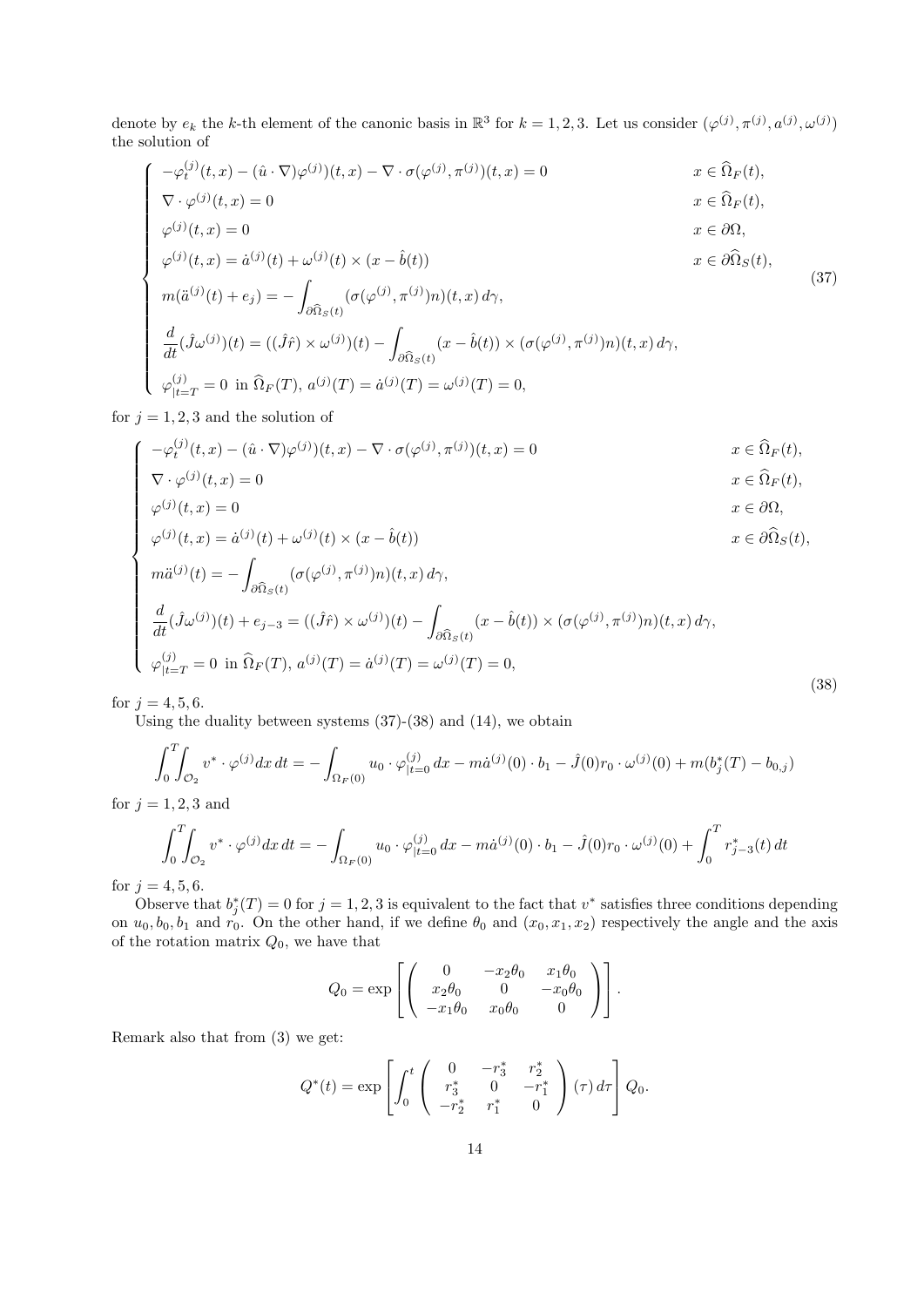Thus,  $Q^*(T) = Id$  will hold if

$$
\int_0^T r_3^*(t) dt = -x_2 \theta_0, \ \int_0^T r_2^*(t) dt = -x_1 \theta_0, \ \int_0^T r_1^*(t) dt = -x_0 \theta_0,
$$

which is equivalent to three conditions on the control  $v^*$  depending on  $u_0, b_1, r_0$  and  $Q_0$ .

As a conclusion, enforcing that  $b^*(T) = 0$  and  $Q^*(T) = Id$  is equivalent to

$$
\int_0^T \int_{\mathcal{O}_2} v^*(t, x) \cdot \varphi^{(j)}(t, x) \, dx \, dt = C^{(j)} \quad \forall 1 \leqslant j \leqslant 6,
$$

for some  $C^{(j)} \in \mathbb{R}$  depending on the initial conditions. Observe that the set of functions  $v^*$  satisfying this system of equations is nonempty. Indeed, assume that a linear combination of  $\{\varphi^{(j)}\}_{1\leq j\leq 6}$  cancels on  $\mathcal{O}_2$ , then according to the unique continuation property of the fluid problem proved in [8], it cancels on the whole fluid domain. Then due to the solid equations, we can show that the coefficients of the linear combination are null (we refer to [4] for more details).

We define the orthogonal projection P from  $L^2((0,T) \times \Omega)$  into  $span(1_{\mathcal{O}_2}(\varphi^{(j)})_{1 \leq j \leq 6})$ :

$$
\int_0^T \int_{\mathcal{O}_2} (v^* - P(v^*)) \cdot \varphi^{(j)} \, dx \, dt = 0 \quad 1 \leq j \leq 6.
$$

We also consider the operators  $P^{(j)}$  satisfying

$$
P(v^*) = \sum_{j=1}^{6} P^{(j)}(v^*) \varphi^{(j)}.
$$

**Proposition 4** There exists a constant  $C_1 > 0$  depending on  $\|\hat{u}\|_{\hat{Z}}$ ,  $\|\hat{b}\|_{W^{1,\infty}(0,T)}$ ,  $\|\hat{r}\|_{L^{\infty}(0,T)}$  such that for any  $(\varphi_T, a_0^T, a_1^T, \omega_T)$  with  $\varphi_T \in L^2(\widehat{\Omega}_F(T))$  and any  $(\hat{u}, \hat{b}, \hat{r})$  satisfying  $(10)-(12)$ , the solution  $(\varphi, \pi, a, \omega)$  of (15) satisfies

$$
\|\varphi(0,\cdot)\|_{L^2(\Omega_F(0))}^2 + |\dot{a}(0)|^2 + |\omega(0)|^2 + \sum_{j=1}^6 |P^{(j)}(\varphi)|^2 \le C_1 \iint_{(0,T)\times\mathcal{O}_2} |\varphi - P(\varphi)|^2 dx dt \tag{39}
$$

The idea of the proof is to argue by contradiction and use the Carleman inequality (17). This is done in the same way as in [7] (see Proposition 3.2 therein) and [4] (see Proposition 5 therein), so we omit the proof.

### 3.2 Controllability of system (13)

In this paragraph, we prove the null controllability of system (13):

**Proposition 5** Let  $(u_0, b_0, b_1, r_0)$  satisfy  $(8)$ ,  $u_0 \in H^2(\Omega_F(0))$  and  $(\hat{u}, \hat{b}, \hat{r})$  satisfy  $(10)-(12)$ . Then, there exists a control  $v \in L^2(0,T;H^1(\Omega))$  such that the solution  $(u, p, b, r)$  to the problem (13) satisfies

$$
u(T, \cdot) = 0 \quad \text{in } \hat{\Omega}_F(T), \ b(T) = 0, \ \dot{b}(T) = 0, \ \omega(T) = 0, \ Q(T) = Id,\tag{40}
$$

where Q is given by (3). Moreover, there exists a constant  $K_0 > 0$  such that

$$
||v||_{L^{2}(0,T;H^{1}(\Omega))} \leqslant K_{0}(||u_{0}||_{H^{2}(\Omega_{F}(0))} + |b_{0}| + |b_{1}| + |r_{0}|). \tag{41}
$$

**Proof:** From the observability inequality (39), it is classical to prove the existence of a control  $v^* \in$  $L^2((0,T)\times\Omega)$  such that the solution

$$
(u^*, p^*, b^*, r^*) \in (L^2(H^2) \cap C^0(H^1)) \times L^2(H^1) \times H^2(0,T) \times H^1(0,T)
$$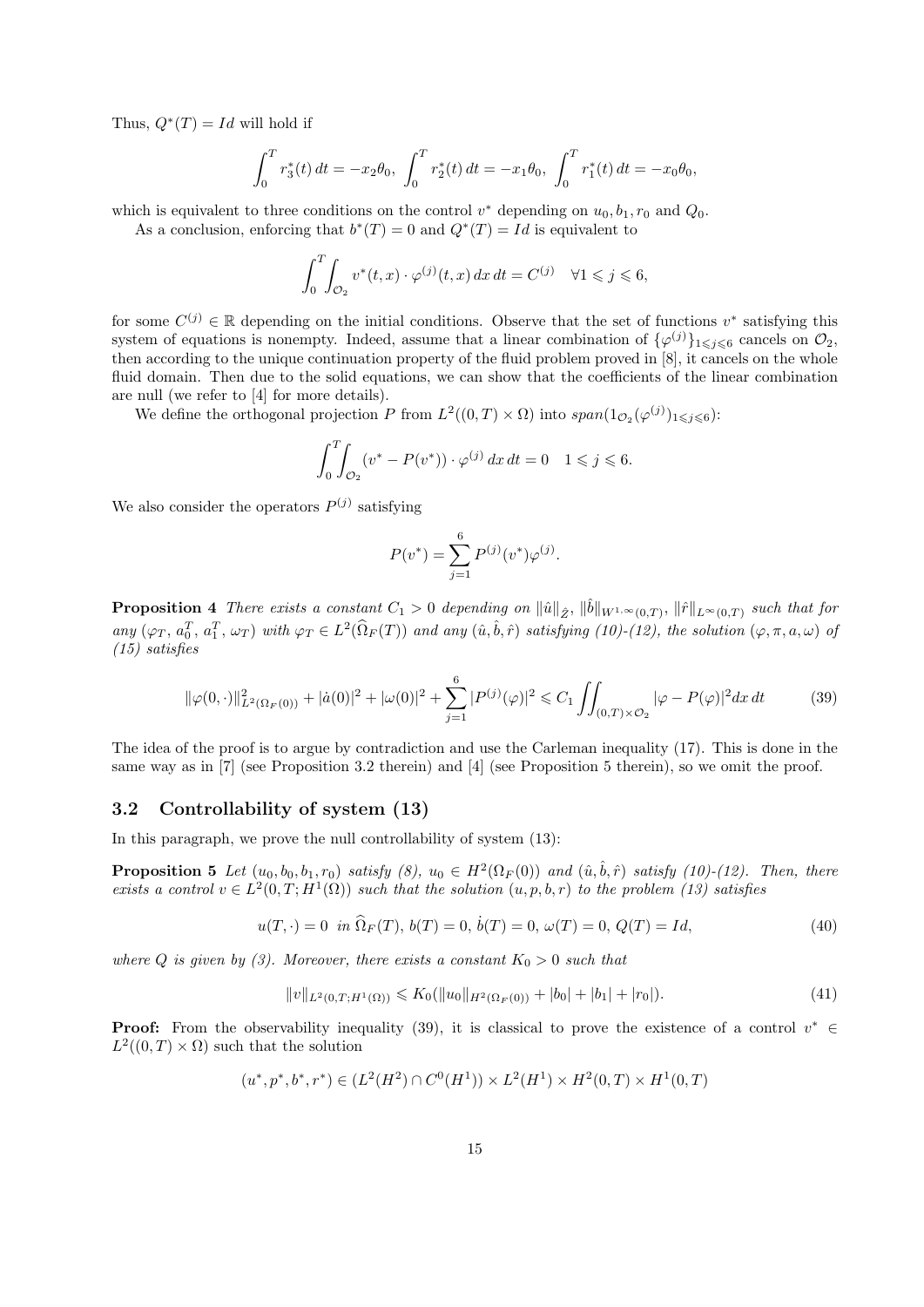of (14) satisfies (40) and (41) for the  $L^2(L^2)$  norm (see Proposition 4.1 in [7] or Proposition 6 in [4]). In the sequel of this proof,  $\hat{C}$  denotes a generic positive constant which may depend on  $\|\hat{u}\|_{\hat{Z}}, \|\hat{b}\|_{W^{1,\infty}(0,T)}$  and  $\|\hat{r}\|_{L^{\infty}(0,T)}.$ 

Let us now modify the control  $v^*$  into a  $L^2(H^1)$  control and such that (40) and (41) are still satisfied. For this purpose, let  $(\bar{u}, \bar{p}, \bar{b}, \bar{r})$  be the solution of (13) with null control. From Corollary 9 for  $k_0 = 1$ , we have that

$$
(\bar{u}, \bar{p}, \bar{b}, \bar{r}) \in (L^2(H^3) \cap C^0(H^2)) \times L^2(H^2) \times H^{5/2}(0, T) \times H^{3/2}(0, T)
$$

and there exists  $K > 0$  such that

$$
\|\bar{u}\|_{L^{2}(H^{3})} + \|\bar{u}\|_{C^{0}(H^{2})} + \|\bar{p}\|_{L^{2}(H^{2})} + \|\bar{b}\|_{H^{5/2}(0,T)} + \|\bar{r}\|_{H^{3/2}(0,T)} \leq \widehat{C}(\|u_{0}\|_{H^{2}(\Omega_{F}(0))} + |b_{0}| + |b_{1}| + |r_{0}|). \tag{42}
$$

We consider now a function  $\eta_0 \in C^1([0,T])$  such that  $\eta_0(t) = 1, t \in [0,T/2], \eta_0(t) = 0, t \in [3T/4,T]$  and  $\eta_0(t) \geq 0, t \in [0, T]$ . Then, the function

$$
(w,q,c,s):=(u^*-\eta_0\bar{u},p^*-\eta_0\bar{p},b^*-\eta_0\bar{b},r^*-\eta_0\bar{r})
$$

satisfies the four first identities of (40) and

$$
\begin{cases}\nw_t(t, x) + (\hat{u} \cdot \nabla)w)(t, x) - \nabla \cdot \sigma(w, q)(t, x) = F_0(t, x) + v^* 1_{\mathcal{O}_2} & x \in \hat{\Omega}_F(t), \\
\nabla \cdot w(t, x) = 0 & x \in \hat{\Omega}_F(t), \\
w(t, x) = 0 & x \in \partial \Omega, \\
w(t, x) = \dot{c}(t) + s(t) \times (x - \hat{b}(t)) + F_1(t) & x \in \partial \hat{\Omega}_S(t), \\
m\ddot{c}(t) = \int_{\partial \hat{\Omega}_S(t)} (\sigma(w, q)n)(t, x) d\gamma + F_2(t), \\
(\hat{J}\dot{s})(t) = ((\hat{J}\hat{r}) \times s)(t) + \int_{\partial \hat{\Omega}_S(t)} (x - \hat{b}(t)) \times (\sigma(w, q)n)(t, x) d\gamma + F_3(t), \\
w_{|t=0} = 0 \text{ in } \Omega_F(0), c(0) = 0, \dot{c}(0) = 0, s(0) = 0\n\end{cases}
$$
\n(43)

where  $F_0 := -\eta_{0,t}\bar{u} \in L^2(H^2)$ ,  $F_1 = \eta_{0,t}\bar{b}$ ,  $F_2 := -m(\eta_{0,tt}\bar{b} + 2\eta_{0,t}\bar{b}) \in H^1(0,T)$  and  $F_3 := -\eta_{0,t}\hat{J}\bar{r} \in$  $H^1(0,T)$ . Thanks to (42), we have that

$$
||F_0||_{L^2(H^2)} + ||F_1||_{H^1(0,T)} + ||F_2||_{H^1(0,T)} + ||F_3||_{H^1(0,T)} \leq \widehat{C}(||u_0||_{H^2(\Omega_F(0))} + |b_0| + |b_1| + |r_0|). \tag{44}
$$

Using this estimate and Proposition 7, we obtain

$$
||w||_{L^{2}(H^{2})} + ||w||_{H^{1}(L^{2})} + ||q||_{L^{2}(H^{1})} + ||c||_{H^{2}(0,T)} + ||s||_{H^{1}(0,T)} \leq \widehat{C}(||u_{0}||_{H^{2}(\Omega_{F}(0))} + |b_{0}| + |b_{1}| + |r_{0}|). \tag{45}
$$
  
We consider  $\mathcal{O}_{3}$  and  $\mathcal{O}_{4}$  two open sets such that

$$
\mathcal{O}_2 \subset\subset \mathcal{O}_3 \subset\subset \mathcal{O}_4 \subset\subset \widetilde{\mathcal{O}}.
$$

Let  $\theta \in C_c^2(\mathcal{O}_4)$  be a function satisfying  $\theta(x) = 1$  for every  $x \in \mathcal{O}_3$ . We introduce the variables

$$
(\tilde{w}, \tilde{q}, \tilde{c}, \tilde{s}) := ((1 - \theta)w, (1 - \theta)q, c, s),
$$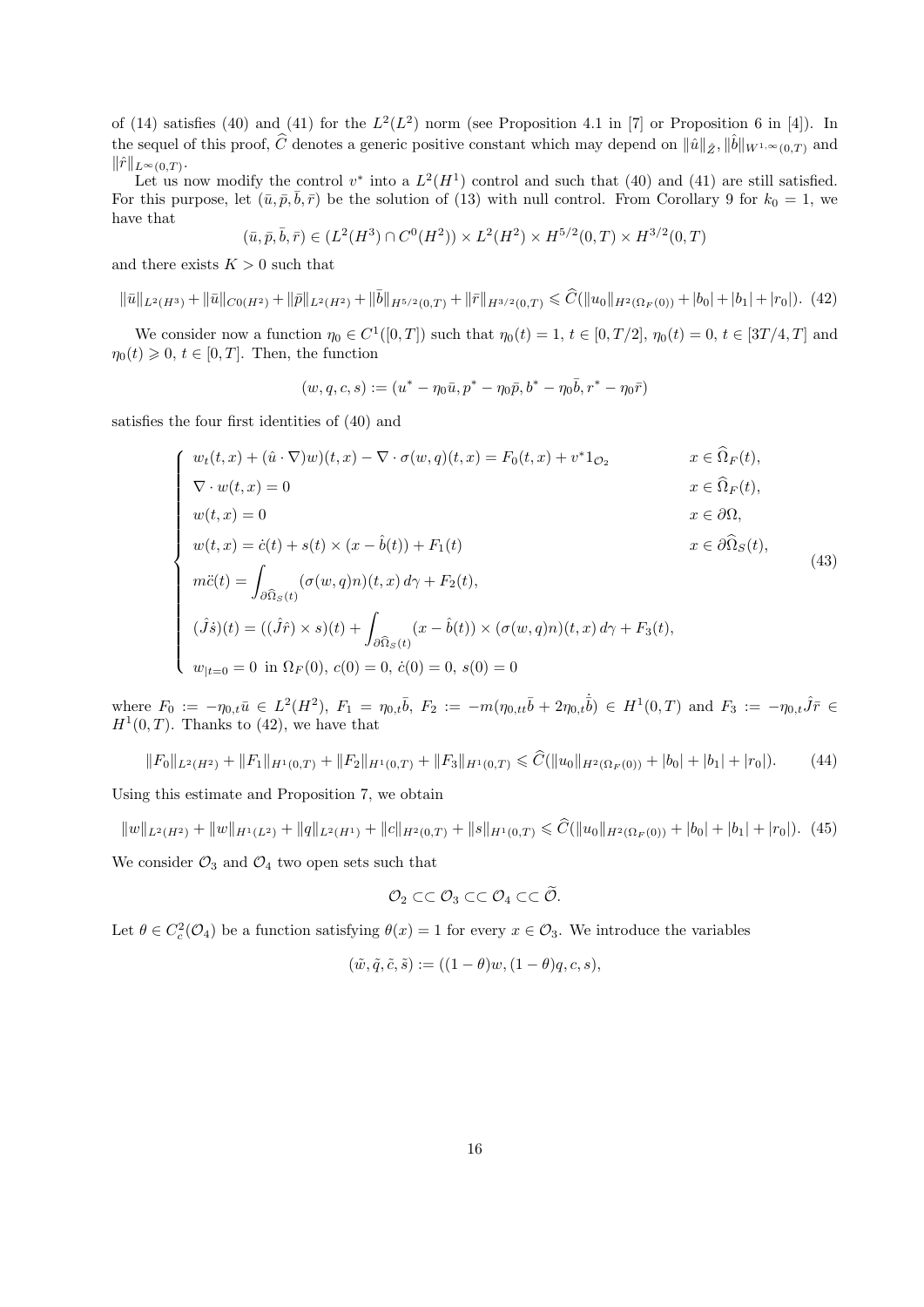which satisfy the four first identities of  $(40)$  and fulfill the following system:

$$
\begin{cases}\n\tilde{w}_t(t,x) + (\hat{u} \cdot \nabla)\tilde{w})(t,x) - \mu \Delta \tilde{w}(t,x) + \nabla \tilde{q}(t,x) = F_0(t,x) + G_0(t,x), & x \in \hat{\Omega}_F(t), \\
\nabla \cdot \tilde{w}(t,x) = -\nabla \theta \cdot w & x \in \hat{\Omega}_F(t), \\
\tilde{w}(t,x) = 0 & x \in \partial \Omega, \\
\tilde{w}(t,x) = \dot{\tilde{c}}(t) + \tilde{s}(t) \times (x - \hat{b}(t)) & x \in \partial \hat{\Omega}_S(t), \\
m\ddot{\tilde{c}}(t) = \int_{\partial \hat{\Omega}_S(t)} (\sigma(\tilde{w}, \tilde{q})n)(t,x) d\gamma + F_2(t), \\
(\hat{J}\dot{\tilde{s}})(t) = ((\hat{J}\hat{r}) \times \tilde{s})(t) + \int_{\partial \hat{\Omega}_S(t)} (x - \hat{b}(t)) \times (\sigma(\tilde{w}, \tilde{q})n)(t,x) d\gamma + F_3(t), \\
\tilde{w}_{|t=0} = 0 \text{ in } \Omega_F(0), \tilde{c}(0) = 0, \dot{\tilde{c}}(0) = 0, \tilde{s}(0) = 0,\n\end{cases}
$$
\n(46)

with

$$
G_0 := -\theta F_0 - (\hat{u} \cdot \nabla \theta)w + \mu(2(\nabla \theta \cdot \nabla)w + \Delta \theta w) - q\nabla \theta.
$$

Here, we have used that  $(1 - \theta)v^*1_{\mathcal{O}_2} \equiv 0$ . Using (12), the properties of  $\theta$ , (44) and (45), we have that

$$
\operatorname{Supp}(G_0) \subset \mathcal{O}_4, \, \|G_0\|_{L^2(H^1)} \leq \widehat{C}(\|u_0\|_{H^2(\Omega_F(0))} + |b_0| + |b_1| + |r_0|). \tag{47}
$$

Let us now lift the divergence condition. This divergence condition satisfies

$$
\operatorname{Supp}(\nabla \theta \cdot w) \subset\subset \mathcal{O}_4, \int_{\mathcal{O}_4} \nabla \theta \cdot w \, dx = 0, \, \nabla \theta \cdot w \in L^2(H^2) \cap H^1(L^2).
$$

Using [2] (Theorem 2.4, page 72 with  $m = r = 2$ ), there exists a lifting  $U \in H^1(H_0^1(\mathcal{O}_4)) \cap L^2(H_0^3(\mathcal{O}_4))$ satisfying

$$
\nabla \cdot U = \nabla \theta \cdot w \text{ in } \mathcal{O}_4, \ \|U\|_{H^1(H^1)} + \|U\|_{L^2(H^3)} \leqslant \widehat{C}(\|w\|_{H^1(L^2)} + \|w\|_{L^2(H^2)}). \tag{48}
$$

Moreover, since  $w_{t=0} = w_{t=T} = 0$  in  $\mathcal{O}_4$ , we have that  $U_{t=0} = U_{t=T} = 0$  in  $\mathcal{O}_4$ . Let us still call U its extension by zero to  $\Omega$ . We consider now the system satisfied by  $(W := \tilde{w} - U, \tilde{q}, \tilde{c}, \tilde{s})$ :

$$
\begin{cases}\nW_t(t, x) + (\hat{u} \cdot \nabla)W)(t, x) - \nabla \cdot \sigma(W, \tilde{q})(t, x) = F_0(t, x) + G_1(t, x), & x \in \hat{\Omega}_F(t), \\
\nabla \cdot W(t, x) = 0 & x \in \hat{\Omega}_F(t), \\
W(t, x) = 0 & x \in \partial\Omega, \\
W(t, x) = \dot{c}(t) + \tilde{s}(t) \times (x - \hat{b}(t)) & x \in \partial\hat{\Omega}_S(t), \\
m\ddot{c}(t) = \int_{\partial\hat{\Omega}_S(t)} (\sigma(W, \tilde{q})n)(t, x) d\gamma + F_2(t), \\
(\hat{J}\dot{\tilde{s}})(t) = ((\hat{J}\hat{r}) \times \tilde{s})(t) + \int_{\partial\hat{\Omega}_S(t)} (x - \hat{b}(t)) \times (\sigma(W, \tilde{q})n)(t, x) d\gamma + F_3(t), \\
W_{|t=0} = 0 \text{ in } \Omega_F(0), \tilde{c}(0) = 0, \dot{\tilde{c}}(0) = 0, \tilde{s}(0) = 0,\n\end{cases}
$$
\n(49)

with

$$
G_1 := G_0 - U_t - (\hat{u} \cdot \nabla)U + \mu \Delta U.
$$

From the definition of  $\theta$ , (47), (48) and the fact that  $\hat{u} \in \hat{Z}$ , it is clear that

$$
Supp(G_1) \subset O_4, ||G_1||_{L^2(H^1)} \leq \widehat{C}(||u_0||_{H^2(\Omega_F(0))} + |b_0| + |b_1| + |r_0|).
$$

Consequently,  $G_1 = \zeta G_1$  and  $v := G_1$  satisfies (41). Finally,  $(u, p, b, r) := (W + \eta_0 \bar{u}, \tilde{q} + \eta_0 \bar{p}, \tilde{c} + \eta_0 \bar{b}, \tilde{s} + \eta_0 \bar{r})$ with the control force v solves system (13) and, since  $r = r^*$ ,  $Q(T) = Q^*(T) = Id$ , (40) holds.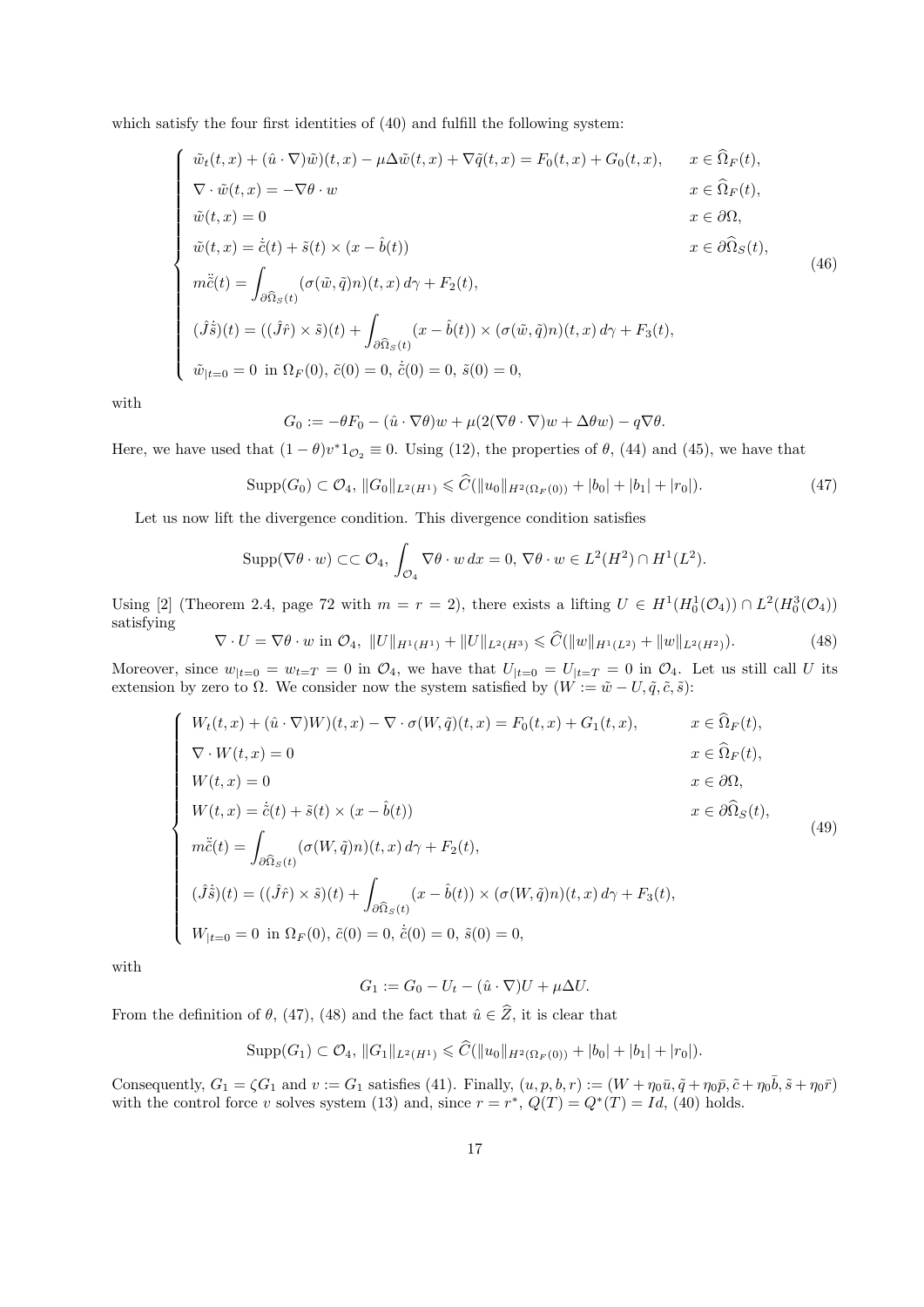# 4 Local null controllability

To prove Theorem 1, we perform a fixed-point argument for a multivalued map (see [22], Theorem 9.B, page 452):

**Theorem 6** Assume that the multivalued map  $\Lambda: K \to 2^K$  satisfies:

- Λ is upper semi-continuous.
- K is a nonempty, compact, convex set in a locally convex space  $X$ .
- The set  $\Lambda(x)$  is nonempty, closed and convex for all  $x \in K$ .

Then,  $\Lambda$  has a fixed-point.

We are going to apply this theorem in the fixed domain  $\Omega_F(0)$ . More precisely, let

$$
K := \{(z, b, r) \in (L^2(0, T; W^{2,6}(\Omega_F(0))) \cap H^1(0, T; L^6(\Omega_F(0)))) \times H^2(0, T) \times H^1(0, T)
$$
  
such that  $\nabla \cdot z = 0$  in  $\Omega_F(0)$ ,  $z = 0$  on  $\partial \Omega_F(0)$  and  

$$
\|z\|_{L^2(0, T; W^{2,6}(\Omega_F(0)))} + \|z\|_{H^1(0, T; L^6(\Omega_F(0)))} + \|b\|_{H^2(0, T)} + \|r\|_{H^1(0, T)} \le R\}
$$
(50)

for some small  $R > 0$  and

$$
X := L^{2}(0,T; H^{1}(\Omega_{F}(0))) \times C^{1}([0,T]) \times C^{0}([0,T]).
$$

In order to define  $\Lambda$ , we consider  $(\hat{z}, \hat{b}, \hat{r}) \in K$ . We define the associated flow in the solid domain:

$$
\hat{\chi}(t, y) = \hat{b}(t) + \hat{Q}(t)Q_0^{-1}(y - b_0) \,\forall y \in \Omega_S(0).
$$
\n(51)

Then, the solid domain is given by  $\hat{\Omega}_S(t) := \hat{\chi}(t, \Omega_S(0))$  for each  $t > 0$ . Observe that condition (11) is satisfied for R small enough. Next, we define the eulerian velocity  $\hat{u}_S \in H^1(H^3)$  as the solution, together with  $\hat{q}_S$ , of

$$
\begin{cases}\n-\mu \Delta \hat{u}_S + \nabla \hat{q}_S = 0 & \text{in } \hat{\Omega}_F(t), \\
\nabla \cdot \hat{u}_S = 0 & \text{in } \hat{\Omega}_F(t), \\
\hat{u}_S(t, x) = \dot{b}(t) + \hat{r}(t) \times (x - \hat{b}(t)) & \text{on } \partial \hat{\Omega}_S(t), \\
\hat{u}_S = 0 & \text{on } \partial \Omega.\n\end{cases}
$$
\n(52)

It satisfies

$$
\|\hat{u}_S\|_{H^1(H^3)} + \|\hat{q}_S\|_{H^1(H^2)} \leqslant C(\|\hat{b}\|_{H^2(0,T)} + \|\hat{r}\|_{H^1(0,T)})\tag{53}
$$

for some  $C > 0$ .

Now, we extend the flow  $\hat{\chi}$  to the fluid domain:

$$
\begin{cases}\n\frac{\partial \hat{\chi}(t,y)}{\partial t} = (\hat{u}_S \circ \hat{\chi})(t,y) & \forall y \in \Omega_F(0), \\
\hat{\chi}(0,y) = y & \forall y \in \Omega_F(0).\n\end{cases}
$$
\n(54)

This flow satisfies

$$
\|\hat{\chi} - id\|_{H^2(H^3)} \leq C(\|\hat{b}\|_{H^2(0,T)} + \|\hat{r}\|_{H^1(0,T)}) \leq CR,\tag{55}
$$

for some  $C > 0$ .

Next, we consider  $\hat{u} \in \hat{Z}$  defined by

$$
\hat{u}(t,x) := \hat{u}_S(t,x) + (\nabla \hat{\chi}(t, \hat{\chi}^{-1}(t,x))) \hat{z}(t, \hat{\chi}^{-1}(t,x)) \,\forall x \in \hat{\Omega}_F(t).
$$

This vector field satisfies  $\nabla \cdot \hat{u} = 0$  in  $\hat{\Omega}_F(t)$ ,  $\hat{u} = 0$  on  $\partial \Omega$ . Moreover, there exists  $C > 0$  such that

 $\|\hat{u}\|_{\hat{Z}} \leqslant C(\|\hat{z}\|_{L^2(0,T;W^{2,6}(\Omega_F(0)))\cap H^1(0,T;L^6(\Omega_F(0)))} + \|\hat{b}\|_{H^2(0,T)} + \|\hat{r}\|_{H^1(0,T)}).$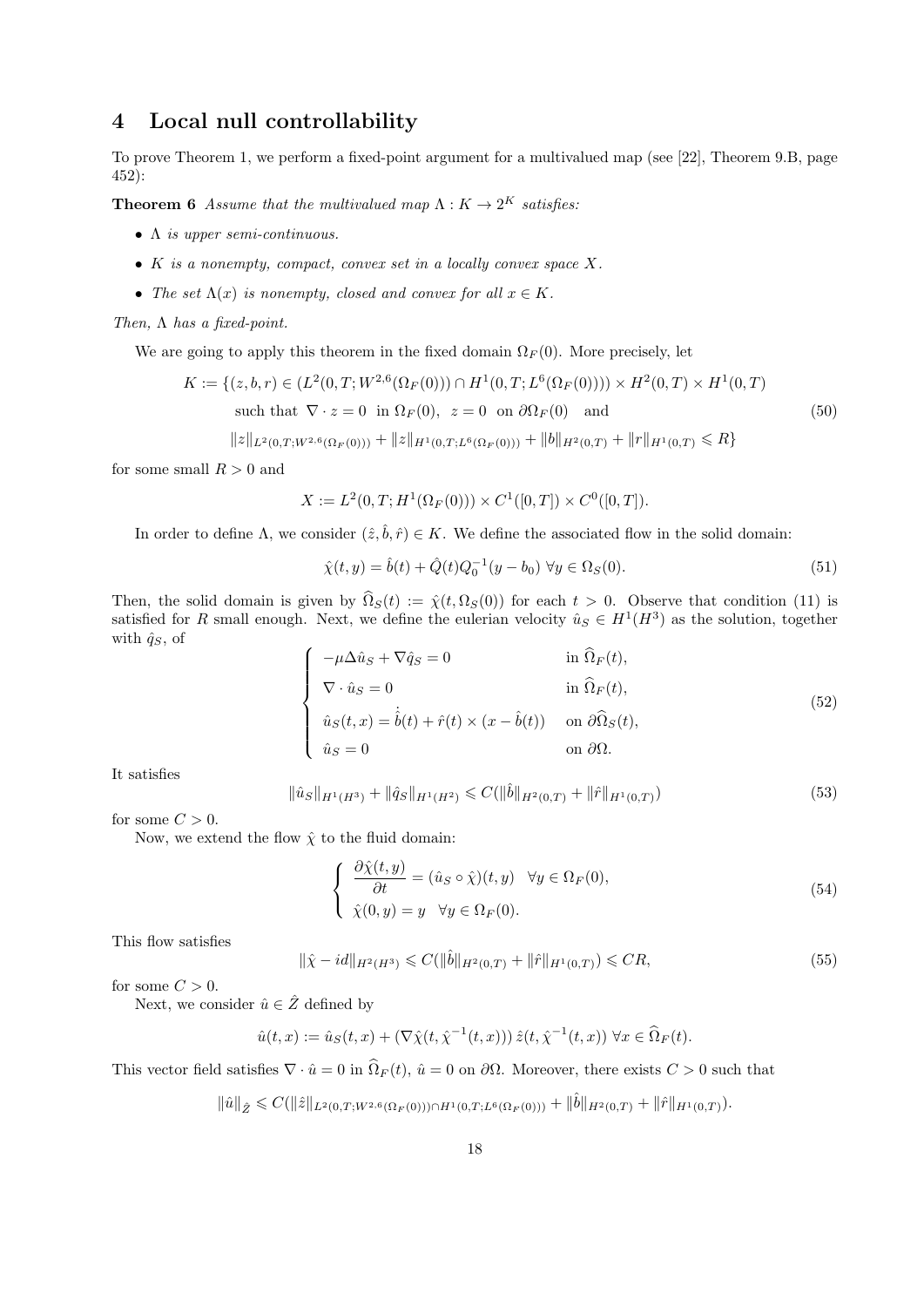This velocity vector field being given, according to Proposition 5, we can construct a control  $v \in$  $L^2(0,T;H^1(\Omega))$  and a solution  $(u, p, b, r)$  of system (13) which satisfy (40) and (41). From Proposition 7 (with  $g_0 = g_2 = g_3 = 0$  and  $g_1 = v\zeta(x)$ ), we have that  $(u, p, b, r) \in Y_0 \times L^2(H^1) \times H^2(0, T) \times H^1(0, T)$  and

$$
||(u, p, b, r)||_{\hat{Y}_0 \times L^2(H^1) \times H^2(0,T) \times H^1(0,T)} \leq \widehat{C}(\|v\|_{L^2((0,T) \times \Omega)} + \|u_0\|_{H^1(\Omega_F(0))} + |b_0| + |b_1| + |r_0|). \tag{56}
$$

Let  $(u_S, q_S)$  be defined by (52) with the boundary condition on  $\partial \hat{\Omega}_S(t)$  replaced by  $\dot{b}(t) + r(t) \times (x - \hat{b}(t))$ . Then  $(u_S, q_S)$  satisfies (53) with  $(\hat{b}, \hat{r})$  replaced by  $(b, r)$  and  $(u - u_S, p - q_S)$  is the solution of the following system:

$$
\begin{cases}\n(u - u_S)_t(t, x) - \nabla \cdot \sigma(u - u_S, p - q_S)(t, x) = v\zeta(x) - (\hat{u} \cdot \nabla)u(t, x) - u_{S,t}(t, x) & x \in \hat{\Omega}_F(t), \\
\nabla \cdot (u - u_S)(t, x) = 0 & x \in \hat{\Omega}_F(t), \\
(u - u_S)(t, x) = 0 & x \in \partial \hat{\Omega}_F(t), \\
(u - u_S)(0, x) = u_0(x) - u_S(0, x) & x \in \Omega_F(0).\n\end{cases}
$$
\n(57)

Since  $v \in L^2(0,T;H^1(\Omega))$ ,  $\hat{u} \in \hat{Z}$ ,  $u \in \hat{Y}_0$  and  $u_s$  satisfies (53), we have that the right-hand side of this system belongs to  $L^2(L^6)$ .

Finally, we define

 $z(t, y) := (\nabla \hat{\chi})^{-1}(t, y)(u - u_S)(t, \hat{\chi}(t, y)) \quad \forall y \in \Omega_F(0)$ and  $h(t, y) := (p - q_S)(t, \hat{\chi}(t, y)), \forall y \in \Omega_F(0)$ . We notice that  $(z, h)$  satisfies

$$
\begin{cases}\n z_t - \nabla \cdot \sigma(z, h) = F & \text{in } (0, T) \times \Omega_F(0), \\
 \nabla \cdot z = 0 & \text{in } (0, T) \times \Omega_F(0), \\
 z = 0 & \text{on } (0, T) \times \partial \Omega_F(0), \\
 z(0, x) = u_0(x) - u_S(0, x) & \text{in } \Omega_F(0),\n\end{cases}
$$
\n(58)

where

$$
||F||_{L^{2}(0,T;L^{6}(\Omega_{F}(0)))} \leq C(||v||_{L^{2}(0,T;H^{1}(\Omega))} + ||\nabla \hat{\chi} - Id||_{C^{0}([0,T] \times \overline{\Omega_{F}(0)})} (||z||_{K_{1}} + ||\nabla h||_{L^{2}(0,T;L^{6}(\Omega_{F}(0))))
$$
  
+ $\widehat{C}(||u||_{\hat{Y}_{0}} + ||p||_{L^{2}(H^{1})} + ||b||_{H^{2}(0,T)} + ||r||_{H^{1}(0,T)}).$ 

Here,  $K_1$  stands for the first component of the space  $K$ , which was defined in (50). Now, we decompose  $F = F_1 + \nabla F_2$  with  $F_1 \in L^2(0,T;L^6(\Omega_F(0)))$  satisfying  $\nabla \cdot F_1 = 0$  in  $(0,T) \times \Omega_F(0)$ ,  $F_1 \cdot n = 0$  on  $(0, T) \times \partial \Omega_F(0), F_2 \in L^2(0, T; W^{1,6}(\Omega_F(0)))$  and

$$
||F_1||_{L^2(0,T;L^6(\Omega_F(0)))} + ||\nabla F_2||_{L^2(0,T;L^6(\Omega_F(0)))} \leq C||F||_{L^2(0,T;L^6(\Omega_F(0)))}.
$$

Then, we apply Theorem 2.8 in [11] to  $(z, h - F_2)$  with right-hand side  $F_1$  and we obtain that

$$
||(z, \nabla h)||_{K_1 \times L^2(0,T;L^6(\Omega_F(0)))} \leq C(||F||_{L^2(0,T;L^6(\Omega_F(0)))} + ||u_0 - u_S(0, \cdot)||_{H^2(\Omega_F(0))}).
$$

Using now that  $(\hat{u}, \hat{b}, \hat{r})$  belongs to K, (55) and (56), we deduce that

$$
||(z, \nabla h)||_{K_1 \times L^2(0,T;L^6(\Omega_F(0)))} \leq \widehat{C}R||(z, \nabla h)||_{K_1 \times L^2(0,T;L^6(\Omega_F(0)))} + \widehat{C}(||v||_{L^2(0,T;H^1(\Omega))} + ||u_0||_{H^2(\Omega_F(0))} + |b_0| + |b_1| + |r_0|).
$$

Thanks to (41) and (56), we obtain

$$
||(z, b, r)||K \leq C(||u_0||_{H^2(\Omega_F(0))} + |b_0| + |b_1| + |r_0|).
$$
\n(59)

With all these ingredients, we define

 $\Lambda(\hat{z}, \hat{b}, \hat{r}) = \{(z, b, r) \in K : (u, p, b, r) \text{ satisfies (13) for some } p \text{ and } v, (40) \text{ and (41)}\}.$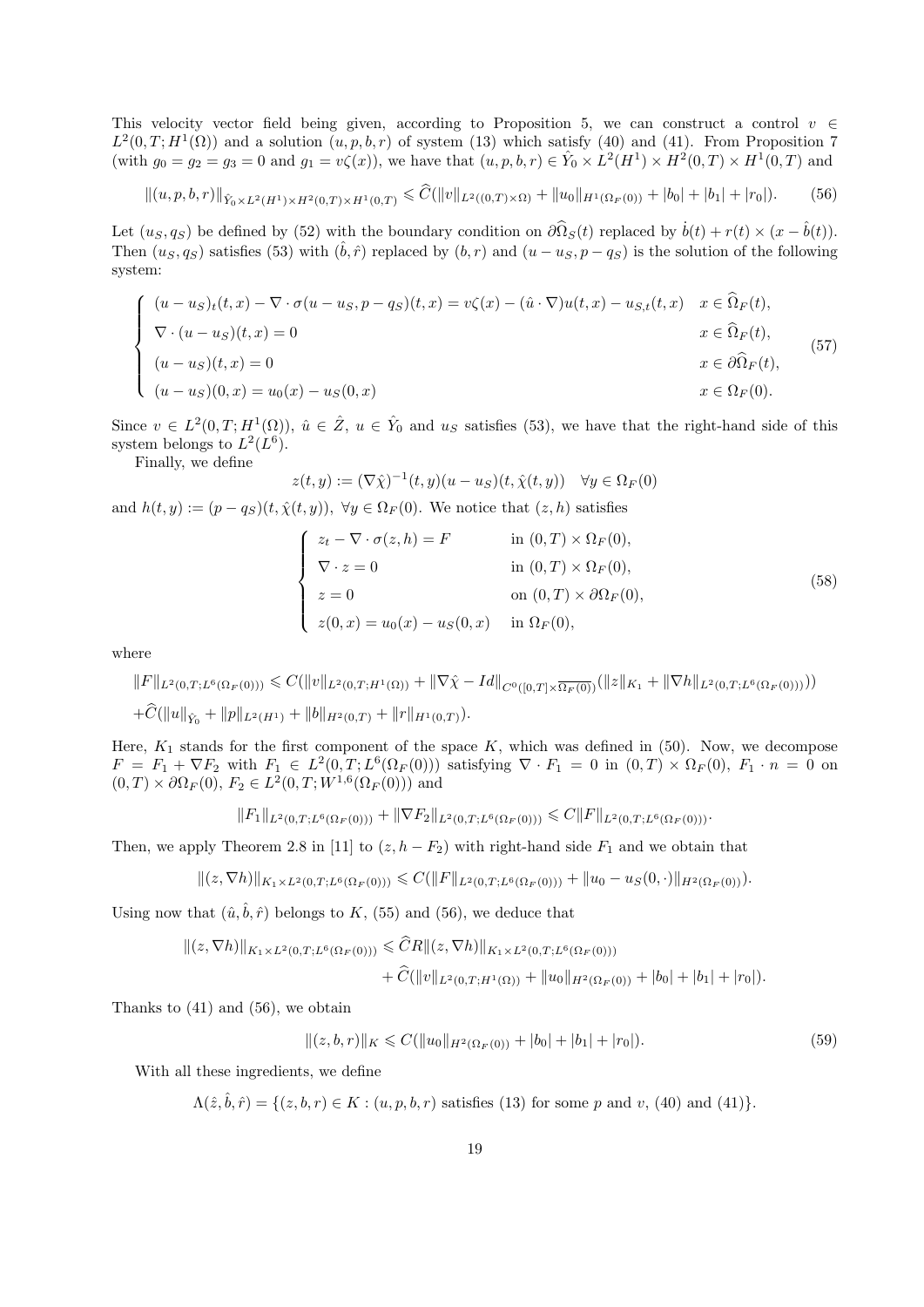• We directly have that  $\Lambda: K \to 2^K$  from (59) and taking  $\delta$  in (9) sufficiently small.

• Let us now prove that  $\Lambda$  is upper semi-continuous. For this, let  $A \subset K$  be a closed subset. We have to prove that  $\Lambda^{-1}(A)$  is also closed.

Let  $(\hat{z}_n, \hat{b}_n, \hat{r}_n) \subset \Lambda^{-1}(A)$  such that  $(\hat{z}_n, \hat{b}_n, \hat{r}_n) \to (\hat{z}, \hat{b}, \hat{r})$  in X. We intend to prove that  $(\hat{z}, \hat{b}, \hat{r}) \in$  $\Lambda^{-1}(A)$ , that is to say, that there exists  $(z, b, r) \in A$  such that  $(z, b, r) \in \Lambda(\hat{z}, \hat{b}, \hat{r})$ . Let  $(z_n, b_n, r_n) \in$  $\Lambda(\hat{z}_n, \hat{b}_n, \hat{r}_n) \subset A$ . From the definition of K, we have that there exists a subsequence  $(z_{\psi(n)}, b_{\psi(n)}, r_{\psi(n)})$ such that

$$
(z_{\psi(n)}, b_{\psi(n)}, r_{\psi(n)}) \to (z, b, r) \text{ in } K \text{ and } (z_{\psi(n)}, b_{\psi(n)}, r_{\psi(n)}) \to (z, b, r) \text{ in } X. \tag{60}
$$

Since A is closed, we have that  $(z, b, r) \in A$ . It remains to prove that  $(z, b, r) \in \Lambda(\hat{z}, \hat{b}, \hat{r})$ .

First, we observe that  $\hat{\chi}_{\psi(n)} \to \hat{b} + \hat{Q} Q_0^{-1}(y - b_0)$  in  $C^1([0, T]; H^3(\Omega_S(0)))$  (see (51)). Let us prove that

$$
\hat{\chi}_{\psi(n)} \to \hat{\chi} \text{ in } C^1([0, T]; H^3(\Omega_F(0))). \tag{61}
$$

For this, we consider the Stokes system fulfilled by

$$
(\hat{u}_{S,\psi(n)} \circ \hat{\chi}_{\psi(n)}, \hat{q}_{S,\psi(n)} \circ \hat{\chi}_{\psi(n)}) - (\hat{u}_S \circ \hat{\chi}, \hat{q}_S \circ \hat{\chi}). \tag{62}
$$

Since  $(z_{\psi(n)}, b_{\psi(n)}, r_{\psi(n)})$  belongs to K,  $\hat{u}_{S, \psi(n)}$  satisfies (53) and  $\hat{\chi}_{\psi(n)}$  satisfies (55), one can see that the  $H^1(\Omega_F(0))$ -norm of the right-hand side and the  $H^2(\Omega_F(0))$ -norm of the divergence condition of this system can be estimated by

$$
CR(\|\hat{u}_{S,\psi(n)} \circ \hat{\chi}_{\psi(n)} - \hat{u}_S \circ \hat{\chi}\|_{H^3(\Omega_F(0))} + \|\hat{q}_{S,\psi(n)} \circ \hat{\chi}_{\psi(n)} - \hat{q}_S \circ \hat{\chi}\|_{H^2(\Omega_F(0))} + \|\hat{\chi}_{\psi(n)} - \hat{\chi}\|_{H^3(\Omega_F(0))}).
$$

As long as the boundary term is concerned, we have that

$$
\hat{u}_{S,\psi(n)} \circ \hat{\chi}_{\psi(n)} - \hat{u}_S \circ \hat{\chi} = \dot{\hat{b}}_{\psi(n)} - \dot{\hat{b}} + (\hat{r}_{\psi(n)} - \hat{r}) \times (\hat{Q}(y - b_0)) + \hat{r}_{\psi(n)} \times (\hat{Q}_{\psi(n)} - \hat{Q})(y - b_0),
$$
(63)

which tends to zero strongly in  $C^0([0,T]; H^{5/2}(\partial \Omega_S(0)))$ . Consequently, thanks to (54), we obtain

$$
\hat{u}_{S,\psi(n)} \circ \hat{\chi}_{\psi(n)} - \hat{u}_S \circ \hat{\chi} \to 0 \quad \text{in } C^0([0,T]; H^3(\Omega_F(0)))
$$

and (61). Taking a look again at the Stokes system satisfied by (62), we see that the  $H^1(0,T;H^1(\Omega_F(0)))$ norm of the right-hand side and the  $H^1(0,T; H^2(\Omega_F(0)))$ -norm of the divergence are estimated by

$$
CR(\|\hat{u}_{S,\psi(n)} \circ \hat{\chi}_{\psi(n)} - \hat{u}_S \circ \hat{\chi}\|_{H^1(0,T;H^3(\Omega_F(0)))} + \|\hat{q}_{S,\psi(n)} \circ \hat{\chi}_{\psi(n)} - \hat{q}_S \circ \hat{\chi}\|_{H^1(0,T;H^2(\Omega_F(0)))}
$$
  
 
$$
+ \|\hat{\chi}_{\psi(n)} - \hat{\chi}\|_{H^1(0,T;H^3(\Omega_F(0)))}).
$$

For the boundary term (63), we deduce that its  $H^1(0,T; H^{5/2}(\partial \Omega_S(0)))$ -norm is bounded independently of  $n.$  As a consequence, up to a subsequence, we obtain

$$
\hat{u}_{S,\psi(n)} \circ \hat{\chi}_{\psi(n)} - \hat{u}_S \circ \hat{\chi} \rightharpoonup 0 \quad \text{in } H^1(0,T;H^3(\Omega_F(0))).
$$

In the same way, one can prove that

$$
u_{S,\psi(n)} \circ \hat{\chi}_{\psi(n)} - u_S \circ \hat{\chi} \to 0 \quad \text{in } C^0([0,T];H^3(\Omega_F(0))), \ u_{S,\psi(n)} \circ \hat{\chi}_{\psi(n)} - u_S \circ \hat{\chi} \to 0 \quad \text{in } H^1(0,T;H^3(\Omega_F(0))).
$$
\n(64)

We recall the definition of  $u_{\psi(n)}$ :

$$
u_{\psi(n)} \circ \hat{\chi}_{\psi(n)} = u_{S,\psi(n)} \circ \hat{\chi}_{\psi(n)} + (\nabla \hat{\chi}_{\psi(n)}) z_{\psi(n)} \text{ in } \Omega_F(0).
$$

Thanks to  $(60)$ ,  $(61)$  and  $(64)$ , one can pass to the limit in the system satisfied by

$$
(u_{\psi(n)} \circ \hat{\chi}_{\psi(n)}, p_{\psi(n)} \circ \hat{\chi}_{\psi(n)}, b_{\psi(n)}, r_{\psi(n)})
$$

and we deduce that  $(u, p, b, r)$  satisfies system (13).

• For each  $(\hat{z}, \hat{b}, \hat{r}) \in K$ ,  $\Lambda(\hat{z}, \hat{b}, \hat{r})$  is closed in X. Indeed, let  $(z_n, b_n, r_n) \in \Lambda(\hat{z}, \hat{b}, \hat{r})$  be such that

$$
(z_n, b_n, r_n) \to (z, b, r) \text{ in } X.
$$

Then, arguing as in the previous paragraph, one can show that  $(z, b, r) \in \Lambda(\hat{z}, \hat{b}, \hat{r})$ . In fact, the same convergences can be proved in a simpler way since the domains do not depend on  $n$ .

Thus, we can apply Theorem 6 and obtain the existence of a fixed point to  $\Lambda$ . This concludes the proof of Theorem 1.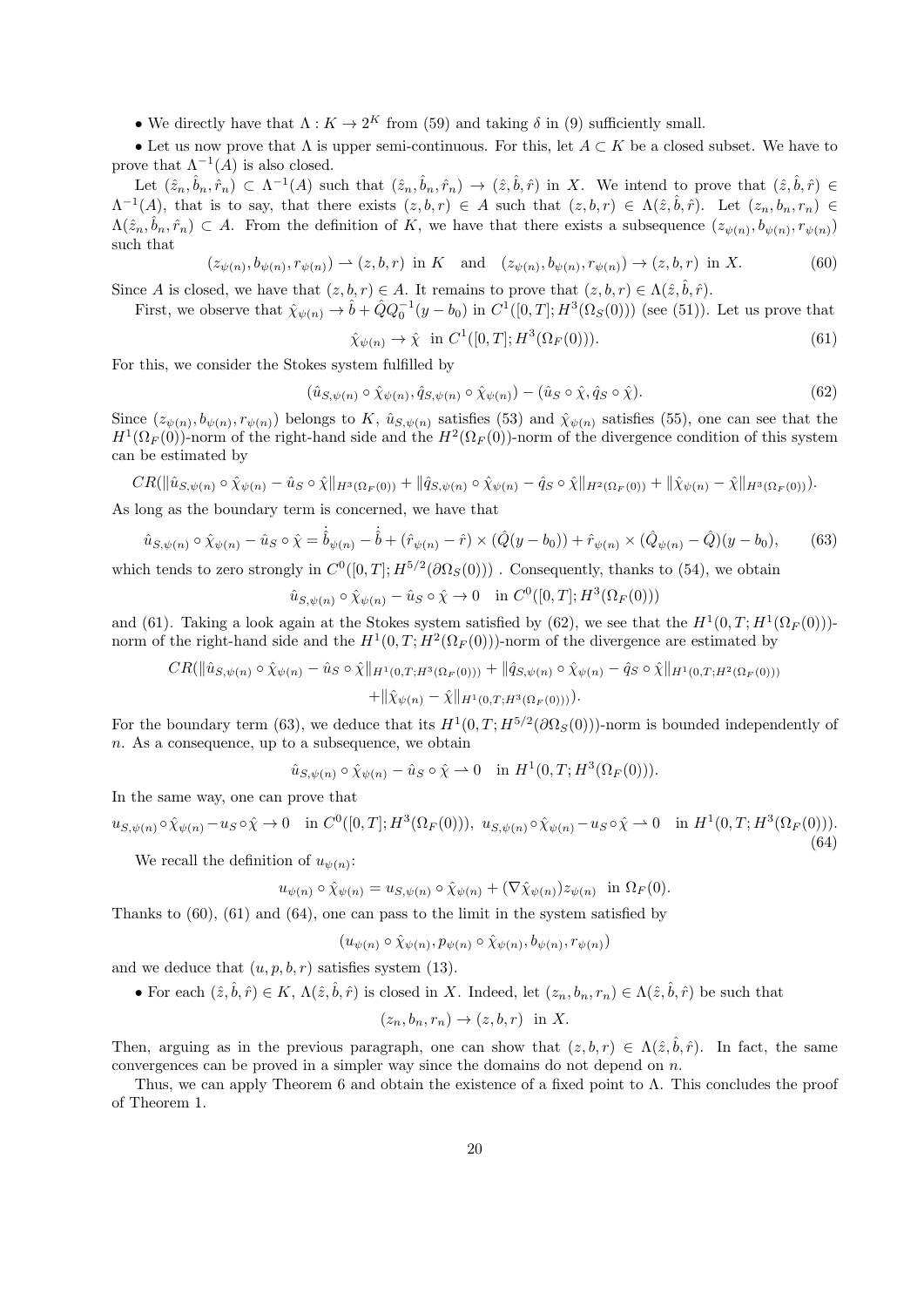# Appendix

In this Appendix, we will establish some regularity results for a fluid-structure system similar to  $(13)$ :

$$
\begin{cases}\nw_t(t, x) + (\hat{u} \cdot \nabla)w(t, x) - \nabla \cdot \sigma(w, q)(t, x) = g_1(t, x) & x \in \hat{\Omega}_F(t), \\
\nabla \cdot w(t, x) = 0 & x \in \hat{\Omega}_F(t), \\
w(t, x) = 0 & x \in \partial\Omega, \\
w(t, x) = \dot{c}(t) + s(t) \times (x - \hat{b}(t)) + g_0(t, x) & x \in \partial\hat{\Omega}_S(t), \\
m\ddot{c}(t) = \int_{\partial\hat{\Omega}_S(t)} (\sigma(w, q)n)(t, x) d\gamma + g_2(t), \\
(\hat{J}\dot{s})(t) = ((\hat{J}\hat{r}) \times s)(t) + \int_{\partial\hat{\Omega}_S(t)} (x - \hat{b}(t)) \times (\sigma(w, q)n)(t, x) d\gamma + g_3(t), \\
w_{|t=0} = w_0 \text{ in } \Omega_F(0), c(0) = c_0, \dot{c}(0) = c_1, s(0) = s_0.\n\end{cases}
$$
\n(65)

**Proposition 7** Assume that  $(w_0, c_0, c_1, s_0)$  satisfies (8) and let  $(\hat{u}, \hat{b}, \hat{r})$  satisfy (10) (with  $(b_0, b_1, r_0)$  replaced by  $(c_0, c_1, s_0)$  and (11)-(12). Moreover, let us suppose that  $g_0 \in L^2(H^2)$ , the trace of  $g_0$  belongs to  $H^1(0,T; L^2(\partial \Omega_S(t)))$ ,  $g_1 \in L^2(L^2)$ ,  $g_2 \in L^2(0,T)$  and  $g_3 \in L^2(0,T)$ . Then, there exists  $\widehat{C}$  (depending on  $\Omega, \delta_0$  and  $\|\hat{u}\|_{\hat{Z}}, \|\hat{b}\|_{H^2(0,T)}, \|\hat{r}\|_{H^1(0,T)})$  such that the solution of (65) satisfies

$$
(w, q, c, s) \in \hat{Y}_0 \times L^2(H^1) \times H^2(0, T) \times H^1(0, T)
$$

and

$$
\|(w, q, c, s)\|_{\hat{Y}_0 \times L^2(H^1) \times H^2(0, T) \times H^1(0, T)} \leq \widehat{C}(\|g_0\|_{L^2(H^2)} + \|g_0\|_{H^1(0, T; L^2(\partial \Omega_S(t)))} + \|g_1\|_{L^2(L^2)}
$$
  
+
$$
\|g_2\|_{L^2(0, T)} + \|g_3\|_{L^2(0, T)} + \|w_0\|_{H^1(\Omega_F(0))} + |c_0| + |c_1| + |s_0|).
$$
\n(66)

**Proof:** First, we prove that  $w \in L^2(H^1) \cap C^0(L^2)$  together with  $c \in W^{1,\infty}(0,T)$ ,  $s \in L^{\infty}(0,T)$ . Then, we will prove  $(w, q, c, s) \in \hat{Y}_0 \times L^2(H^1) \times H^2(0, T) \times H^1(0, T)$ .

First Step: We multiply the equation of w in (65) by w and we integrate in  $\widehat{\Omega}_F(t)$ . After an integration by parts and using the equations of the solid, this yields:

$$
\frac{1}{2}\frac{d}{dt}\int_{\widehat{\Omega}_F(t)}|w|^2dx+\mu\int_{\widehat{\Omega}_F(t)}|\nabla w|^2dx+\frac{m}{2}\frac{d}{dt}|\dot{c}|^2+\frac{1}{2}\frac{d}{dt}(\hat{J}s\cdot s)
$$
  
=
$$
\int_{\widehat{\Omega}_F(t)}w g_1 dx+\dot{c}\cdot g_2+s\cdot g_3+\frac{1}{2}\dot{J}s\cdot s-\int_{\partial\widehat{\Omega}_S(t)}(\sigma(w,q)n)\cdot g_0 d\gamma.
$$

We integrate in t, we use that  $\hat{J}s \cdot s \geq C|s|^2$  for some  $C > 0$  and we obtain

 $||w||_{L^2(H^1)} + ||w||_{L^{\infty}(L^2)} + ||c||_{W^{1,\infty}(0,T)} + ||s||_{L^{\infty}(0,T)} \leq \widehat{C}_{\varepsilon} (||g_0||_{L^2(H^2)} + ||g_1||_{L^1(L^2)} + ||g_2||_{L^1(0,T)}$  $+||g_3||_{L^1(0,T)} + ||w_0||_{L^2(\Omega_F(0))} + |c_0| + |c_1| + |s_0| + \varepsilon ||(w,q)||_{\hat{Y}_0 \times L^2(H^1)},$ (67)

for any  $\varepsilon > 0$ .

Second Step: We multiply the equation of w by  $w_t$  and we integrate in  $\widehat{\Omega}_F (t)$ . After some computations, we obtain that:

$$
\int_{\widehat{\Omega}_F(t)} |w_t|^2 dx + \frac{1}{2} \frac{d}{dt} \int_{\widehat{\Omega}_F(t)} |\nabla w|^2 dx + m|\ddot{c}|^2 + \hat{J}\dot{s} \cdot \dot{s} = -\int_{\widehat{\Omega}_F(t)} w_t \cdot (\hat{u} \cdot \nabla) w \, dx + \frac{1}{2} \int_{\widehat{\Omega}_F(t)} \hat{u} \cdot \nabla |\nabla w|^2 dx
$$
  
+ 
$$
\int_{\widehat{\Omega}_F(t)} w_t \cdot g_1 \, dx - \int_{\partial \widehat{\Omega}_S(t)} [s \times (\hat{r} \times (x - \hat{b})) - \nabla w(\dot{b} + \hat{r} \times (x - \hat{b}))] \sigma(w, q) n \, d\gamma + \dot{s} \cdot (\hat{J}\hat{r} \times s + g_3) + \ddot{c}g_2.
$$
  
- 
$$
\int_{\partial \widehat{\Omega}_S(t)} (\sigma(w, q)n) \cdot (g_{0,t} + (\hat{u} \cdot \nabla)g_0) \, d\gamma.
$$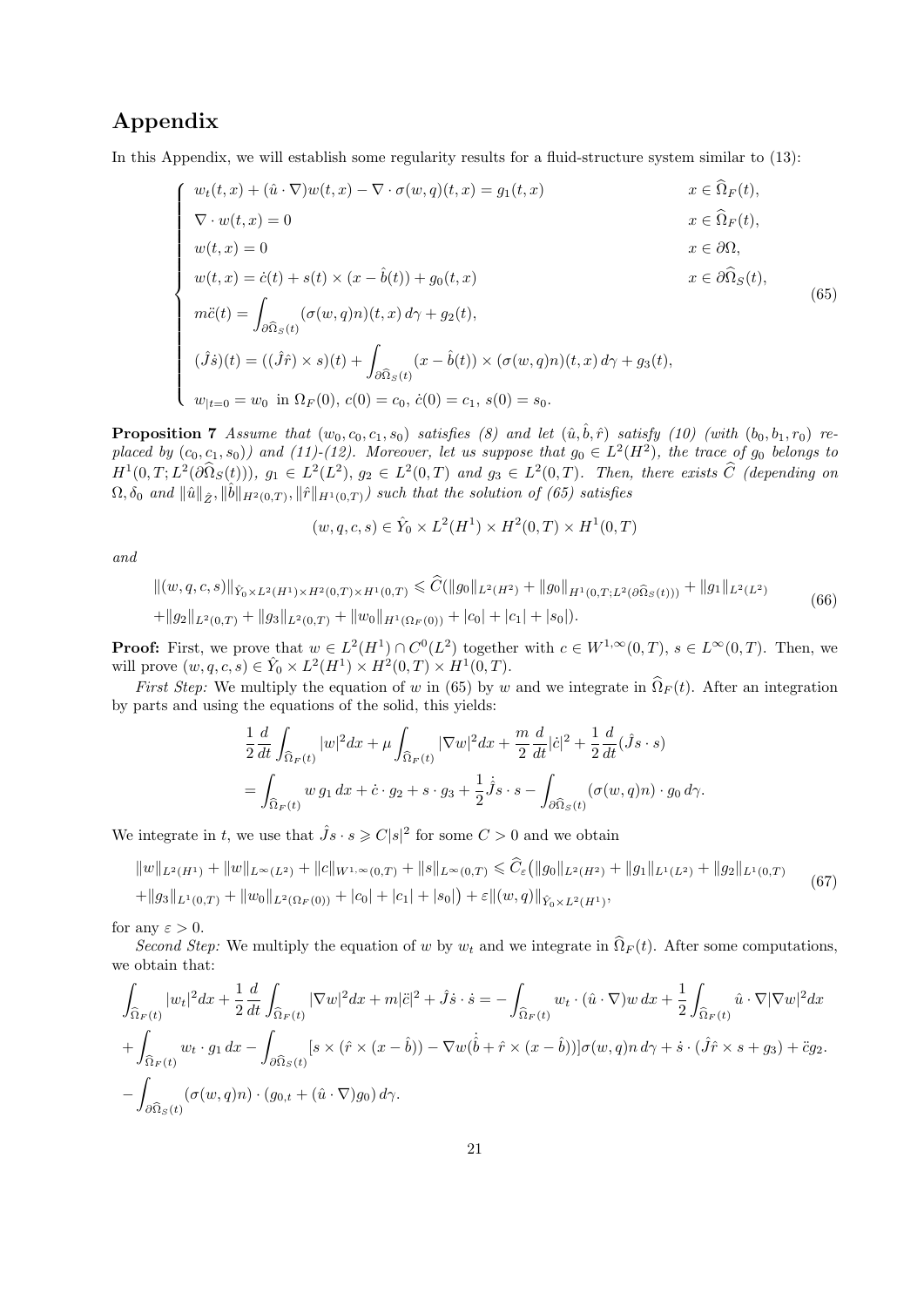Using the continuity of the trace operator, we obtain

$$
\int_{\widehat{\Omega}_F(t)} |w_t|^2 dx + \frac{d}{dt} \int_{\widehat{\Omega}_F(t)} |\nabla w|^2 dx + |\ddot{c}|^2 + |\dot{s}|^2 \leq \varepsilon (\|w\|_{H^2(\widehat{\Omega}_F(t))}^2 + \|q\|_{H^1(\widehat{\Omega}_F(t))}^2)
$$
\n
$$
+ \widehat{C}_{\varepsilon} \left( \int_{\widehat{\Omega}_F(t)} |\nabla w|^2 dx + \int_{\partial \widehat{\Omega}_S(t)} |g_{0,t}|^2 d\gamma + \|g_0\|_{H^2(\widehat{\Omega}_F(t))}^2 + \int_{\widehat{\Omega}_F(t)} |g_1|^2 dx + |g_2|^2 + |g_3|^2 + |s|^2 \right),
$$
\n(68)

for  $\varepsilon > 0$  small enough. Now, we regard the equation of w as a stationary system:

$$
\begin{cases}\n-\nabla \cdot \sigma(w, q)(t, x) = g_1(t, x) - w_t(t, x) - (\hat{u} \cdot \nabla)w(t, x) & x \in \hat{\Omega}_F(t), \\
\nabla \cdot w(t, x) = 0 & x \in \hat{\Omega}_F(t), \\
w(t, x) = 0 & x \in \partial\Omega, \\
w(t, x) = \dot{c}(t) + s(t) \times (x - \hat{b}(t)) + g_0(t, x) & x \in \partial\hat{\Omega}_S(t).\n\end{cases}
$$

We can show that for a. e.  $t \in (0, T)$ , we have

 $\|w\|_{H^2(\widehat{\Omega}_F(t))}+\|q\|_{H^1(\widehat{\Omega}_F(t))} \leqslant \widehat{C}(\|g_0\|_{H^2(\widehat{\Omega}_F(t))}+\|g_1\|_{L^2(\widehat{\Omega}_F(t))}+\|w_t\|_{L^2(\widehat{\Omega}_F(t))}+\|\nabla w\|_{L^2(\widehat{\Omega}_F(t))}+|\dot{c}|+|s|). \eqno(69)$ Indeed, let  $\hat{\chi}_e \in C^1([0,T]; C^2(\overline{\Omega}))$  such that

$$
\begin{cases}\n\hat{\chi}_e(t,y) = \hat{b}(t) + \hat{Q}(t)Q_0^{-1}(y - b_0) & \forall y \in \Omega_S(0), \\
\hat{\chi}_e(t,y) = y & \forall y \in \partial\Omega, \\
\exists \hat{\chi}_e^{-1} \in C^1([0,T]; C^2(\overline{\Omega})) / \hat{\chi}_e(t, \hat{\chi}_e^{-1}(t,x)) = x, \forall t \in (0,T), \forall x \in \Omega, \\
\|\hat{\chi}_e - id\|_{C^1([0,T]; C^2(\overline{\Omega}))} \leq C(\|\hat{b}\|_{W^{1,\infty}(0,T)} + \|\hat{r}\|_{L^{\infty}(0,T)}).\n\end{cases}
$$

Then, the variable  $(w \circ \hat{\chi}_e, q \circ \hat{\chi}_e)$  satisfies a stationary Stokes system in  $\Omega_F(0)$ . Here, we can apply classical estimates for the Stokes operator (see, for instance, [21]). For the right-hand side of the Stokes problem, we take into account that the terms of the form

$$
(\nabla \hat{\chi}_e - Id)(D^2 w \circ \hat{\chi}_e + \nabla q \circ \hat{\chi}_e),
$$

can be estimated in  $L^2$  by  $\varepsilon(\|w \circ \hat{\chi}_e\|_{H^2(\Omega_F(0))} + \|q \circ \hat{\chi}_e\|_{H^1(\Omega_F(0))})$  in  $(0,T_0) \times \Omega_F(0)$  provided that  $T_0$  is chosen small enough in terms of  $\|\hat{b}\|_{W^{1,\infty}(0,T)} + \|\hat{r}\|_{L^{\infty}(0,T)}$ .

On the other hand, the divergence condition equals ( $\nabla w \circ \hat{\chi}_e (\nabla \hat{\chi}_e - Id)$ ), which is estimated in  $H^1$  by  $\varepsilon \|w \circ \hat{\chi}_e\|_{H^2(\Omega_F(0))}$ . Repeating this process  $[T/T_0] + 1$  times allows to establish (69).

Finally, combining (69) with (67)-(68) and applying Gronwall's Lemma, we obtain the desired estimate (66).

Let us now establish the existence of more regular solutions when  $g_0 \equiv 0$ . In order to do this, we suppose that  $w_0 \in H^{\varsigma}(\Omega_F(0))$  for  $\varsigma > 5/2$  and we define some new functions. Let us note  $J_0 = J_{|t=0}$  and

$$
q_1 := -(\hat{u}_{|t=0} \cdot \nabla)(c_1 + s_0 \times (x - b_0))1_{\partial \Omega_S(0)} + \Delta w_0 + g_{1|t=0} \quad \text{on } \partial \Omega_F(0).
$$

Then, we first define the triplet  $(\tilde{c}_1, \tilde{s}_0, q_0)$  by

$$
\tilde{c}_1 := \frac{1}{m} \int_{\partial \Omega_S(0)} \sigma(w_0, q_0) n \, d\gamma + \frac{1}{m} g_2(0),
$$
  

$$
\tilde{s}_0 := J_0^{-1} [(J_0 r_0) \times s_0 + \int_{\partial \Omega_S(0)} (x - b_0) \times \sigma(w_0, q_0) n \, d\gamma + g_3(0)].
$$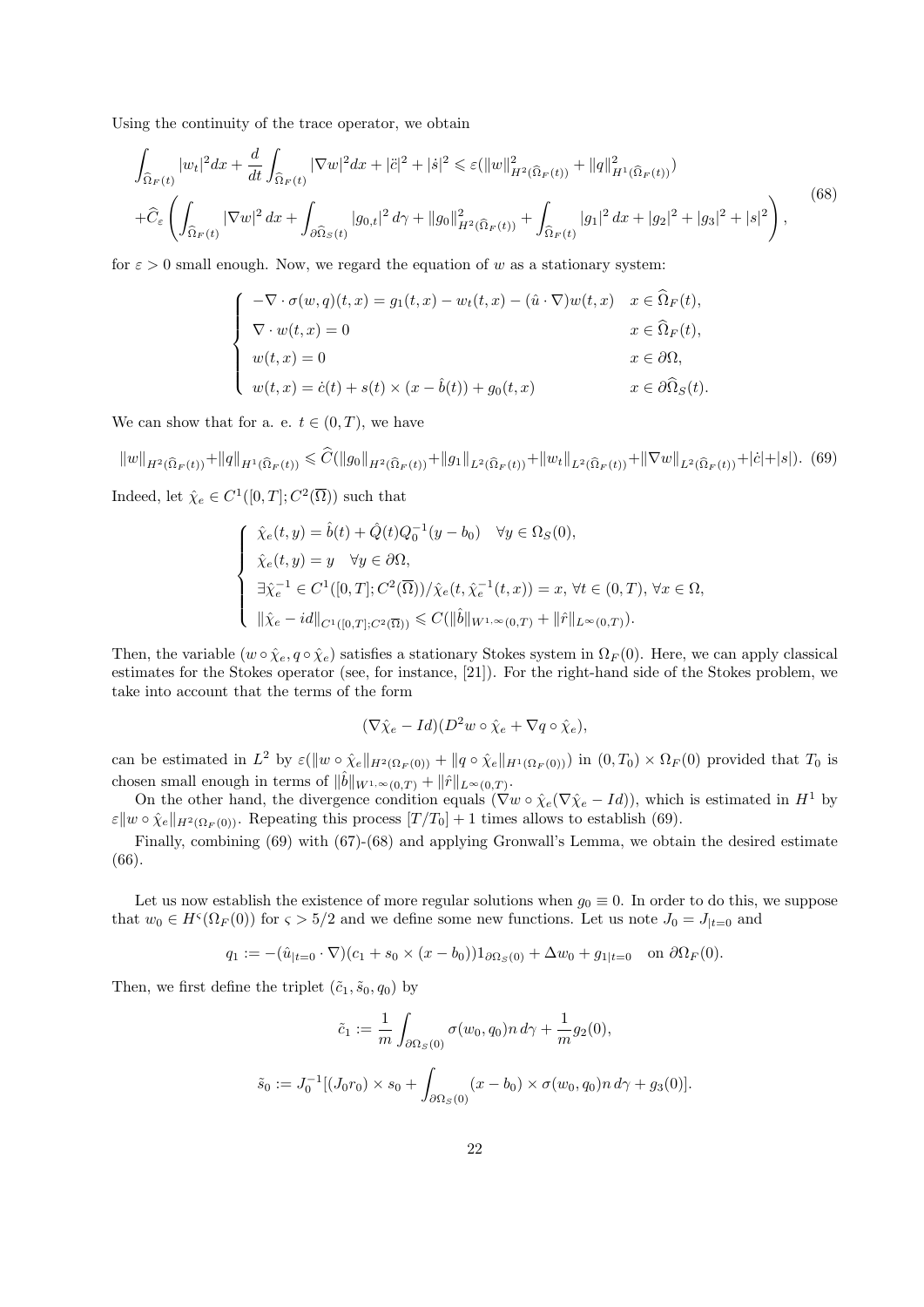and

$$
\begin{cases}\n\Delta q_0 = -\nabla \cdot [(\hat{u}_{|t=0} \cdot \nabla) w_0] + \nabla \cdot g_{1|t=0} & \text{in } \Omega_F(0), \\
\frac{\partial q_0}{\partial n} = -(\tilde{c}_1 + \tilde{s}_0 \times (x - b_0)) \cdot n \mathbb{1}_{\partial \Omega_S(0)} + q_1 \cdot n & \text{on } \partial \Omega_F(0).\n\end{cases}
$$

Using the fact that  $J_0$  is positive definite, one can easily check that this system has a unique solution  $(\tilde{c}_1, \tilde{s}_0, q_0)$  satisfying

$$
|\tilde{c}_1| + |\tilde{s}_0| + \|q_0\|_{H^2(\Omega_F(0))} \leq \widehat{C}(|s_0| + |c_1| + \|w_0\|_{H^3(\Omega_F(0))} + \|g_1\|_{\hat{Y}_0} + \|g_2\|_{H^1(0,T)} + \|g_3\|_{H^1(0,T)}).
$$
 (70)

Finally,

$$
\tilde{w}_0 := g_{1|t=0} + \nabla \cdot \sigma(w_0, q_0) - (\hat{u}_{|t=0} \cdot \nabla) w_0.
$$

Let us introduce the following compatibility condition:

$$
\tilde{w}_0(x) = (\tilde{c}_1 + \tilde{s}_0 \times (x - b_0) + [(c_1 + s_0 \times (x - b_0)) \cdot \nabla](c_1 + s_0 \times (x - b_0) - w_0(x))1_{\partial \Omega_S(0)}(x), \ x \in \partial \Omega_F(0). \tag{71}
$$

**Proposition 8** Let  $g_0 \equiv 0$ ,  $g_1 \in \hat{Y}_0$  and  $g_2, g_3 \in H^1(0,T)$ . Assume that  $w_0 \in H^3(\Omega_F(0))$ ,  $(w_0, c_0, c_1, s_0, g_1, g_2, g_3)$  satisfy  $(8)$  and  $(71)$  and let  $(\hat{u}, \hat{b}, \hat{r})$  satisfy  $(10)$  (with  $(b_0, b_1, r_0)$  replaced by  $(c_0, c_1, s_0)$  and  $(11)-(12)$ . Then, there exists  $\widehat{C}$  (depending on  $\Omega$ ,  $\delta_0$  and  $\|\hat{u}\|_{\hat{Z}}, \|\hat{b}\|_{H^2(0,T)}, \|\hat{r}\|_{H^1(0,T)})$  such that the solution of (65) satisfies

$$
(w, q, c, s) \in \hat{Y}_2 \times (L^2(H^3) \cap H^1(H^1)) \times H^3(0, T) \times H^2(0, T)
$$

and

$$
\| (w, q, c, s) \|_{\hat{Y}_2 \times (L^2(H^3) \cap H^1(H^1)) \times H^3(0, T) \times H^2(0, T)}
$$
  
\$\leq \widehat{C}(\|g\_1\|\_{\hat{Y}\_0} + \|g\_2\|\_{H^1(0, T)} + \|g\_3\|\_{H^1(0, T)} + \|w\_0\|\_{H^3(\Omega\_F(0))} + |c\_0| + |c\_1| + |s\_0|). \tag{72}

**Proof:** Let us differentiate system  $(65)$  with respect to the time variable. This yields

$$
\begin{cases}\nw_{tt}(t,x) + (\hat{u} \cdot \nabla)w_t(t,x) - \nabla \cdot \sigma(w_t, q_t)(t,x) = \tilde{g}_1(t,x) & x \in \Omega_F(t), \\
\nabla \cdot w_t(t,x) = 0 & x \in \widehat{\Omega}_F(t), \\
w_t(t,x) = 0 & x \in \partial\Omega, \\
w_t(t,x) = \ddot{c}(t) + \dot{s}(t) \times (x - \hat{b}(t)) + \tilde{g}_0(t,x) & x \in \partial\widehat{\Omega}_S(t), \\
m\ddot{c}(t) = \int_{\partial\widehat{\Omega}_S(t)} (\sigma(w_t, q_t)n)(t,x) d\gamma + \tilde{g}_2(t), \\
(\hat{J}\ddot{s})(t) = ((\hat{J}\hat{r}) \times \dot{s})(t) + \int_{\partial\widehat{\Omega}_S(t)} (x - \hat{b}(t)) \times (\sigma(w_t, q_t)n)(t,x) d\gamma + \tilde{g}_3(t), \\
w_{t|t=0} = \tilde{w}_0 \text{ in } \Omega_F(0), \dot{c}(0) = c_1, \ddot{c}(0) = \tilde{c}_1, \dot{s}(0) = \tilde{s}_0,\n\end{cases} (73)
$$

where

$$
\tilde{g}_1 := g_{1,t} - (\hat{u}_t \cdot \nabla)w, \ \ \tilde{g}_0 := (\hat{u} \cdot \nabla)(\dot{c} + s \times (x - \hat{b}) - w),
$$

$$
\tilde{g}_2 := g_{2,t} + \int_{\partial \hat{\Omega}_S(t)} (\hat{u} \cdot \nabla)\sigma(w, q) n \, d\gamma + \int_{\partial \hat{\Omega}_S(t)} \sigma(w, q)(\hat{r} \times n) \, d\gamma,
$$

$$
\tilde{g}_3 := g_{3,t} - \dot{\tilde{J}}\dot{s} - s \times \frac{d}{dt}(\hat{J}\hat{r}) + \int_{\partial \hat{\Omega}_S(t)} (\hat{r} \times (x - \hat{b})) \times \sigma(w, q) n \, d\gamma
$$

$$
+ \int_{\partial \hat{\Omega}_S(t)} (x - \hat{b}) \times (\hat{u} \cdot \nabla)\sigma(w, q) n \, d\gamma + \int_{\partial \hat{\Omega}_S(t)} (x - \hat{b}) \times \sigma(w, q)(\hat{r} \times n) \, d\gamma.
$$

Observe now that, thanks to (12) and (71), we have that

 $w_{t|t=0} = (\ddot{c}(0) + \dot{s}(0) \times (x - b_0) + \tilde{g}_{0|t=0})1_{\partial \Omega_S(0)}$  on  $\partial \Omega_F(0)$ .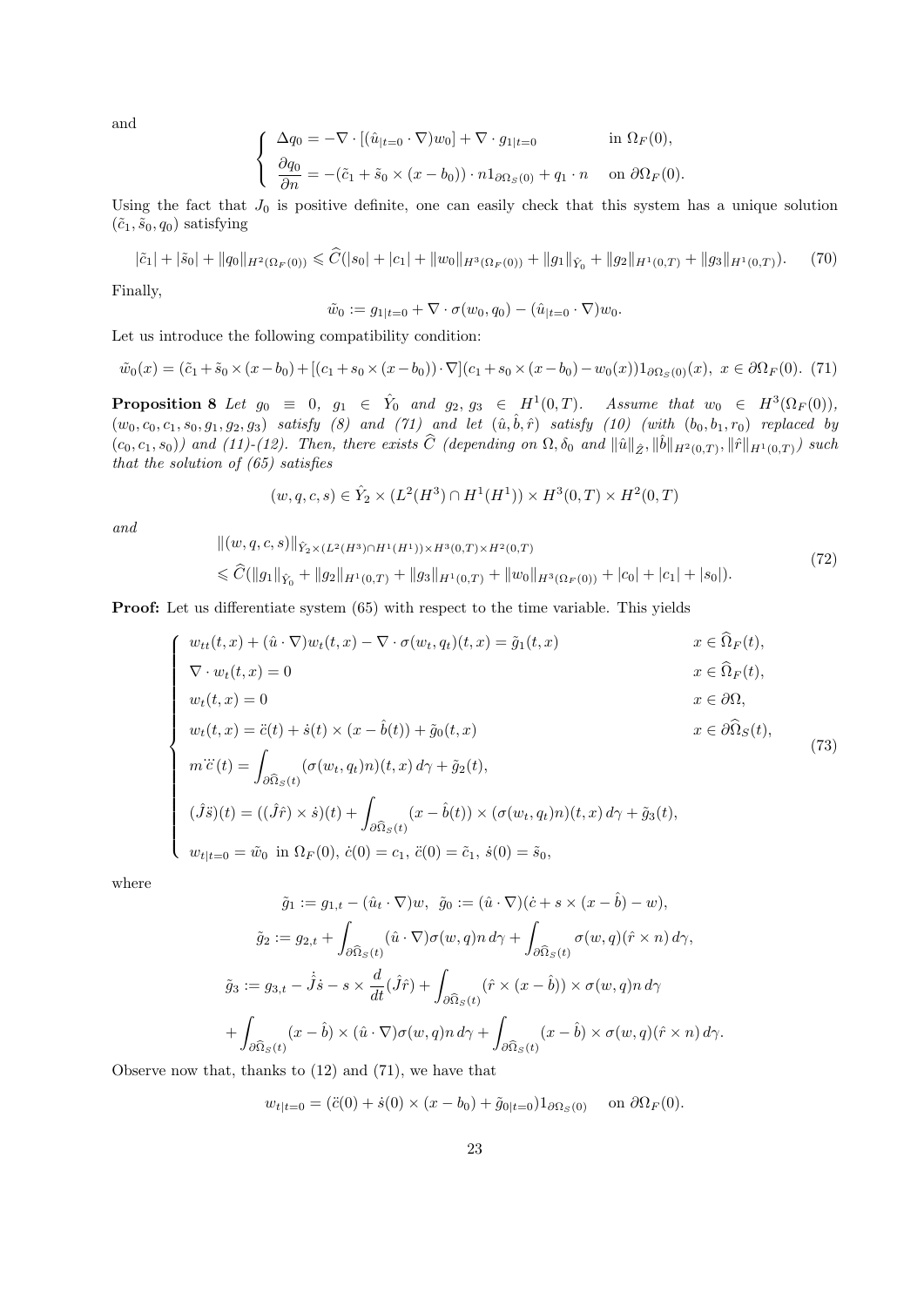This allows to apply estimate (66) to (73):

$$
\|(w_t, q_t, \dot{c}, \dot{s})\|_{\hat{Y}_0 \times L^2(H^1) \times H^2(0,T) \times H^1(0,T)} \leq \widehat{C}(\|\tilde{g}_0\|_{L^2(H^2)} + \|\tilde{g}_0\|_{H^1(0,T;L^2(\partial \Omega_S(t)))} + \|\tilde{g}_1\|_{L^2(L^2)}
$$
(74)

 $+||\tilde{g}_2||_{L^2(0,T)} + ||\tilde{g}_3||_{L^2(0,T)} + ||\tilde{w}_0||_{H^1(\Omega_F(0))} + |c_1| + |\tilde{c}_1| + |\tilde{s}_0|.$ 

Then, from classical estimates for the stationary Stokes system, we find

$$
\| (w, q, c, s) \|_{\hat{Y}_2 \times (L^2(H^3) \cap H^1(H^1)) \times H^3(0, T) \times H^2(0, T)} \leq \widehat{C}(\|\tilde{g}_0\|_{L^2(H^2)} + \|\tilde{g}_0\|_{H^1(0, T; L^2(\partial \Omega_S(t)))}
$$
  
+
$$
\|\tilde{g}_1\|_{L^2(L^2)} + \|\tilde{g}_2\|_{L^2(0, T)} + \|\tilde{g}_3\|_{L^2(0, T)} + \|\tilde{w}_0\|_{H^1(\Omega_F(0))} + |c_1| + |\tilde{c}_1| + |\tilde{s}_0|).
$$
\n(75)

Let us now estimate  $\tilde{g}_i$  ( $0 \leq i \leq 3$ ).

• Estimate of  $\tilde{q}_0$ .

First,

$$
\|\tilde{g}_0\|_{L^2(H^2)} \leq C \|\hat{u}\|_{L^2(H^2)} (\|\dot{c}\|_{L^\infty(0,T)} + \|s\|_{L^\infty(0,T)}) + \|(\hat{u} \cdot \nabla)w\|_{L^2(H^2)}.
$$
\nFor the last term in this inequality, we have for  $0 < \delta < 1/2$ .

$$
\begin{split} \|( \hat{u} \cdot \nabla) w \|_{L^{2}(H^{2})} &\leq C(\|\hat{u}\|_{L^{2}(H^{2})} \|\nabla w \|_{C^{0}(C^{0})} + \|\hat{u}\|_{C^{0}(H^{1})} \|\nabla w \|_{L^{2}(W^{1,\infty})} + \|\hat{u}\|_{C^{0}(H^{1})} \|\nabla w \|_{L^{2}(W^{2,3})}) \\ &\leq C\|\hat{u}\|_{\hat{Y}_{0}}(\|w \|_{C^{0}(H^{5/2+\delta})} + \|w \|_{L^{2}(H^{7/2+\delta})} + \|w \|_{L^{2}(H^{7/2})} \\ &\leq \varepsilon(\|w \|_{C^{0}(H^{3})} + \|w \|_{L^{2}(H^{4})}) + \widehat{C}_{\varepsilon}(\|w \|_{C^{0}(H^{2})} + \|w \|_{L^{2}(H^{2})}), \end{split} \tag{77}
$$

for any  $\varepsilon > 0$ .

Then, we use that

$$
\tilde{g}_{0,t}(t,x) = [(\hat{u} \cdot \nabla)(\dot{c} + s \times (x - \hat{b}) - w)]_t(t,x) \quad x \in \Omega_F(t).
$$

Taking traces in this identity and using (12), we deduce for  $0 < \delta < 1/2$ 

$$
\|\tilde{g}_0\|_{H^1(0,T;L^2(\partial\Omega_S(t)))} \leq C \|\hat{u}\|_{H^1(0,T;L^2(\partial\Omega_S(t)))} (\|\dot{c}\|_{L^\infty(0,T)} + \|s\|_{L^\infty(0,T)} + \|w\|_{C^0([0,T];L^\infty(\partial\Omega_S(t)))})
$$
  
+
$$
C \|\hat{u}\|_{C^0([0,T];L^\infty(\partial\Omega_S(t)))} (\|\dot{c}\|_{H^1(0,T)} + \|s\|_{H^1(0,T)} + \|w\|_{H^1(H^{3/2+\delta})})
$$
(78)

 $\leq \widehat{C}_{\varepsilon}(\|c\|_{H^2(0,T)} + \|s\|_{H^1(0,T)} + \|w\|_{L^{\infty}(H^1)} + \|w\|_{H^1(L^2)}) + \varepsilon(\|w\|_{C^0(H^3)} + \|w\|_{H^1(H^2)})$ 

for any  $\varepsilon > 0$ .

### • Estimate of  $\tilde{q}_1$ . We have for  $0 < \delta < 1/2$

$$
\|(\hat{u}_t \cdot \nabla)w\|_{L^2(L^2)} \le \|\hat{u}_t\|_{L^2(L^2)} \|\nabla w\|_{C^0(C^0)} \le \widehat{C} \|w\|_{C^0(H^{5/2+\delta})} \le \widehat{C}_{\varepsilon} \|w\|_{C^0(H^1)} + \varepsilon \|w\|_{C^0(H^3)},\tag{79}
$$

for any  $\varepsilon > 0$ .

• Estimate of  $\tilde{q}_2$ . Using (12), we obtain

 $\|\tilde{g}_2\|_{L^2(0,T)} \leqslant (\|\hat{u}\|_{C^0([0,T];L^\infty(\partial\Omega_S(t)))} + \|\hat{r}\|_{L^\infty})(\|w\|_{L^2(H^{5/2+\delta})} + \|q\|_{L^2(H^{3/2+\delta})}) + \|g_2\|_{H^1(0,T)},$ 

for any  $0 < \delta < 1/2$ . Thus,

$$
\|\tilde{g}_2\|_{L^2(0,T)} \leq \widehat{C}_{\varepsilon}(\|w\|_{L^2(H^2)} + \|q\|_{L^2(H^1)} + \|g_2\|_{H^1(0,T)}) + \varepsilon(\|w\|_{L^2(H^4)} + \|q\|_{L^2(H^3)}),
$$
\n(80)

for any  $\varepsilon > 0$ 

• Estimate of  $\tilde{g}_3$ .

Analogously as for  $\tilde{g}_2$ , we easily obtain

 $\|\tilde{g}_3\|_{L^2(0,T)} \leq \widehat{C}_{\varepsilon}(\|w\|_{L^2(H^2)} + \|q\|_{L^2(H^1)} + \|g_3\|_{H^1(0,T)} + \|s\|_{H^1(0,T)}) + \varepsilon(\|w\|_{L^2(H^4)} + \|q\|_{L^2(H^3)}),$  (81)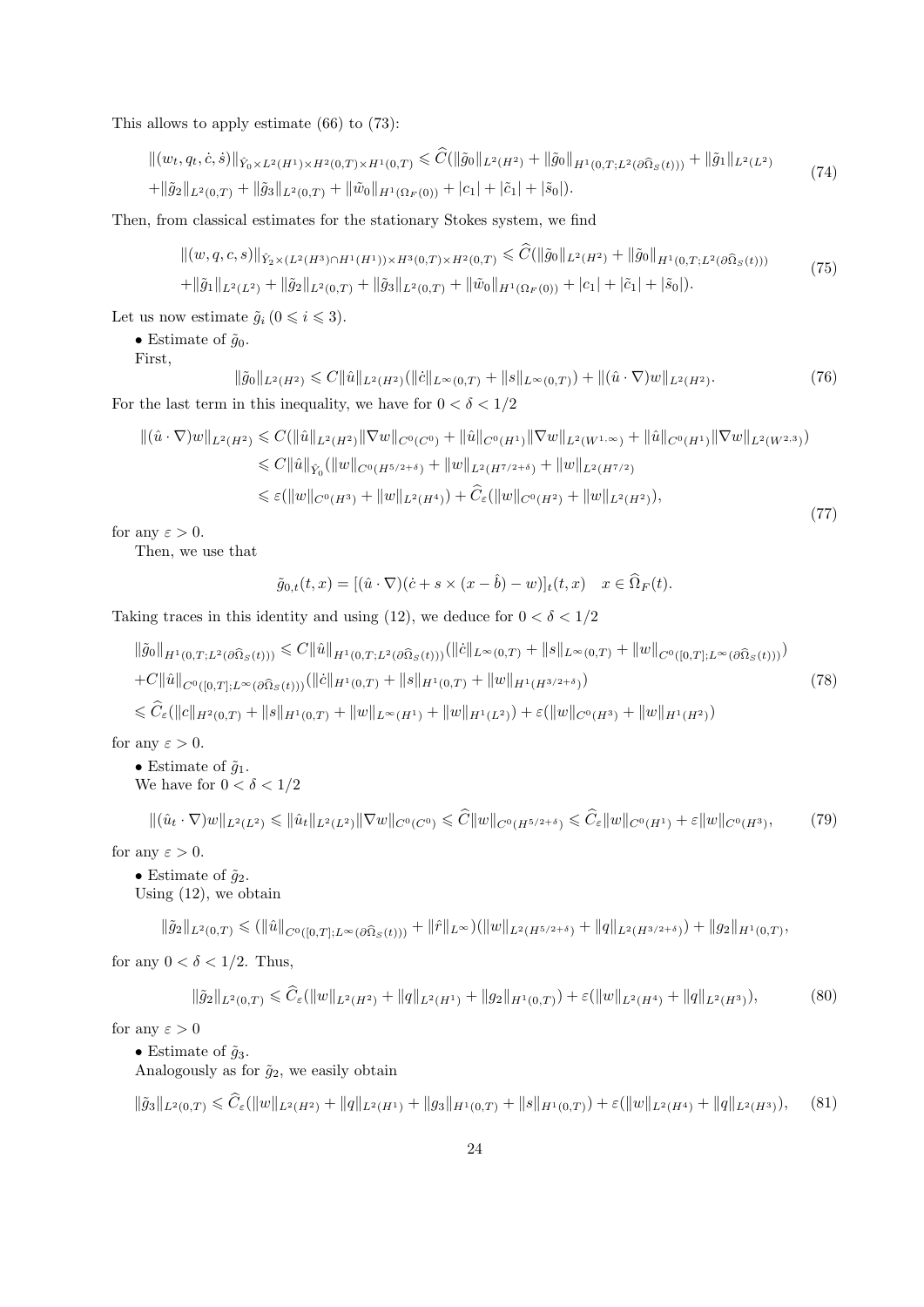for any  $\varepsilon > 0$ .

Reassembling estimates (76)-(81), and combining with (75), we find

$$
\| (w, q, c, s) \|_{\hat{Y}_2 \times (L^2(H^3) \cap H^1(H^1)) \times H^3(0, T) \times H^2(0, T)} \leq \widehat{C}_{\varepsilon}(\|w\|_{\hat{Y}_0} + \|q\|_{L^2(H^1)} + \|c\|_{H^2(0, T)} + \|s\|_{H^1(0, T)} + \|q\|_{H^1(0, T)} + \|g_1\|_{\hat{Y}_0} + \|g_2\|_{H^1(0, T)} + \|g_3\|_{H^1(0, T)} + \|w_0\|_{H^3(\Omega_F(0))} + |c_1| + |\tilde{c}_1| + |\tilde{s}_0|) + \varepsilon \| (w, q) \|_{\hat{Y}_2 \times (L^2(H^3) \cap H^1(H^1))},
$$

for any  $\varepsilon > 0$ . Applying Proposition 7 in order to estimate the four first terms and taking  $\varepsilon$  small enough, we obtain the desired inequality (72).

Corollary 9 Let  $k_0 \in [0,2] \setminus \{\frac{1}{2}\}\$ . Let  $g_0 \equiv 0$ ,  $g_1 \in L^2(H^{2-k_0}) \cap H^{1-k_0/2}(L^2)$  and  $g_2, g_3 \in H^{1-k_0/2}(0,T)$ . Assume that  $w_0 \in H^{3-k_0}(\Omega_F(0))$ ,  $(w_0, c_0, c_1, s_0, g_1, g_2, g_3)$  satisfy (8) and condition (71) if  $k_0 < 1/2$ . Furthermore, let  $(\hat{u}, \hat{b}, \hat{r})$  satisfy  $(10)$  (with  $(b_0, b_1, r_0)$  replaced by  $(c_0, c_1, s_0)$ ) and  $(11)-(12)$ . Then, there exists  $\widehat{C}$  (depending on  $\Omega$ ,  $\delta_0$  and  $\|\hat{u}\|_{\hat{Z}}, \|\hat{b}\|_{H^2(0,T)}, \|\hat{r}\|_{H^1(0,T)})$  such that the solution of (65) satisfies

$$
(w, q, c, s) \in \hat{Y}_{2-k_0} \times (L^2(H^{3-k_0}) \cap H^{1-k_0/2}(H^1)) \times H^{3-k_0/2}(0, T) \times H^{2-k_0/2}(0, T)
$$

and

$$
\| (w, q, c, s) \|_{\hat{Y}_{2-k_0} \times (L^2(H^{3-k_0}) \cap H^{1-k_0/2}(H^1)) \times H^{3-k_0/2}(0,T) \times H^{2-k_0/2}(0,T)}
$$
  

$$
\leq \widehat{C} (\|g_1\|_{\hat{Y}_{-k_0}} + \|g_2\|_{H^{1-k_0/2}(0,T)} + \|g_3\|_{H^{1-k_0/2}(0,T)} + \|w_0\|_{H^{3-k_0}(\Omega_F(0))} + |c_0| + |c_1| + |s_0|).
$$

The proof of this corollary is classical and it stands on interpolation arguments between Proposition 7 (with parameter  $k_0/2$ ) and Proposition 8 (with parameter  $1 - k_0/2$ ) (we refer to [20] and [1]).

# References

- [1] J. BERGH, J. LÖFSTRÖM, Interpolation spaces. An introduction. Grundlehren der Mathematischen Wissenschaften, No. 223. Springer-Verlag, Berlin-New York, 1976.
- [2] W. BORCHERS, H. SOHR, On the equations rot  $\mathbf{v} = \mathbf{g}$  and div  $\mathbf{u} = f$  with zero boundary conditions, Hokkaido Math. J. 19 (1990), no. 1, 67–87.
- [3] M. BOULAKIA, S. GUERRERO, A regularity result for a solid-fluid system associated to the compressible Navier-Stokes equations, Ann. Inst. H. Poincaré Anal. Non Linéaire 26 (2009), no. 3, 777–813.
- [4] M. Boulakia, A. Osses, Local null controllability of a two-dimensional fluid-structure interaction problem, ESAIM Control Optim. Calc. Var. 14 (2008), no. 1, 1–42.
- [5] C. Conca, J. San Martin, M. Tucsnak, Existence of solutions for the equations modelling the motion of a rigid body in a viscous fluid, Comm. Partial Differential Equations, 25 (2000), no. 5-6, 1019–1042.
- [6] B. DESJARDINS, M. J. ESTEBAN, On weak solutions for fluid-rigid structure interaction: compressible and incompressible models, Comm. Partial Differential Equations, 25 (2000), no. 7-8, 1399–1413.
- [7] A. DOUBOVA, E. FERNÁNDEZ-CARA, Some control results for simplified one-dimensional models of fluid-solid interaction, Math. Models Methods Appl. Sci. 15 (2005), no. 5, 783–824.
- [8] C. Fabre, G. Lebeau, Prolongement unique des solutions de l'equation de Stokes, Comm. Partial Differential Equations 21 (1996), no. 3-4, 573–596.
- [9] E. FERNÁNDEZ-CARA, S. GUERRERO, O. YU. IMANUVILOV, J.-P. PUEL, Local exact controllability of the Navier-Stokes system, Journal Math. Pures et Appliquées, Vol  $83/12$ , pp 1501-1542.